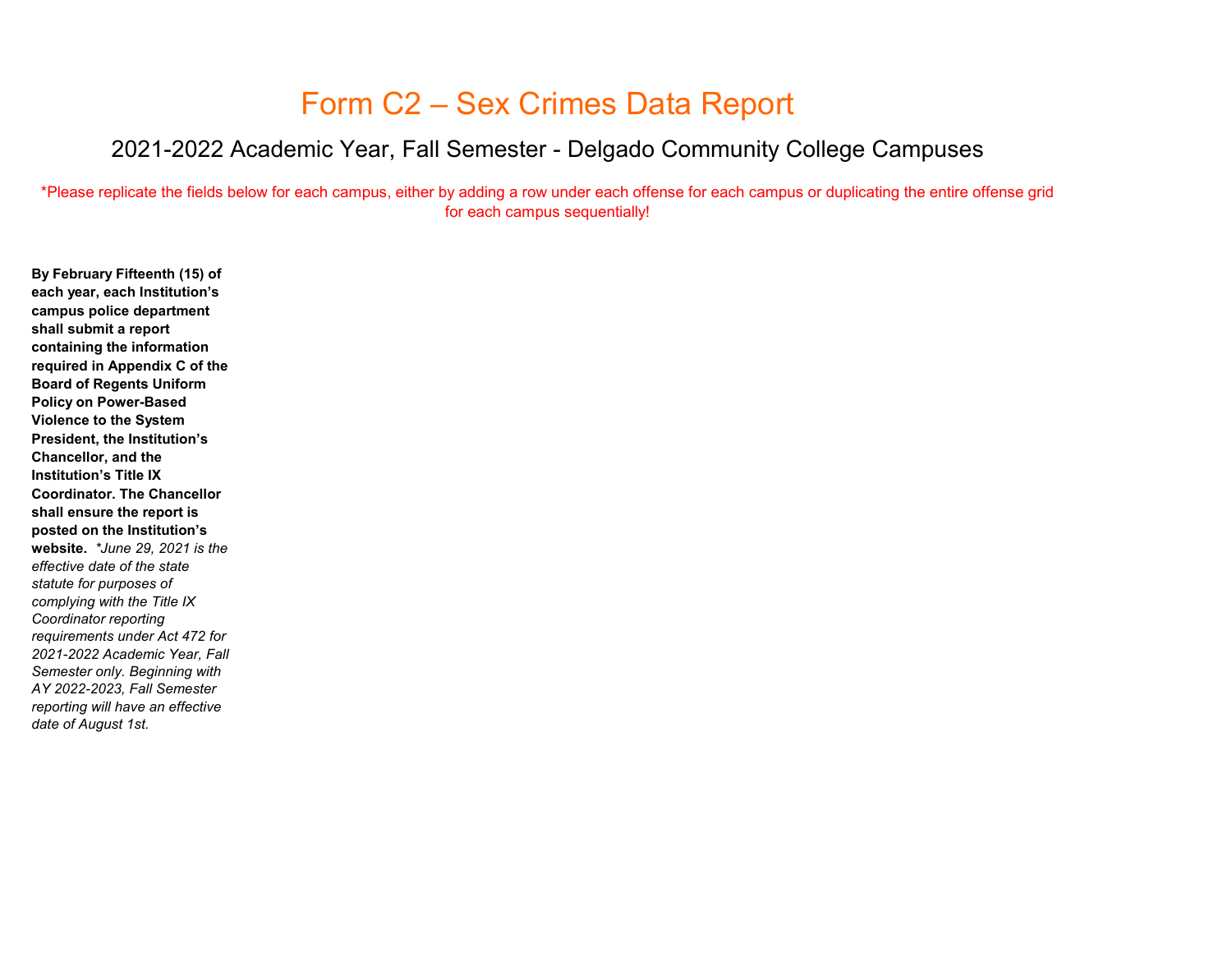| <b>Offense</b>               | <b>Location</b>                  | <b>June</b><br>2021* | July<br>2021*  | <b>August</b><br>2021 | <b>September</b><br>2021 | <b>October</b><br>2021 | <b>November</b><br>2021 | <b>December</b><br>2021 | <b>January 2022</b> |
|------------------------------|----------------------------------|----------------------|----------------|-----------------------|--------------------------|------------------------|-------------------------|-------------------------|---------------------|
| <b>CRIME - Murder and</b>    | <b>City Park Campus</b>          | $\overline{0}$       | $\overline{0}$ | $\mathbf 0$           | $\overline{0}$           | $\overline{0}$         | 0                       | $\overline{0}$          | 0                   |
| Non-Negligent                | <b>Charity School of Nursing</b> | $\overline{0}$       | $\overline{0}$ | $\overline{0}$        | $\overline{0}$           | $\overline{0}$         | 0                       | $\overline{0}$          | $\mathbf 0$         |
| Manslaughter                 | <b>Sidney Collier Site</b>       | $\overline{0}$       | $\Omega$       | $\mathbf 0$           | $\overline{0}$           | $\pmb{0}$              | $\mathbf 0$             | $\overline{0}$          | $\pmb{0}$           |
|                              | <b>West Bank Campus</b>          | $\overline{0}$       | $\Omega$       | $\mathbf 0$           | $\overline{0}$           | $\mathbf 0$            | $\overline{0}$          | $\overline{0}$          | $\pmb{0}$           |
|                              | Jefferson Site                   | $\Omega$             | $\overline{0}$ | $\overline{0}$        | $\overline{0}$           | $\overline{0}$         | 0                       | $\overline{0}$          | $\mathbf 0$         |
|                              | <b>River City Site</b>           | $\overline{0}$       | $\overline{0}$ | $\overline{0}$        | $\overline{0}$           | $\overline{0}$         | $\mathbf 0$             | $\overline{0}$          | $\pmb{0}$           |
|                              | Maritime Industrial Training C   | $\overline{0}$       | $\overline{0}$ | $\mathbf 0$           | $\overline{0}$           | $\mathbf 0$            | $\overline{0}$          | $\overline{0}$          | $\mathbf 0$         |
|                              | <b>Student Housing</b>           | $\overline{0}$       | $\overline{0}$ | $\overline{0}$        | $\overline{0}$           | $\mathbf{0}$           | 0                       | $\overline{0}$          | $\mathbf 0$         |
|                              | Non-Campus                       | $\overline{0}$       | $\overline{0}$ | $\mathbf 0$           | $\overline{0}$           | $\mathbf 0$            | 0                       | $\mathbf 0$             | $\pmb{0}$           |
|                              | <b>Public Property</b>           | $\overline{0}$       | $\overline{0}$ | $\overline{0}$        | $\overline{0}$           | $\overline{0}$         | $\overline{0}$          | $\overline{0}$          | $\mathbf 0$         |
|                              | <b>Arrests</b>                   | $\Omega$             | $\overline{0}$ | $\mathbf 0$           | $\overline{0}$           | $\mathbf 0$            | $\overline{0}$          | $\overline{0}$          | $\pmb{0}$           |
| <b>CRIME - Negligent</b>     | <b>City Park Campus</b>          | $\overline{0}$       | $\Omega$       | $\overline{0}$        | $\overline{0}$           | $\mathbf{0}$           | $\overline{0}$          | $\overline{0}$          | $\mathbf 0$         |
| Manslaughter                 | <b>Charity School of Nursing</b> | $\Omega$             | $\overline{0}$ | $\overline{0}$        | $\overline{0}$           | $\overline{0}$         | $\overline{0}$          | $\overline{0}$          | $\pmb{0}$           |
|                              | <b>Sidney Collier Site</b>       | $\overline{0}$       | $\overline{0}$ | $\mathbf 0$           | $\overline{0}$           | $\overline{0}$         | $\overline{0}$          | $\overline{0}$          | $\pmb{0}$           |
|                              | <b>West Bank Campus</b>          | $\overline{0}$       | $\Omega$       | $\mathbf 0$           | $\overline{0}$           | $\overline{0}$         | $\overline{0}$          | $\overline{0}$          | $\mathbf 0$         |
|                              | Jefferson Site                   | $\overline{0}$       | $\overline{0}$ | $\overline{0}$        | $\overline{0}$           | $\mathbf 0$            | $\overline{0}$          | $\overline{0}$          | $\mathbf 0$         |
|                              | <b>River City Site</b>           | $\overline{0}$       | $\Omega$       | $\overline{0}$        | $\overline{0}$           | $\overline{0}$         | $\overline{0}$          | $\overline{0}$          | $\mathbf 0$         |
|                              | Maritime Industrial Training C   | $\overline{0}$       | $\overline{0}$ | $\mathbf 0$           | $\overline{0}$           | $\mathbf 0$            | $\boldsymbol{0}$        | $\overline{0}$          | $\pmb{0}$           |
|                              | <b>Student Housing</b>           | $\overline{0}$       | $\overline{0}$ | $\overline{0}$        | $\overline{0}$           | $\mathbf{0}$           | 0                       | $\overline{0}$          | $\mathbf 0$         |
|                              | Non-Campus                       | $\overline{0}$       | $\overline{0}$ | $\mathbf 0$           | $\mathbf 0$              | $\mathbf{0}$           | 0                       | $\overline{0}$          | $\pmb{0}$           |
|                              | <b>Public Property</b>           | $\overline{0}$       | $\overline{0}$ | 0                     | $\overline{0}$           | $\mathbf{0}$           | $\mathbf 0$             | $\mathbf 0$             | $\mathbf 0$         |
|                              | <b>Arrests</b>                   | $\Omega$             | $\overline{0}$ | $\overline{0}$        | $\overline{0}$           | $\overline{0}$         | $\overline{0}$          | $\overline{0}$          | $\overline{0}$      |
| <b>CRIME - Sex Offenses-</b> | <b>City Park Campus</b>          | 0                    | $\mathbf{0}$   | $\mathbf 0$           | $\mathbf 0$              | $\mathbf 0$            | 0                       | $\mathbf 0$             | $\pmb{0}$           |
| Forcible                     | <b>Charity School of Nursing</b> | $\Omega$             | $\mathbf{0}$   | $\mathbf 0$           | $\mathbf 0$              | $\mathbf 0$            | 0                       | $\mathbf 0$             | $\mathbf 0$         |
|                              | Sidney Collier Site              | 0                    | $\Omega$       | $\overline{0}$        | 0                        | $\mathbf 0$            | 0                       | $\overline{0}$          | $\mathbf 0$         |
|                              | <b>West Bank Campus</b>          | 0                    | $\mathbf{0}$   | $\mathbf 0$           | $\mathbf 0$              | $\mathbf 0$            | 0                       | $\mathbf 0$             | $\pmb{0}$           |
|                              | Jefferson Site                   | 0                    | $\mathbf{0}$   | $\mathbf 0$           | $\mathbf 0$              | $\mathbf 0$            | 0                       | $\mathbf 0$             | $\pmb{0}$           |
|                              | <b>River City Site</b>           | $\overline{0}$       | $\mathbf{0}$   | $\overline{0}$        | $\overline{0}$           | $\mathbf 0$            | $\overline{0}$          | $\overline{0}$          | $\mathbf 0$         |
|                              | Maritime Industrial Training C   | $\mathbf 0$          | $\mathbf 0$    | $\mathbf 0$           | $\pmb{0}$                | $\pmb{0}$              | 0                       | $\pmb{0}$               | $\pmb{0}$           |
|                              | <b>Student Housing</b>           | 0                    | $\mathbf 0$    | $\mathbf 0$           | $\mathbf 0$              | $\mathbf 0$            | 0                       | $\mathbf 0$             | $\mathbf 0$         |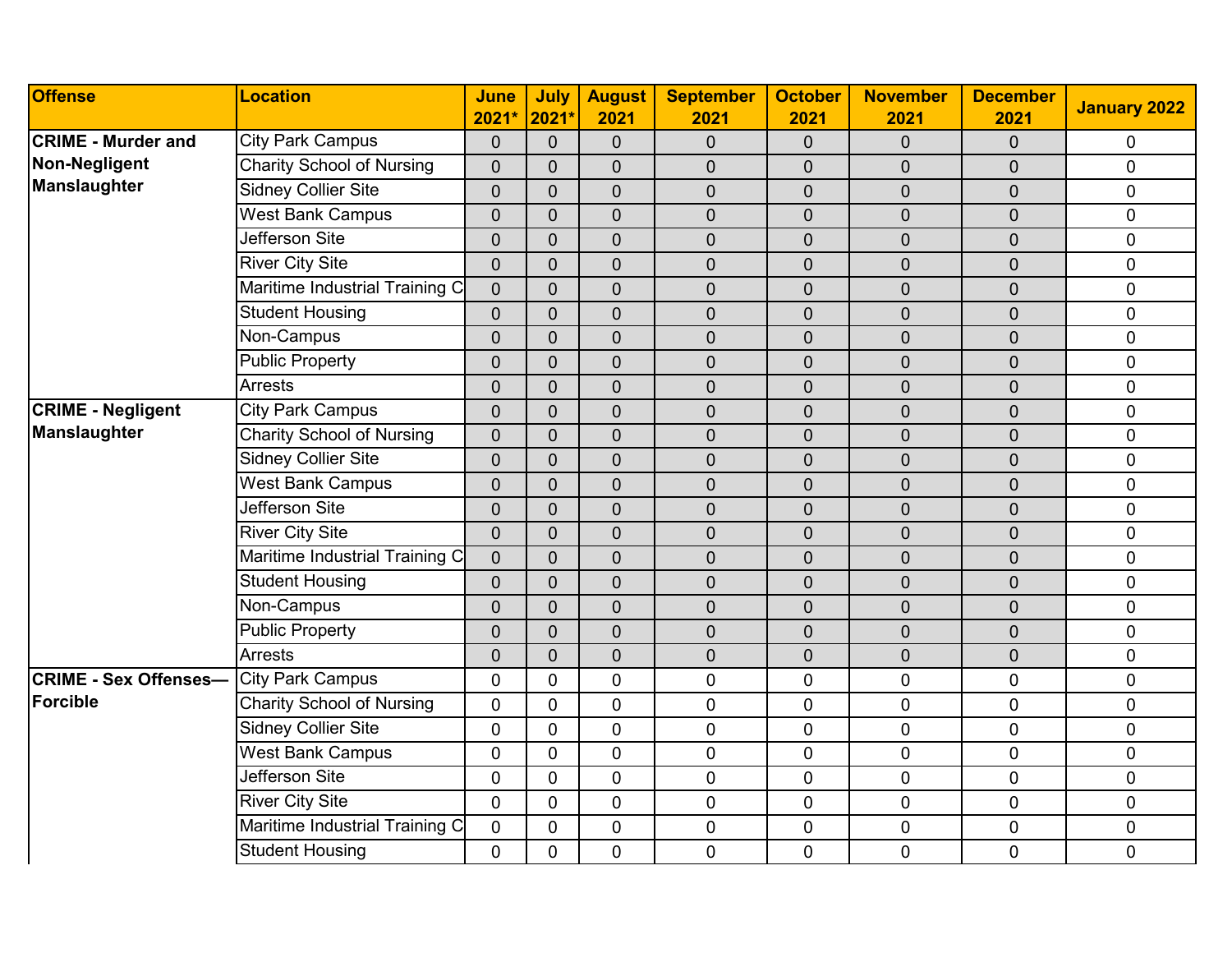|                              | Non-Campus                       | 0              | $\mathbf 0$    | 0              | 0              | 0              | 0              | $\mathbf 0$    | 0           |
|------------------------------|----------------------------------|----------------|----------------|----------------|----------------|----------------|----------------|----------------|-------------|
|                              | <b>Public Property</b>           | $\overline{0}$ | $\Omega$       | $\overline{0}$ | $\overline{0}$ | 0              | 0              | $\overline{0}$ | $\mathbf 0$ |
|                              | <b>Arrests</b>                   | $\overline{0}$ | $\mathbf 0$    | $\overline{0}$ | 0              | $\pmb{0}$      | $\overline{0}$ | $\overline{0}$ | $\pmb{0}$   |
| <b>CRIME - Sex Offenses-</b> | <b>City Park Campus</b>          | $\overline{0}$ | $\mathbf 0$    | $\mathbf 0$    | 0              | $\mathbf 0$    | 0              | $\overline{0}$ | $\mathbf 0$ |
| <b>Non-Forcible Incest</b>   | <b>Charity School of Nursing</b> | $\overline{0}$ | $\overline{0}$ | $\overline{0}$ | $\overline{0}$ | $\mathbf 0$    | 0              | $\overline{0}$ | $\mathbf 0$ |
|                              | <b>Sidney Collier Site</b>       | $\mathbf 0$    | $\overline{0}$ | $\mathbf 0$    | $\overline{0}$ | $\pmb{0}$      | 0              | $\mathbf 0$    | $\pmb{0}$   |
|                              | <b>West Bank Campus</b>          | $\mathbf 0$    | $\mathbf{0}$   | $\overline{0}$ | $\overline{0}$ | $\overline{0}$ | $\overline{0}$ | $\overline{0}$ | $\pmb{0}$   |
|                              | <b>Jefferson Site</b>            | $\overline{0}$ | $\overline{0}$ | $\overline{0}$ | $\overline{0}$ | 0              | $\overline{0}$ | $\overline{0}$ | $\mathbf 0$ |
|                              | <b>River City Site</b>           | $\mathbf 0$    | $\mathbf 0$    | $\mathbf 0$    | 0              | $\mathbf 0$    | $\overline{0}$ | $\mathbf 0$    | $\pmb{0}$   |
|                              | Maritime Industrial Training C   | 0              | $\mathbf 0$    | $\mathbf 0$    | $\mathbf 0$    | $\mathbf 0$    | 0              | $\mathbf 0$    | $\pmb{0}$   |
|                              | <b>Student Housing</b>           | $\overline{0}$ | $\overline{0}$ | $\overline{0}$ | $\overline{0}$ | 0              | 0              | $\overline{0}$ | $\pmb{0}$   |
|                              | Non-Campus                       | $\mathbf 0$    | $\mathbf 0$    | $\mathbf 0$    | $\overline{0}$ | $\mathbf 0$    | $\overline{0}$ | $\mathbf 0$    | $\mathbf 0$ |
|                              | <b>Public Property</b>           | $\overline{0}$ | $\mathbf 0$    | $\overline{0}$ | $\overline{0}$ | $\mathbf 0$    | 0              | $\overline{0}$ | $\mathbf 0$ |
|                              | <b>Arrests</b>                   | 0              | $\mathbf{0}$   | $\overline{0}$ | 0              | $\mathbf 0$    | 0              | $\mathbf 0$    | $\mathbf 0$ |
|                              | <b>Arrests</b>                   | 0              | $\mathbf 0$    | $\mathbf 0$    | 0              | $\mathbf 0$    | $\overline{0}$ | $\mathbf 0$    | $\mathbf 0$ |
| <b>CRIME - Sex Offenses-</b> | <b>City Park Campus</b>          | 0              | $\overline{0}$ | $\mathbf 0$    | 0              | $\mathbf 0$    | 0              | $\mathbf 0$    | $\pmb{0}$   |
| <b>Statutory Rape</b>        | <b>Charity School of Nursing</b> | 0              | $\mathbf 0$    | $\mathbf 0$    | $\overline{0}$ | $\mathbf 0$    | $\overline{0}$ | $\mathbf 0$    | $\mathbf 0$ |
|                              | <b>Sidney Collier Site</b>       | 0              | $\mathbf 0$    | $\mathbf 0$    | 0              | $\mathbf 0$    | $\overline{0}$ | $\mathbf 0$    | $\pmb{0}$   |
|                              | <b>West Bank Campus</b>          | $\overline{0}$ | $\mathbf{0}$   | $\overline{0}$ | $\overline{0}$ | $\mathbf 0$    | 0              | $\mathbf 0$    | $\mathbf 0$ |
|                              | <b>Jefferson Site</b>            | $\overline{0}$ | $\overline{0}$ | $\overline{0}$ | $\overline{0}$ | $\overline{0}$ | $\overline{0}$ | $\mathbf 0$    | $\mathbf 0$ |
|                              | <b>River City Site</b>           | $\mathbf 0$    | $\mathbf 0$    | $\mathbf 0$    | 0              | $\mathbf 0$    | $\overline{0}$ | $\mathbf 0$    | $\pmb{0}$   |
|                              | Maritime Industrial Training C   | 0              | $\mathbf{0}$   | $\mathbf 0$    | 0              | $\mathbf 0$    | 0              | $\mathbf 0$    | $\pmb{0}$   |
|                              | <b>Student Housing</b>           | $\mathbf 0$    | $\mathbf 0$    | $\overline{0}$ | $\overline{0}$ | $\overline{0}$ | 0              | $\overline{0}$ | $\mathbf 0$ |
|                              | Non-Campus                       | $\mathbf 0$    | $\overline{0}$ | $\mathbf 0$    | 0              | $\mathbf 0$    | 0              | $\overline{0}$ | $\mathbf 0$ |
|                              | <b>Public Property</b>           | $\mathbf 0$    | $\overline{0}$ | $\overline{0}$ | 0              | $\mathbf 0$    | 0              | $\overline{0}$ | $\mathbf 0$ |
|                              | <b>Arrests</b>                   | 0              | $\overline{0}$ | $\mathbf 0$    | $\overline{0}$ | $\mathbf 0$    | 0              | $\mathbf 0$    | $\pmb{0}$   |
| <b>CRIME - Fondling</b>      | <b>City Park Campus</b>          | $\overline{0}$ | $\mathbf 0$    | $\mathbf 0$    | $\overline{0}$ | 0              | 0              | $\overline{0}$ | $\mathbf 0$ |
|                              | <b>Charity School of Nursing</b> | $\overline{0}$ | $\overline{0}$ | $\mathbf 0$    | 0              | $\mathbf 0$    | 0              | $\mathbf 0$    | $\pmb{0}$   |
|                              | <b>Sidney Collier Site</b>       | 0              | $\mathbf 0$    | $\mathbf 0$    | 0              | $\mathbf 0$    | 0              | $\mathbf 0$    | $\pmb{0}$   |
|                              | <b>West Bank Campus</b>          | $\overline{0}$ | $\mathbf 0$    | $\overline{0}$ | $\overline{0}$ | 0              | 0              | $\overline{0}$ | $\pmb{0}$   |
|                              | Jefferson Site                   | $\mathbf 0$    | $\mathbf 0$    | $\mathbf 0$    | 0              | $\mathbf 0$    | 0              | $\mathbf 0$    | $\pmb{0}$   |
|                              | <b>River City Site</b>           | 0              | 0              | $\mathbf 0$    | 0              | $\mathbf 0$    | $\overline{0}$ | $\mathbf 0$    | $\mathbf 0$ |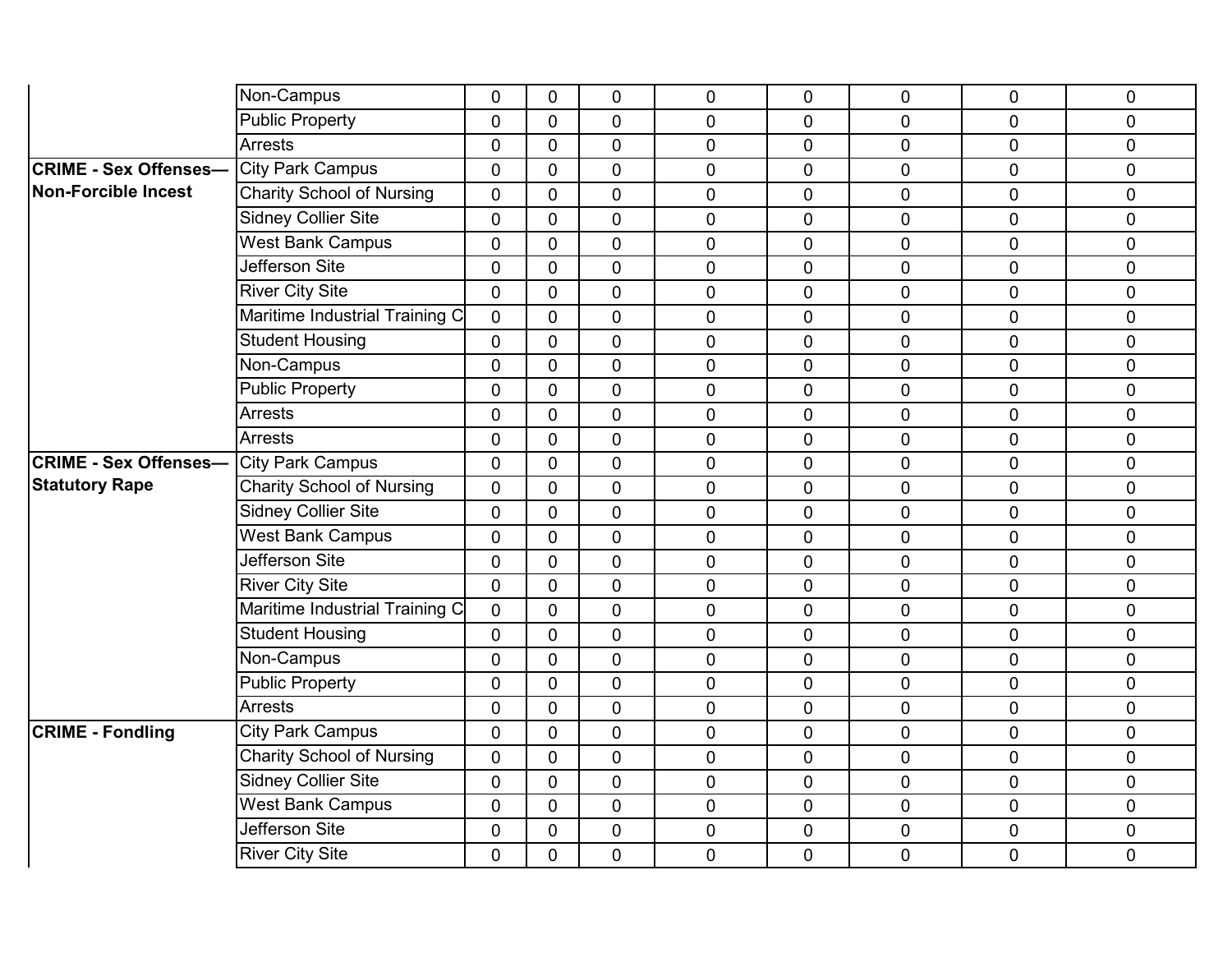|                           | Maritime Industrial Training C   | $\mathbf 0$    | $\mathbf 0$    | $\mathbf 0$    | $\mathbf 0$    | $\mathbf 0$      | 0              | $\overline{0}$ | $\mathbf 0$    |
|---------------------------|----------------------------------|----------------|----------------|----------------|----------------|------------------|----------------|----------------|----------------|
|                           | <b>Student Housing</b>           | $\overline{0}$ | $\overline{0}$ | $\overline{0}$ | $\overline{0}$ | $\mathbf{0}$     | $\overline{0}$ | $\Omega$       | $\mathbf 0$    |
|                           | Non-Campus                       | $\overline{0}$ | $\mathbf 0$    | $\mathbf 0$    | $\mathbf 0$    | $\mathbf 0$      | 0              | $\overline{0}$ | $\mathbf 0$    |
|                           | <b>Public Property</b>           | $\mathbf 0$    | 0              | $\mathbf 0$    | $\mathbf 0$    | $\mathbf 0$      | 0              | $\overline{0}$ | $\pmb{0}$      |
|                           | Arrests                          | $\overline{0}$ | $\mathbf 0$    | $\overline{0}$ | $\overline{0}$ | $\mathbf 0$      | 0              | $\overline{0}$ | $\mathbf 0$    |
| <b>CRIME - Robbery</b>    | <b>City Park Campus</b>          | $\overline{0}$ | $\overline{0}$ | $\mathbf 0$    | $\mathbf 0$    | $\mathbf 0$      | $\overline{0}$ | $\overline{0}$ | $\mathbf 0$    |
|                           | <b>Charity School of Nursing</b> | $\overline{0}$ | $\overline{0}$ | $\mathbf 0$    | $\mathbf 0$    | $\mathbf 0$      | $\overline{0}$ | $\overline{0}$ | $\mathbf 0$    |
|                           | <b>Sidney Collier Site</b>       | $\overline{0}$ | $\overline{0}$ | $\overline{0}$ | $\mathbf 0$    | $\overline{0}$   | $\overline{0}$ | $\overline{0}$ | $\mathbf 0$    |
|                           | <b>West Bank Campus</b>          | 0              | $\mathbf 0$    | $\mathbf 0$    | $\pmb{0}$      | $\boldsymbol{0}$ | $\mathbf 0$    | $\overline{0}$ | $\pmb{0}$      |
|                           | Jefferson Site                   | $\overline{0}$ | $\overline{0}$ | $\mathbf 0$    | $\mathbf 0$    | $\mathbf 0$      | $\overline{0}$ | $\overline{0}$ | $\mathbf 0$    |
|                           | <b>River City Site</b>           | $\overline{0}$ | $\overline{0}$ | $\overline{0}$ | $\mathbf 0$    | $\overline{0}$   | $\overline{0}$ | $\overline{0}$ | $\overline{0}$ |
|                           | Maritime Industrial Training C   | $\overline{0}$ | $\overline{0}$ | $\mathbf 0$    | $\mathbf 0$    | $\overline{0}$   | $\overline{0}$ | $\overline{0}$ | $\pmb{0}$      |
|                           | <b>Student Housing</b>           | $\overline{0}$ | $\overline{0}$ | $\overline{0}$ | $\overline{0}$ | $\overline{0}$   | $\overline{0}$ | $\overline{0}$ | $\pmb{0}$      |
|                           | Non-Campus                       | $\overline{0}$ | $\overline{0}$ | $\overline{0}$ | $\mathbf 0$    | $\overline{0}$   | $\overline{0}$ | $\overline{0}$ | $\mathbf 0$    |
|                           | <b>Public Property</b>           | 0              | $\overline{0}$ | $\mathbf 0$    | $\pmb{0}$      | $\mathbf 0$      | $\mathbf 0$    | $\overline{0}$ | $\pmb{0}$      |
|                           | <b>Arrests</b>                   | $\overline{0}$ | $\overline{0}$ | $\overline{0}$ | $\pmb{0}$      | $\boldsymbol{0}$ | $\overline{0}$ | $\overline{0}$ | $\pmb{0}$      |
| <b>CRIME - Aggravated</b> | <b>City Park Campus</b>          | $\overline{0}$ | $\overline{0}$ | $\overline{0}$ | $\overline{0}$ | $\overline{0}$   | $\overline{0}$ | $\overline{0}$ | $\mathbf 0$    |
| <b>Assault</b>            | <b>Charity School of Nursing</b> | $\overline{0}$ | $\overline{0}$ | $\mathbf 0$    | $\mathbf 0$    | $\overline{0}$   | $\overline{0}$ | $\overline{0}$ | $\mathbf 0$    |
|                           | <b>Sidney Collier Site</b>       | $\overline{0}$ | $\overline{0}$ | $\mathbf 0$    | $\mathbf 0$    | $\mathbf 0$      | $\overline{0}$ | $\overline{0}$ | $\mathbf 0$    |
|                           | <b>West Bank Campus</b>          | $\overline{0}$ | $\overline{0}$ | $\overline{0}$ | $\mathbf 0$    | $\overline{0}$   | $\overline{0}$ | $\overline{0}$ | $\mathbf 0$    |
|                           | Jefferson Site                   | $\overline{0}$ | $\overline{0}$ | $\mathbf 0$    | $\mathbf 0$    | $\mathbf 0$      | $\mathbf 0$    | $\overline{0}$ | $\mathbf 0$    |
|                           | <b>River City Site</b>           | $\mathbf 0$    | $\overline{0}$ | $\mathbf 0$    | $\pmb{0}$      | $\mathbf 0$      | $\overline{0}$ | $\overline{0}$ | $\pmb{0}$      |
|                           | Maritime Industrial Training C   | $\overline{0}$ | $\overline{0}$ | $\overline{0}$ | $\mathbf 0$    | $\overline{0}$   | $\overline{0}$ | $\overline{0}$ | $\mathbf 0$    |
|                           | <b>Student Housing</b>           | $\overline{0}$ | $\overline{0}$ | $\overline{0}$ | $\overline{0}$ | $\overline{0}$   | $\overline{0}$ | $\overline{0}$ | $\mathbf 0$    |
|                           | Non-Campus                       | $\overline{0}$ | $\overline{0}$ | $\mathbf 0$    | $\mathbf 0$    | $\overline{0}$   | $\overline{0}$ | $\overline{0}$ | $\mathbf 0$    |
|                           | <b>Public Property</b>           | $\overline{0}$ | $\overline{0}$ | $\mathbf 0$    | $\mathbf 0$    | $\overline{0}$   | $\overline{0}$ | $\overline{0}$ | $\mathbf 0$    |
|                           | <b>Arrests</b>                   | $\overline{0}$ | $\overline{0}$ | $\overline{0}$ | $\mathbf 0$    | $\overline{0}$   | $\overline{0}$ | $\overline{0}$ | $\mathbf 0$    |
| <b>CRIME - Burgulary</b>  | <b>City Park Campus</b>          | $\mathbf 0$    | $\overline{0}$ | $\mathbf 0$    | $\mathbf 0$    | $\pmb{0}$        | $\overline{0}$ | $\overline{0}$ | $\pmb{0}$      |
|                           | <b>Charity School of Nursing</b> | $\overline{0}$ | $\mathbf 0$    | $\mathbf 0$    | $\pmb{0}$      | $\overline{0}$   | $\overline{0}$ | $\overline{0}$ | $\pmb{0}$      |
|                           | <b>Sidney Collier Site</b>       | $\overline{0}$ | $\overline{0}$ | $\overline{0}$ | $\overline{0}$ | $\overline{0}$   | $\overline{0}$ | $\overline{0}$ | $\overline{0}$ |
|                           | <b>West Bank Campus</b>          | $\overline{0}$ | $\overline{0}$ | $\mathbf 0$    | $\mathbf 0$    | $\mathbf 0$      | $\mathbf 0$    | 0              | $\pmb{0}$      |
|                           | Jefferson Site                   | 0              | $\overline{0}$ | $\mathbf 0$    | $\mathbf 0$    | $\overline{0}$   | $\overline{0}$ | $\overline{0}$ | $\mathbf 0$    |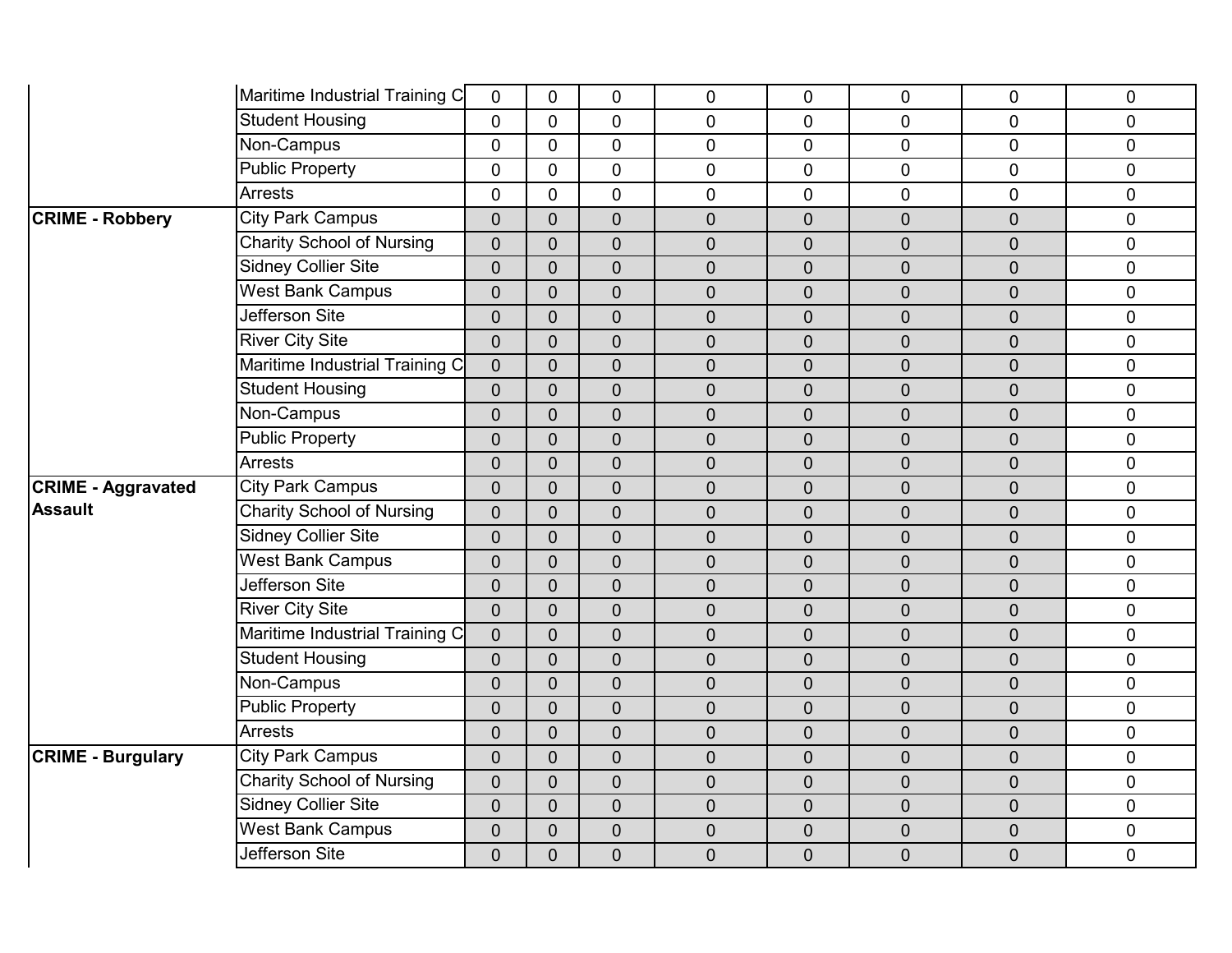|                                                 | <b>River City Site</b>                                | $\mathbf 0$    | $\mathbf{0}$   | $\mathbf 0$    | $\mathbf 0$      | $\overline{0}$ | $\overline{0}$ | $\mathbf 0$    | $\mathbf 0$  |
|-------------------------------------------------|-------------------------------------------------------|----------------|----------------|----------------|------------------|----------------|----------------|----------------|--------------|
|                                                 | Maritime Industrial Training C                        | $\overline{0}$ | $\overline{0}$ | $\overline{0}$ | $\overline{0}$   | $\overline{0}$ | 0              | $\overline{0}$ | $\mathbf{0}$ |
|                                                 | <b>Student Housing</b>                                | $\overline{0}$ | $\overline{0}$ | $\mathbf 0$    | $\mathbf 0$      | $\overline{0}$ | 0              | $\mathbf 0$    | $\mathbf 0$  |
|                                                 | Non-Campus                                            | $\overline{0}$ | $\overline{0}$ | $\mathbf 0$    | $\mathbf 0$      | $\overline{0}$ | 0              | $\mathbf 0$    | $\pmb{0}$    |
|                                                 | <b>Public Property</b>                                | $\overline{0}$ | $\overline{0}$ | $\mathbf 0$    | $\mathbf 0$      | $\overline{0}$ | 0              | $\mathbf 0$    | $\mathbf 0$  |
|                                                 | <b>Arrests</b>                                        | $\overline{0}$ | $\overline{0}$ | $\overline{0}$ | $\overline{0}$   | $\overline{0}$ | 0              | $\overline{0}$ | $\mathbf 0$  |
| <b>CRIME - Motor Vehicle</b>                    | <b>City Park Campus</b>                               | $\overline{0}$ | $\overline{0}$ | $\mathbf 0$    | $\mathbf 0$      | $\overline{0}$ | $\overline{0}$ | $\overline{0}$ | $\mathbf 0$  |
| <b>Theft</b>                                    | <b>Charity School of Nursing</b>                      | $\overline{0}$ | $\overline{0}$ | $\overline{0}$ | $\mathbf 0$      | $\overline{0}$ | 0              | $\mathbf 0$    | $\mathbf 0$  |
|                                                 | <b>Sidney Collier Site</b>                            | $\mathbf 0$    | $\Omega$       | $\mathbf 0$    | $\pmb{0}$        | $\mathbf 0$    | 0              | $\mathbf 0$    | $\pmb{0}$    |
|                                                 | <b>West Bank Campus</b>                               | $\overline{0}$ | $\overline{0}$ | $\mathbf 0$    | $\mathbf 0$      | $\overline{0}$ | 0              | $\overline{0}$ | $\mathbf 0$  |
|                                                 | <b>Jefferson Site</b>                                 | $\overline{0}$ | $\overline{0}$ | $\overline{0}$ | $\overline{0}$   | $\overline{0}$ | 0              | $\overline{0}$ | $\mathbf 0$  |
|                                                 | <b>River City Site</b>                                | $\overline{0}$ | $\overline{0}$ | $\mathbf 0$    | $\mathbf 0$      | $\overline{0}$ | $\overline{0}$ | $\mathbf 0$    | $\pmb{0}$    |
|                                                 | Maritime Industrial Training C                        | $\overline{0}$ | $\Omega$       | $\overline{0}$ | $\overline{0}$   | $\overline{0}$ | $\mathbf 0$    | $\overline{0}$ | $\pmb{0}$    |
|                                                 | <b>Student Housing</b>                                | $\overline{0}$ | $\overline{0}$ | $\overline{0}$ | $\overline{0}$   | $\overline{0}$ | 0              | $\overline{0}$ | $\mathbf 0$  |
|                                                 | Non-Campus                                            | $\mathbf 0$    | $\overline{0}$ | $\mathbf 0$    | $\mathbf 0$      | $\overline{0}$ | 0              | $\mathbf 0$    | $\pmb{0}$    |
|                                                 | <b>Public Property</b>                                | $\overline{0}$ | $\overline{0}$ | $\overline{0}$ | $\boldsymbol{0}$ | $\mathbf 0$    | 0              | $\overline{0}$ | $\pmb{0}$    |
|                                                 | <b>Arrests</b>                                        | $\overline{0}$ | $\overline{0}$ | $\overline{0}$ | $\overline{0}$   | $\overline{0}$ | $\overline{0}$ | $\overline{0}$ | $\mathbf 0$  |
| <b>CRIME - Arson</b>                            | <b>City Park Campus</b>                               | $\overline{0}$ | $\overline{0}$ | $\mathbf 0$    | $\overline{0}$   | $\overline{0}$ | 0              | $\overline{0}$ | $\mathbf 0$  |
|                                                 | <b>Charity School of Nursing</b>                      | $\overline{0}$ | $\overline{0}$ | $\mathbf 0$    | $\mathbf 0$      | $\overline{0}$ | 0              | $\mathbf 0$    | $\mathbf 0$  |
|                                                 | <b>Sidney Collier Site</b>                            | $\overline{0}$ | $\overline{0}$ | $\overline{0}$ | $\overline{0}$   | $\overline{0}$ | 0              | $\overline{0}$ | $\mathbf 0$  |
|                                                 | <b>West Bank Campus</b>                               | $\overline{0}$ | $\overline{0}$ | $\mathbf 0$    | $\mathbf 0$      | $\overline{0}$ | 0              | $\overline{0}$ | $\mathbf 0$  |
|                                                 | Jefferson Site                                        | $\mathbf 0$    | $\overline{0}$ | $\mathbf 0$    | $\mathbf 0$      | $\overline{0}$ | 0              | $\mathbf 0$    | $\pmb{0}$    |
|                                                 | <b>River City Site</b>                                | $\mathbf 0$    | $\overline{0}$ | $\overline{0}$ | $\mathbf 0$      | $\overline{0}$ | $\overline{0}$ | $\overline{0}$ | $\pmb{0}$    |
|                                                 | Maritime Industrial Training C                        | $\overline{0}$ | $\overline{0}$ | $\overline{0}$ | $\overline{0}$   | $\overline{0}$ | 0              | $\overline{0}$ | $\mathbf 0$  |
|                                                 | <b>Student Housing</b>                                | $\overline{0}$ | $\overline{0}$ | $\mathbf 0$    | $\mathbf 0$      | $\overline{0}$ | 0              | $\mathbf 0$    | $\mathbf 0$  |
|                                                 | Non-Campus                                            | $\overline{0}$ | $\overline{0}$ | $\overline{0}$ | $\mathbf 0$      | $\overline{0}$ | 0              | $\overline{0}$ | $\pmb{0}$    |
|                                                 | <b>Public Property</b>                                | $\overline{0}$ | $\overline{0}$ | $\overline{0}$ | $\mathbf 0$      | $\overline{0}$ | 0              | $\overline{0}$ | $\mathbf 0$  |
|                                                 | <b>Arrests</b>                                        | $\mathbf 0$    | $\overline{0}$ | $\mathbf 0$    | $\mathbf 0$      | $\overline{0}$ | $\overline{0}$ | $\mathbf 0$    | $\pmb{0}$    |
|                                                 |                                                       | $\mathbf 0$    | $\overline{0}$ | $\mathbf 0$    | $\mathbf 0$      | $\mathbf 0$    | 0              | $\mathbf 0$    | $\pmb{0}$    |
| <b>CRIME - Dating Violence City Park Campus</b> |                                                       |                |                |                |                  |                |                |                |              |
|                                                 | <b>Charity School of Nursing</b>                      | $\overline{0}$ | $\overline{0}$ | $\overline{0}$ | $\overline{0}$   | $\overline{0}$ | 0              | $\overline{0}$ | $\pmb{0}$    |
|                                                 | <b>Sidney Collier Site</b><br><b>West Bank Campus</b> | $\mathbf 0$    | $\overline{0}$ | $\mathbf 0$    | $\mathbf 0$      | $\mathbf 0$    | 0              | $\mathbf 0$    | $\pmb{0}$    |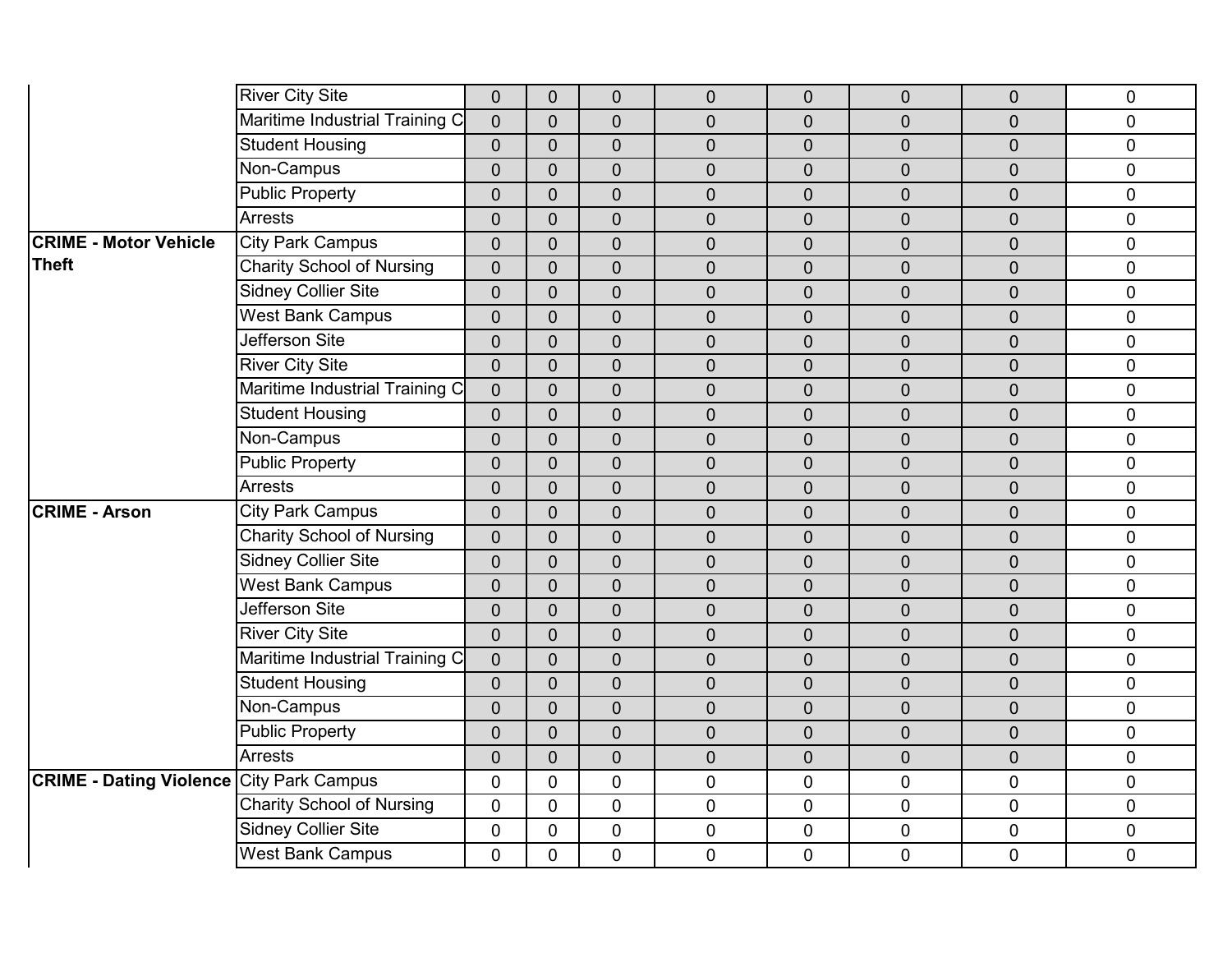|                          | Jefferson Site                   | $\mathbf 0$ | 0              | $\mathbf 0$    | 0              | 0              | 0              | $\mathbf 0$    | 0           |
|--------------------------|----------------------------------|-------------|----------------|----------------|----------------|----------------|----------------|----------------|-------------|
|                          | <b>River City Site</b>           | $\Omega$    | $\Omega$       | $\overline{0}$ | $\overline{0}$ | $\overline{0}$ | 0              | $\Omega$       | $\mathbf 0$ |
|                          | Maritime Industrial Training C   | $\mathbf 0$ | $\overline{0}$ | $\overline{0}$ | $\pmb{0}$      | 0              | $\mathbf 0$    | $\mathbf 0$    | $\pmb{0}$   |
|                          | <b>Student Housing</b>           | $\mathbf 0$ | $\overline{0}$ | $\mathbf 0$    | $\mathbf 0$    | $\overline{0}$ | $\mathbf 0$    | $\mathbf 0$    | $\mathbf 0$ |
|                          | Non-Campus                       | $\mathbf 0$ | $\overline{0}$ | $\overline{0}$ | $\overline{0}$ | $\overline{0}$ | 0              | $\mathbf 0$    | $\mathbf 0$ |
|                          | <b>Public Property</b>           | $\mathbf 0$ | $\overline{0}$ | $\mathbf 0$    | $\mathbf 0$    | 0              | $\pmb{0}$      | $\mathbf 0$    | $\pmb{0}$   |
|                          | <b>Arrests</b>                   | $\Omega$    | $\overline{0}$ | $\overline{0}$ | $\overline{0}$ | $\overline{0}$ | $\mathbf 0$    | $\Omega$       | $\mathbf 0$ |
| <b>CRIME - Domestic</b>  | <b>City Park Campus</b>          | $\Omega$    | $\overline{0}$ | $\overline{0}$ | $\overline{0}$ | $\overline{0}$ | $\mathbf 0$    | $\Omega$       | $\mathbf 0$ |
| <b>Violence</b>          | <b>Charity School of Nursing</b> | $\mathbf 0$ | $\overline{0}$ | $\mathbf 0$    | $\pmb{0}$      | 0              | $\pmb{0}$      | $\mathbf 0$    | $\pmb{0}$   |
|                          | <b>Sidney Collier Site</b>       | $\mathbf 0$ | $\overline{0}$ | $\mathbf 0$    | $\mathbf 0$    | 0              | $\mathbf 0$    | $\mathbf 0$    | $\pmb{0}$   |
|                          | <b>West Bank Campus</b>          | $\Omega$    | $\overline{0}$ | $\overline{0}$ | $\overline{0}$ | $\overline{0}$ | 0              | $\Omega$       | $\mathbf 0$ |
|                          | Jefferson Site                   | $\mathbf 0$ | $\mathbf 0$    | $\mathbf 0$    | $\mathbf 0$    | 0              | $\mathbf 0$    | $\mathbf 0$    | $\mathbf 0$ |
|                          | <b>River City Site</b>           | $\mathbf 0$ | $\overline{0}$ | $\overline{0}$ | $\overline{0}$ | $\overline{0}$ | $\mathbf 0$    | $\mathbf 0$    | $\mathbf 0$ |
|                          | Maritime Industrial Training C   | $\Omega$    | $\mathbf{0}$   | $\overline{0}$ | $\mathbf{0}$   | 0              | $\mathbf 0$    | $\Omega$       | $\mathbf 0$ |
|                          | <b>Student Housing</b>           | $\mathbf 0$ | $\mathbf 0$    | $\overline{0}$ | $\mathbf 0$    | $\overline{0}$ | $\overline{0}$ | $\overline{0}$ | $\mathbf 0$ |
|                          | Non-Campus                       | $\mathbf 0$ | $\overline{0}$ | $\mathbf 0$    | $\mathbf 0$    | 0              | $\mathbf 0$    | $\mathbf 0$    | $\pmb{0}$   |
|                          | <b>Public Property</b>           | $\mathbf 0$ | $\overline{0}$ | $\mathbf 0$    | $\overline{0}$ | 0              | 0              | $\mathbf 0$    | $\mathbf 0$ |
|                          | <b>Arrests</b>                   | $\Omega$    | $\Omega$       | $\mathbf 0$    | $\mathbf 0$    | 0              | $\mathbf 0$    | $\overline{0}$ | $\pmb{0}$   |
| <b>CRIME - Stalking</b>  | <b>City Park Campus</b>          | $\Omega$    | $\Omega$       | $\overline{0}$ | $\mathbf 0$    | $\overline{0}$ | $\mathbf 0$    | $\Omega$       | $\mathbf 0$ |
|                          | <b>Charity School of Nursing</b> | $\mathbf 0$ | $\overline{0}$ | $\overline{0}$ | $\overline{0}$ | $\overline{0}$ | $\mathbf 0$    | $\overline{0}$ | $\mathbf 0$ |
|                          | <b>Sidney Collier Site</b>       | $\mathbf 0$ | $\overline{0}$ | $\mathbf 0$    | $\mathbf 0$    | 0              | $\pmb{0}$      | $\mathbf 0$    | $\pmb{0}$   |
|                          | <b>West Bank Campus</b>          | $\mathbf 0$ | $\overline{0}$ | $\mathbf 0$    | $\pmb{0}$      | $\mathbf 0$    | $\pmb{0}$      | $\mathbf 0$    | $\mathbf 0$ |
|                          | Jefferson Site                   | $\mathbf 0$ | $\overline{0}$ | $\overline{0}$ | $\overline{0}$ | $\overline{0}$ | 0              | $\overline{0}$ | $\mathbf 0$ |
|                          | <b>River City Site</b>           | $\mathbf 0$ | $\overline{0}$ | $\overline{0}$ | $\mathbf 0$    | $\overline{0}$ | $\mathbf 0$    | $\overline{0}$ | $\mathbf 0$ |
|                          | Maritime Industrial Training C   | $\mathbf 0$ | $\overline{0}$ | $\mathbf 0$    | $\mathbf 0$    | $\mathbf 0$    | $\mathbf 0$    | $\mathbf 0$    | $\mathbf 0$ |
|                          | <b>Student Housing</b>           | $\mathbf 0$ | $\mathbf{0}$   | $\mathbf 0$    | $\mathbf 0$    | 0              | $\mathbf 0$    | $\overline{0}$ | $\pmb{0}$   |
|                          | Non-Campus                       | $\mathbf 0$ | $\mathbf 0$    | $\overline{0}$ | $\mathbf 0$    | $\overline{0}$ | $\mathbf 0$    | $\mathbf 0$    | $\mathbf 0$ |
|                          | <b>Public Property</b>           | $\mathbf 0$ | $\overline{0}$ | $\mathbf 0$    | $\mathbf 0$    | $\mathbf 0$    | $\pmb{0}$      | $\mathbf 0$    | $\pmb{0}$   |
|                          | <b>Arrests</b>                   | $\mathbf 0$ | $\overline{0}$ | $\mathbf 0$    | $\mathbf 0$    | 0              | $\mathbf 0$    | $\mathbf 0$    | $\pmb{0}$   |
| <b>CRIME - Unfounded</b> | <b>City Park Campus</b>          | $\mathbf 0$ | $\overline{0}$ | $\overline{0}$ | $\overline{0}$ | $\overline{0}$ | $\pmb{0}$      | $\mathbf 0$    | $\pmb{0}$   |
|                          | Charity School of Nursing        | $\mathbf 0$ | $\overline{0}$ | $\overline{0}$ | $\mathbf 0$    | 0              | $\mathbf 0$    | $\mathbf{0}$   | $\mathbf 0$ |
|                          | <b>Sidney Collier Site</b>       | 0           | 0              | $\mathbf 0$    | $\mathbf 0$    | 0              | $\mathbf 0$    | 0              | $\mathbf 0$ |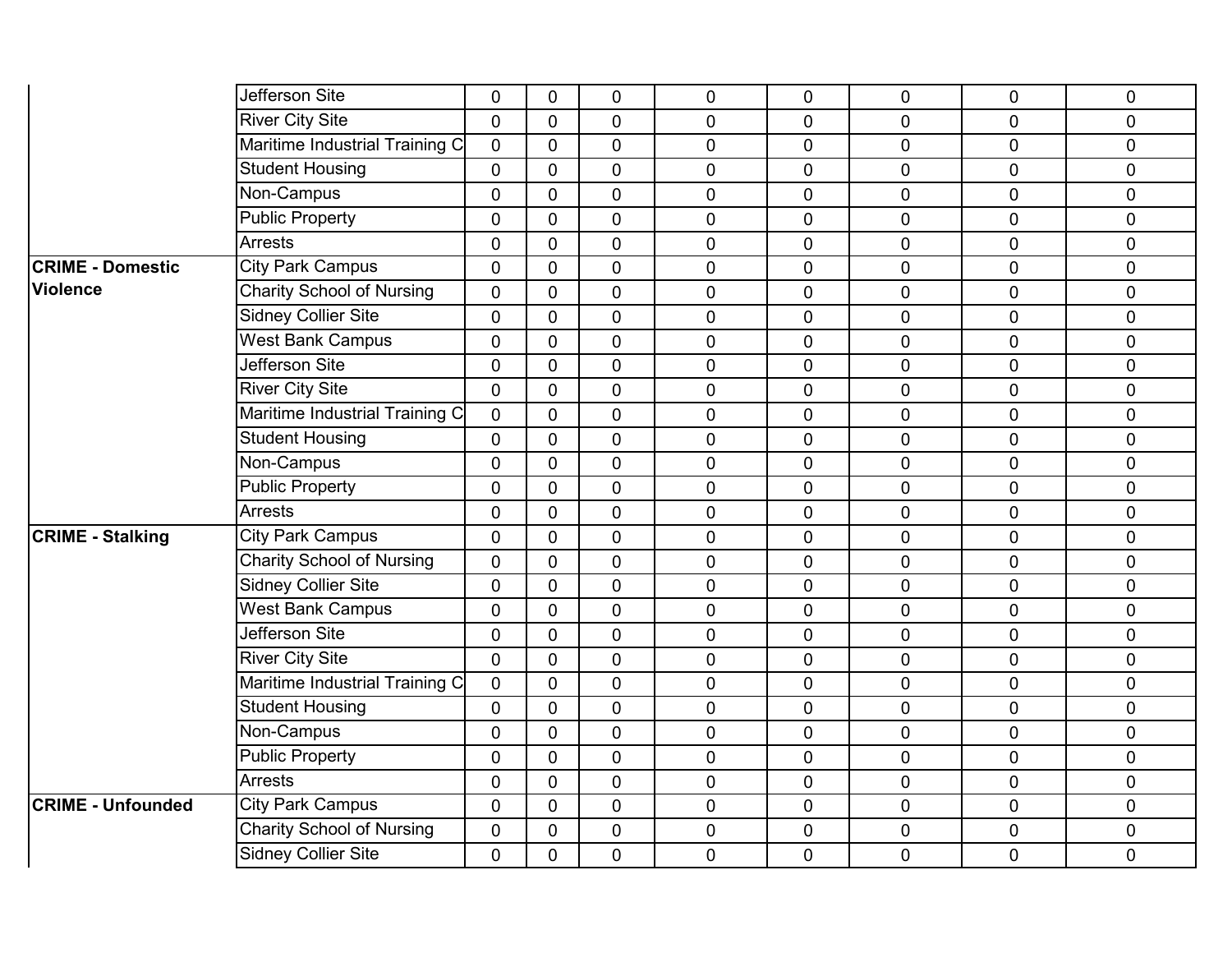|                                                        | <b>West Bank Campus</b>          | $\mathbf 0$    | $\overline{0}$ | $\mathbf 0$    | $\mathbf 0$    | 0              | 0              | $\mathbf 0$    | 0              |
|--------------------------------------------------------|----------------------------------|----------------|----------------|----------------|----------------|----------------|----------------|----------------|----------------|
|                                                        | Jefferson Site                   | $\overline{0}$ | $\overline{0}$ | $\overline{0}$ | $\overline{0}$ | $\overline{0}$ | $\overline{0}$ | $\overline{0}$ | $\overline{0}$ |
|                                                        | <b>River City Site</b>           | $\overline{0}$ | $\mathbf 0$    | $\mathbf 0$    | 0              | $\mathbf 0$    | 0              | $\overline{0}$ | $\pmb{0}$      |
|                                                        | Maritime Industrial Training C   | 0              | $\overline{0}$ | 0              | $\mathbf 0$    | $\mathbf 0$    | 0              | $\mathbf 0$    | $\mathbf 0$    |
|                                                        | <b>Student Housing</b>           | $\overline{0}$ | $\mathbf{0}$   | $\overline{0}$ | $\overline{0}$ | 0              | $\overline{0}$ | $\mathbf 0$    | $\mathbf 0$    |
|                                                        | Non-Campus                       | $\overline{0}$ | $\mathbf{0}$   | $\mathbf 0$    | $\overline{0}$ | $\overline{0}$ | 0              | $\mathbf 0$    | $\mathbf 0$    |
|                                                        | <b>Public Property</b>           | $\overline{0}$ | $\mathbf{0}$   | $\Omega$       | 0              | $\mathbf 0$    | $\overline{0}$ | $\mathbf 0$    | $\pmb{0}$      |
|                                                        | <b>Arrests</b>                   | $\overline{0}$ | $\Omega$       | $\mathbf 0$    | $\overline{0}$ | $\overline{0}$ | 0              | $\overline{0}$ | $\mathbf 0$    |
| <b>DISCIPLINARY</b>                                    | <b>City Park Campus</b>          | $\overline{0}$ | $\overline{0}$ | $\overline{0}$ | $\overline{0}$ | $\overline{0}$ | 0              | $\overline{0}$ | $\mathbf 0$    |
| <b>REFERRAL - Drug Law</b>                             | <b>Charity School of Nursing</b> | $\overline{0}$ | $\Omega$       | $\overline{0}$ | $\overline{0}$ | $\overline{0}$ | $\overline{0}$ | $\overline{0}$ | $\pmb{0}$      |
| <b>Violations</b>                                      | <b>Sidney Collier Site</b>       | $\overline{0}$ | $\overline{0}$ | $\overline{0}$ | $\overline{0}$ | $\overline{0}$ | $\mathbf 0$    | $\overline{0}$ | $\pmb{0}$      |
|                                                        | <b>West Bank Campus</b>          | $\overline{0}$ | $\overline{0}$ | $\overline{0}$ | $\overline{0}$ | $\overline{0}$ | $\overline{0}$ | $\overline{0}$ | $\mathbf 0$    |
|                                                        | <b>Jefferson Site</b>            | $\overline{0}$ | $\overline{0}$ | $\overline{0}$ | $\overline{0}$ | $\overline{0}$ | $\mathbf 0$    | $\overline{0}$ | $\pmb{0}$      |
|                                                        | <b>River City Site</b>           | $\overline{0}$ | $\overline{0}$ | $\overline{0}$ | $\overline{0}$ | $\overline{0}$ | $\overline{0}$ | $\overline{0}$ | $\pmb{0}$      |
|                                                        | Maritime Industrial Training C   | $\overline{0}$ | $\overline{0}$ | $\overline{0}$ | $\overline{0}$ | $\overline{0}$ | $\overline{0}$ | $\overline{0}$ | $\mathbf 0$    |
|                                                        | <b>Student Housing</b>           | $\overline{0}$ | $\overline{0}$ | $\overline{0}$ | $\overline{0}$ | $\overline{0}$ | 0              | $\overline{0}$ | $\mathbf 0$    |
|                                                        | Non-Campus                       | $\overline{0}$ | $\overline{0}$ | $\overline{0}$ | $\overline{0}$ | $\overline{0}$ | $\overline{0}$ | $\overline{0}$ | $\mathbf 0$    |
|                                                        | <b>Public Property</b>           | $\overline{0}$ | $\overline{0}$ | $\overline{0}$ | $\mathbf 0$    | $\mathbf 0$    | 0              | $\overline{0}$ | $\pmb{0}$      |
|                                                        | <b>Arrests</b>                   | $\overline{0}$ | $\overline{0}$ | $\overline{0}$ | $\overline{0}$ | $\overline{0}$ | $\overline{0}$ | $\overline{0}$ | $\mathbf 0$    |
| <b>DISCIPLINARY</b>                                    | <b>City Park Campus</b>          | $\overline{0}$ | $\overline{0}$ | $\overline{0}$ | $\overline{0}$ | $\overline{0}$ | $\overline{0}$ | $\overline{0}$ | $\mathbf 0$    |
| <b>REFERRAL - Liquor Law Charity School of Nursing</b> |                                  | $\overline{0}$ | $\overline{0}$ | $\overline{0}$ | $\overline{0}$ | $\overline{0}$ | $\overline{0}$ | $\overline{0}$ | $\mathbf 0$    |
| <b>Violations</b>                                      | <b>Sidney Collier Site</b>       | $\overline{0}$ | $\overline{0}$ | $\overline{0}$ | $\mathbf 0$    | $\overline{0}$ | 0              | $\overline{0}$ | $\pmb{0}$      |
|                                                        | <b>West Bank Campus</b>          | $\overline{0}$ | $\overline{0}$ | $\overline{0}$ | $\overline{0}$ | $\overline{0}$ | $\overline{0}$ | $\overline{0}$ | $\mathbf 0$    |
|                                                        | <b>Jefferson Site</b>            | $\overline{0}$ | $\overline{0}$ | $\overline{0}$ | $\mathbf 0$    | $\overline{0}$ | $\overline{0}$ | $\mathbf 0$    | $\pmb{0}$      |
|                                                        | <b>River City Site</b>           | $\overline{0}$ | $\overline{0}$ | $\overline{0}$ | $\mathbf 0$    | $\overline{0}$ | $\overline{0}$ | $\overline{0}$ | $\pmb{0}$      |
|                                                        | Maritime Industrial Training C   | $\overline{0}$ | $\overline{0}$ | $\mathbf 0$    | $\overline{0}$ | $\overline{0}$ | 0              | $\mathbf 0$    | $\pmb{0}$      |
|                                                        | <b>Student Housing</b>           | $\overline{0}$ | $\overline{0}$ | $\overline{0}$ | $\mathbf 0$    | $\overline{0}$ | $\overline{0}$ | $\overline{0}$ | $\overline{0}$ |
|                                                        | Non-Campus                       | $\overline{0}$ | $\overline{0}$ | $\overline{0}$ | $\overline{0}$ | $\overline{0}$ | $\overline{0}$ | $\overline{0}$ | $\pmb{0}$      |
|                                                        | <b>Public Property</b>           | $\overline{0}$ | $\overline{0}$ | $\overline{0}$ | $\mathbf 0$    | $\overline{0}$ | $\overline{0}$ | $\overline{0}$ | $\mathbf 0$    |
|                                                        | <b>Arrests</b>                   | $\overline{0}$ | $\overline{0}$ | $\overline{0}$ | $\overline{0}$ | $\overline{0}$ | $\overline{0}$ | $\overline{0}$ | $\mathbf 0$    |
| <b>DISCIPLINARY</b>                                    | <b>City Park Campus</b>          | $\overline{0}$ | $\overline{0}$ | $\overline{0}$ | $\mathbf 0$    | $\overline{0}$ | $\mathbf 0$    | $\overline{0}$ | $\pmb{0}$      |
| <b>REFERRAL - Weapons</b>                              | <b>Charity School of Nursing</b> | $\overline{0}$ | $\overline{0}$ | $\overline{0}$ | $\overline{0}$ | $\overline{0}$ | $\overline{0}$ | $\overline{0}$ | $\mathbf 0$    |
|                                                        |                                  |                |                |                |                |                |                |                |                |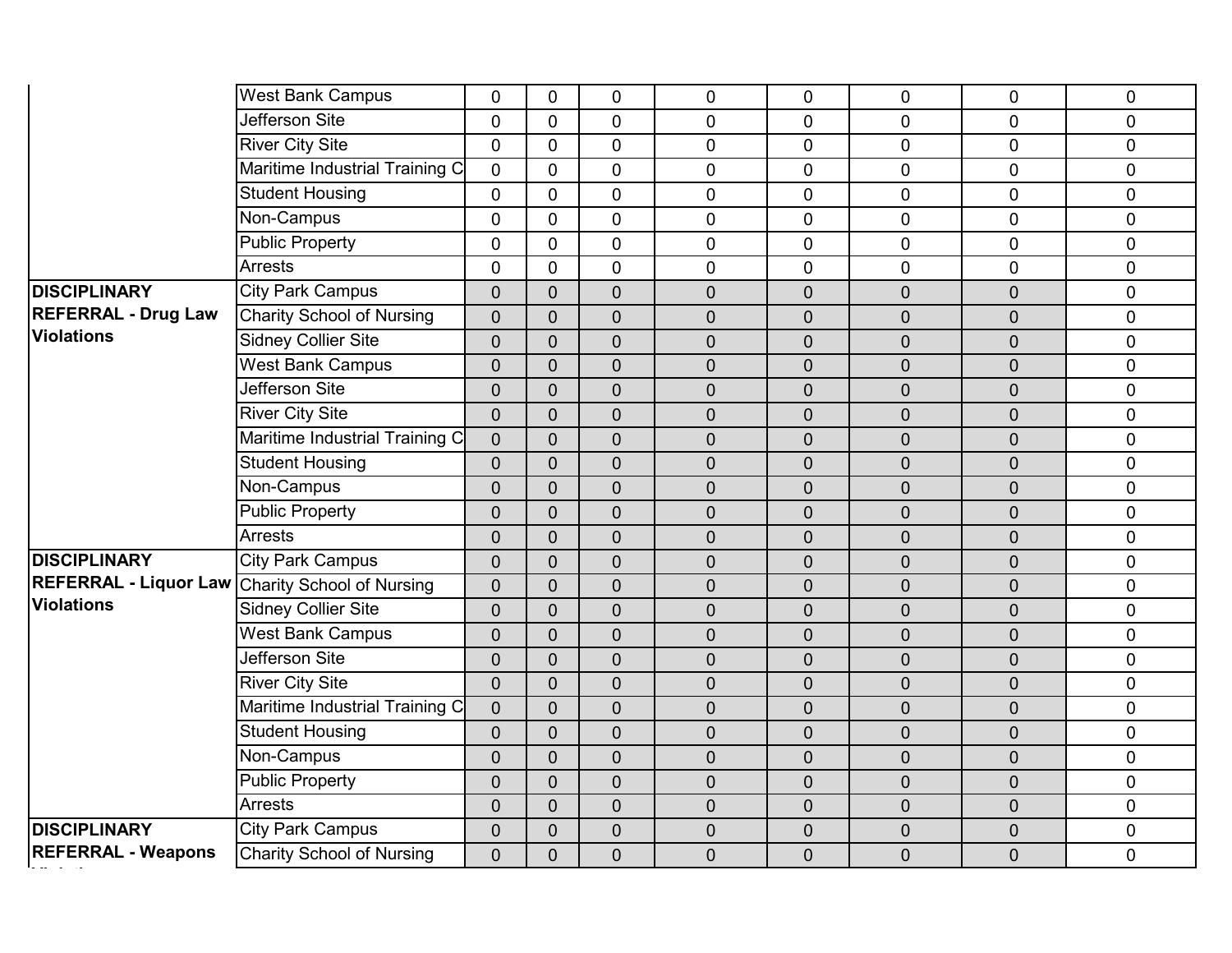| <b>Violations</b>           | <b>Sidney Collier Site</b>       | $\mathbf 0$    | $\overline{0}$ | $\overline{0}$   | $\mathbf 0$    | $\mathbf 0$    | $\mathbf 0$    | $\mathbf 0$      | $\mathbf 0$ |
|-----------------------------|----------------------------------|----------------|----------------|------------------|----------------|----------------|----------------|------------------|-------------|
|                             | <b>West Bank Campus</b>          | $\overline{0}$ | $\overline{0}$ | $\overline{0}$   | $\overline{0}$ | $\overline{0}$ | $\overline{0}$ | $\overline{0}$   | $\mathbf 0$ |
|                             | Jefferson Site                   | $\overline{0}$ | $\overline{0}$ | $\overline{0}$   | $\overline{0}$ | $\overline{0}$ | $\overline{0}$ | $\mathbf 0$      | $\pmb{0}$   |
|                             | <b>River City Site</b>           | $\overline{0}$ | $\overline{0}$ | $\boldsymbol{0}$ | $\pmb{0}$      | $\pmb{0}$      | $\overline{0}$ | $\overline{0}$   | $\pmb{0}$   |
|                             | Maritime Industrial Training C   | $\overline{0}$ | $\overline{0}$ | $\overline{0}$   | $\overline{0}$ | $\mathbf 0$    | $\overline{0}$ | $\overline{0}$   | $\mathbf 0$ |
|                             | <b>Student Housing</b>           | $\overline{0}$ | $\overline{0}$ | $\mathbf 0$      | $\mathbf 0$    | $\mathbf 0$    | $\mathbf 0$    | $\mathbf 0$      | $\pmb{0}$   |
|                             | Non-Campus                       | $\overline{0}$ | $\overline{0}$ | $\overline{0}$   | $\mathbf 0$    | $\overline{0}$ | $\overline{0}$ | $\overline{0}$   | $\mathbf 0$ |
|                             | <b>Public Property</b>           | $\overline{0}$ | $\overline{0}$ | $\overline{0}$   | $\overline{0}$ | $\overline{0}$ | $\overline{0}$ | $\overline{0}$   | $\mathbf 0$ |
|                             | <b>Arrests</b>                   | $\overline{0}$ | $\overline{0}$ | $\overline{0}$   | $\pmb{0}$      | $\overline{0}$ | $\mathbf 0$    | $\mathbf 0$      | $\pmb{0}$   |
| <b>ARRESTS - Drug Law</b>   | <b>City Park Campus</b>          | $\overline{0}$ | $\overline{0}$ | $\overline{0}$   | $\mathbf 0$    | $\mathbf{0}$   | $\overline{0}$ | $\mathbf 0$      | $\mathbf 0$ |
| <b>Violations</b>           | <b>Charity School of Nursing</b> | $\overline{0}$ | $\overline{0}$ | $\overline{0}$   | $\overline{0}$ | $\overline{0}$ | $\overline{0}$ | $\overline{0}$   | $\mathbf 0$ |
|                             | <b>Sidney Collier Site</b>       | $\overline{0}$ | $\overline{0}$ | $\mathbf 0$      | $\mathbf 0$    | $\mathbf 0$    | $\overline{0}$ | $\mathbf 0$      | $\pmb{0}$   |
|                             | <b>West Bank Campus</b>          | $\overline{0}$ | $\overline{0}$ | $\overline{0}$   | $\mathbf 0$    | $\mathbf{0}$   | $\overline{0}$ | $\overline{0}$   | $\mathbf 0$ |
|                             | Jefferson Site                   | $\overline{0}$ | $\overline{0}$ | $\overline{0}$   | $\mathbf 0$    | $\mathbf 0$    | $\overline{0}$ | $\overline{0}$   | $\mathbf 0$ |
|                             | <b>River City Site</b>           | $\overline{0}$ | $\overline{0}$ | $\overline{0}$   | $\mathbf 0$    | $\overline{0}$ | $\overline{0}$ | $\overline{0}$   | $\mathbf 0$ |
|                             | Maritime Industrial Training C   | $\mathbf 0$    | $\overline{0}$ | $\overline{0}$   | $\mathbf 0$    | $\mathbf 0$    | $\mathbf 0$    | $\overline{0}$   | $\pmb{0}$   |
|                             | <b>Student Housing</b>           | $\mathbf 0$    | $\overline{0}$ | $\overline{0}$   | $\overline{0}$ | $\mathbf 0$    | $\mathbf 0$    | $\overline{0}$   | $\mathbf 0$ |
|                             | Non-Campus                       | $\overline{0}$ | $\overline{0}$ | $\overline{0}$   | $\overline{0}$ | $\overline{0}$ | $\overline{0}$ | $\overline{0}$   | $\mathbf 0$ |
|                             | <b>Public Property</b>           | $\overline{0}$ | $\overline{0}$ | $\overline{0}$   | $\mathbf 0$    | $\mathbf 0$    | $\mathbf 0$    | $\overline{0}$   | $\mathbf 0$ |
|                             | <b>Arrests</b>                   | $\overline{0}$ | $\overline{0}$ | $\overline{0}$   | $\overline{0}$ | $\mathbf 0$    | $\mathbf 0$    | $\overline{0}$   | $\mathbf 0$ |
| <b>ARRESTS - Liquor Law</b> | <b>City Park Campus</b>          | $\overline{0}$ | $\overline{0}$ | $\overline{0}$   | $\mathbf 0$    | $\overline{0}$ | $\mathbf 0$    | $\overline{0}$   | $\mathbf 0$ |
| <b>Violations</b>           | <b>Charity School of Nursing</b> | $\overline{0}$ | $\overline{0}$ | $\overline{0}$   | $\mathbf 0$    | $\mathbf 0$    | $\mathbf 0$    | $\overline{0}$   | $\pmb{0}$   |
|                             | <b>Sidney Collier Site</b>       | $\overline{0}$ | $\overline{0}$ | $\overline{0}$   | $\overline{0}$ | $\overline{0}$ | $\overline{0}$ | $\overline{0}$   | $\pmb{0}$   |
|                             | <b>West Bank Campus</b>          | $\overline{0}$ | $\overline{0}$ | $\mathbf 0$      | $\mathbf 0$    | $\overline{0}$ | $\overline{0}$ | $\overline{0}$   | $\mathbf 0$ |
|                             | Jefferson Site                   | $\overline{0}$ | $\overline{0}$ | $\overline{0}$   | $\mathbf 0$    | $\mathbf 0$    | $\mathbf 0$    | $\overline{0}$   | $\mathbf 0$ |
|                             | <b>River City Site</b>           | $\overline{0}$ | $\overline{0}$ | $\overline{0}$   | $\overline{0}$ | $\overline{0}$ | $\overline{0}$ | $\overline{0}$   | $\mathbf 0$ |
|                             | Maritime Industrial Training C   | $\mathbf 0$    | $\overline{0}$ | $\overline{0}$   | $\mathbf 0$    | $\overline{0}$ | $\mathbf 0$    | $\overline{0}$   | $\pmb{0}$   |
|                             | <b>Student Housing</b>           | $\overline{0}$ | $\overline{0}$ | $\mathbf 0$      | $\pmb{0}$      | $\pmb{0}$      | $\mathbf 0$    | $\mathbf 0$      | $\pmb{0}$   |
|                             | Non-Campus                       | $\overline{0}$ | $\overline{0}$ | $\mathbf 0$      | $\mathbf 0$    | $\mathbf 0$    | $\overline{0}$ | 0                | $\mathbf 0$ |
|                             | <b>Public Property</b>           | $\overline{0}$ | $\overline{0}$ | $\mathbf 0$      | $\mathbf 0$    | $\mathbf 0$    | $\overline{0}$ | $\mathbf 0$      | $\mathbf 0$ |
|                             | <b>Arrests</b>                   | $\overline{0}$ | $\overline{0}$ | $\boldsymbol{0}$ | $\pmb{0}$      | $\pmb{0}$      | $\mathbf 0$    | $\boldsymbol{0}$ | $\pmb{0}$   |
| <b>ARRESTS - Weapons</b>    | <b>City Park Campus</b>          | $\overline{0}$ | $\overline{0}$ | $\overline{0}$   | $\mathbf 0$    | $\mathbf{0}$   | $\overline{0}$ | 0                | $\mathbf 0$ |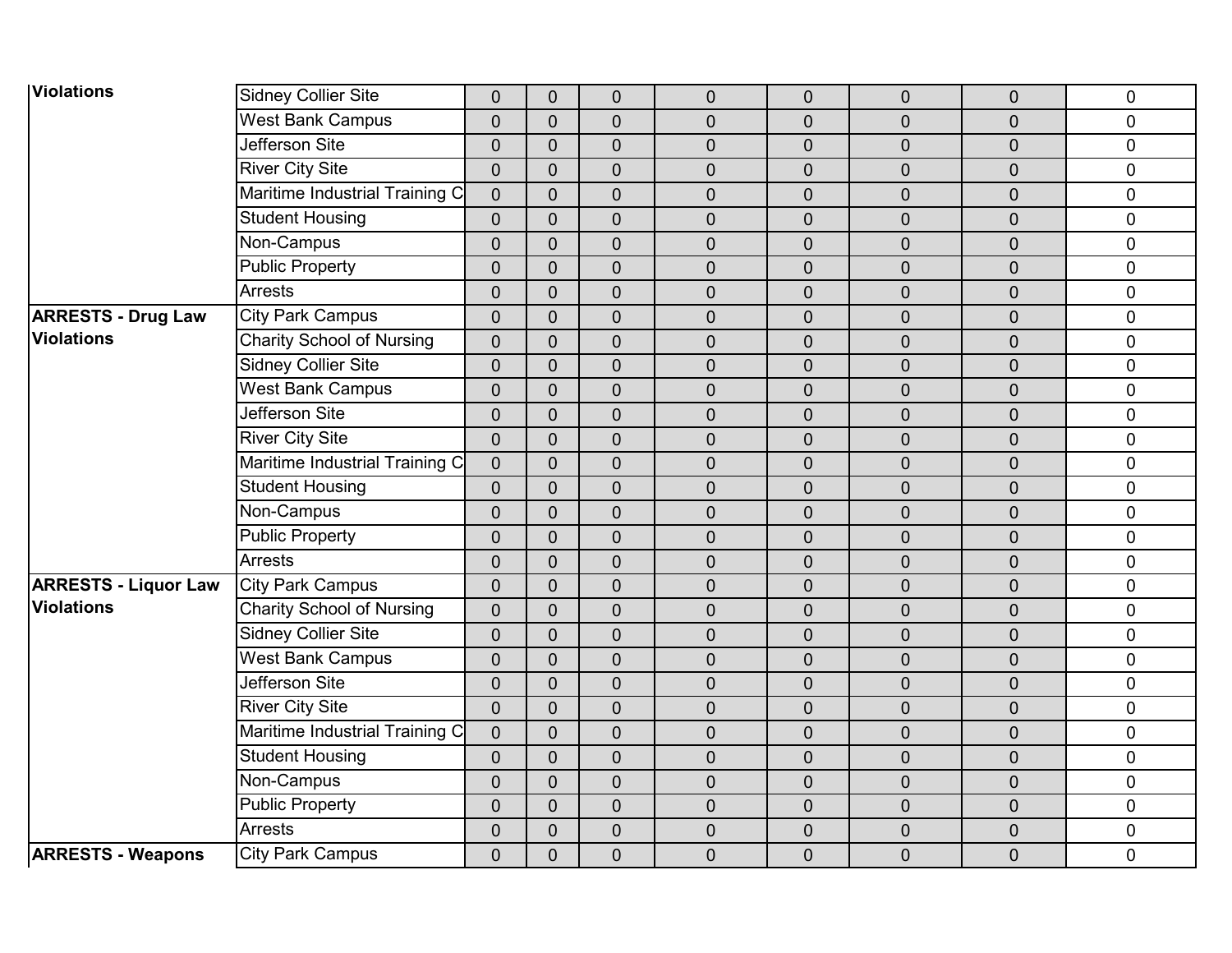| <b>Violations</b>                              | <b>Charity School of Nursing</b> | $\overline{0}$ | $\mathbf 0$    | $\mathbf 0$      | $\mathbf 0$      | $\overline{0}$ | $\overline{0}$ | $\mathbf 0$    | $\pmb{0}$   |
|------------------------------------------------|----------------------------------|----------------|----------------|------------------|------------------|----------------|----------------|----------------|-------------|
|                                                | <b>Sidney Collier Site</b>       | $\overline{0}$ | $\overline{0}$ | $\overline{0}$   | $\overline{0}$   | $\overline{0}$ | 0              | $\overline{0}$ | $\mathbf 0$ |
|                                                | <b>West Bank Campus</b>          | $\overline{0}$ | $\overline{0}$ | $\mathbf 0$      | $\mathbf 0$      | $\overline{0}$ | 0              | $\overline{0}$ | $\pmb{0}$   |
|                                                | Jefferson Site                   | $\overline{0}$ | $\overline{0}$ | $\overline{0}$   | $\boldsymbol{0}$ | $\mathbf 0$    | 0              | $\overline{0}$ | $\pmb{0}$   |
|                                                | <b>River City Site</b>           | $\overline{0}$ | $\overline{0}$ | $\overline{0}$   | $\overline{0}$   | $\overline{0}$ | $\overline{0}$ | $\overline{0}$ | $\mathbf 0$ |
|                                                | Maritime Industrial Training C   | $\overline{0}$ | $\overline{0}$ | $\mathbf 0$      | $\mathbf 0$      | $\overline{0}$ | $\overline{0}$ | $\overline{0}$ | $\pmb{0}$   |
|                                                | <b>Student Housing</b>           | $\overline{0}$ | $\overline{0}$ | $\overline{0}$   | $\overline{0}$   | $\overline{0}$ | $\overline{0}$ | $\overline{0}$ | $\mathbf 0$ |
|                                                | Non-Campus                       | $\overline{0}$ | $\overline{0}$ | $\overline{0}$   | $\overline{0}$   | $\overline{0}$ | $\overline{0}$ | $\overline{0}$ | $\mathbf 0$ |
|                                                | <b>Public Property</b>           | $\overline{0}$ | $\mathbf 0$    | $\mathbf 0$      | $\boldsymbol{0}$ | $\mathbf 0$    | 0              | $\overline{0}$ | $\pmb{0}$   |
|                                                | <b>Arrests</b>                   | $\overline{0}$ | $\overline{0}$ | $\mathbf 0$      | $\mathbf 0$      | $\overline{0}$ | $\overline{0}$ | $\mathbf 0$    | $\pmb{0}$   |
| <b>HATE CRIME - Murder</b>                     | <b>City Park Campus</b>          | $\overline{0}$ | $\overline{0}$ | $\overline{0}$   | $\overline{0}$   | $\overline{0}$ | $\overline{0}$ | $\overline{0}$ | $\mathbf 0$ |
| and Non-Negligent                              | <b>Charity School of Nursing</b> | $\overline{0}$ | $\mathbf 0$    | $\mathbf 0$      | $\mathbf 0$      | $\overline{0}$ | $\overline{0}$ | $\overline{0}$ | $\pmb{0}$   |
| Manslaughter                                   | <b>Sidney Collier Site</b>       | $\overline{0}$ | $\overline{0}$ | $\mathbf 0$      | $\mathbf 0$      | $\overline{0}$ | $\overline{0}$ | $\overline{0}$ | $\mathbf 0$ |
|                                                | <b>West Bank Campus</b>          | $\overline{0}$ | $\overline{0}$ | $\overline{0}$   | $\mathbf 0$      | $\overline{0}$ | $\overline{0}$ | $\overline{0}$ | $\mathbf 0$ |
|                                                | Jefferson Site                   | $\overline{0}$ | $\overline{0}$ | $\overline{0}$   | $\mathbf 0$      | $\overline{0}$ | $\overline{0}$ | $\overline{0}$ | $\mathbf 0$ |
|                                                | <b>River City Site</b>           | $\mathbf 0$    | $\overline{0}$ | $\mathbf 0$      | $\mathbf 0$      | $\overline{0}$ | $\mathbf 0$    | $\mathbf 0$    | $\pmb{0}$   |
|                                                | Maritime Industrial Training C   | $\overline{0}$ | $\overline{0}$ | $\mathbf 0$      | $\overline{0}$   | $\overline{0}$ | $\overline{0}$ | $\overline{0}$ | $\pmb{0}$   |
|                                                | <b>Student Housing</b>           | $\overline{0}$ | $\overline{0}$ | $\overline{0}$   | $\overline{0}$   | $\overline{0}$ | $\overline{0}$ | $\overline{0}$ | $\mathbf 0$ |
|                                                | Non-Campus                       | $\overline{0}$ | $\overline{0}$ | $\mathbf 0$      | $\mathbf 0$      | $\overline{0}$ | $\overline{0}$ | $\overline{0}$ | $\mathbf 0$ |
|                                                | <b>Public Property</b>           | $\overline{0}$ | $\overline{0}$ | $\mathbf 0$      | $\mathbf 0$      | $\overline{0}$ | $\mathbf 0$    | $\overline{0}$ | $\pmb{0}$   |
|                                                | <b>Arrests</b>                   | $\overline{0}$ | $\overline{0}$ | $\mathbf 0$      | $\mathbf 0$      | $\overline{0}$ | $\overline{0}$ | $\overline{0}$ | $\mathbf 0$ |
| <b>HATE CRIME - Negligent City Park Campus</b> |                                  | $\overline{0}$ | $\overline{0}$ | $\mathbf 0$      | $\mathbf 0$      | $\overline{0}$ | $\mathbf 0$    | $\mathbf 0$    | $\pmb{0}$   |
| <b>Manslaughter</b>                            | <b>Charity School of Nursing</b> | $\overline{0}$ | $\overline{0}$ | $\overline{0}$   | $\overline{0}$   | $\overline{0}$ | $\overline{0}$ | $\overline{0}$ | $\pmb{0}$   |
|                                                | <b>Sidney Collier Site</b>       | $\overline{0}$ | $\overline{0}$ | $\overline{0}$   | $\overline{0}$   | $\overline{0}$ | $\overline{0}$ | $\overline{0}$ | $\mathbf 0$ |
|                                                | <b>West Bank Campus</b>          | $\overline{0}$ | $\overline{0}$ | $\mathbf 0$      | $\mathbf 0$      | $\overline{0}$ | $\overline{0}$ | $\overline{0}$ | $\pmb{0}$   |
|                                                | <b>Jefferson Site</b>            | $\overline{0}$ | $\overline{0}$ | $\overline{0}$   | $\overline{0}$   | $\overline{0}$ | $\overline{0}$ | $\overline{0}$ | $\mathbf 0$ |
|                                                | <b>River City Site</b>           | $\overline{0}$ | $\overline{0}$ | $\mathbf 0$      | $\mathbf 0$      | $\overline{0}$ | $\mathbf 0$    | $\overline{0}$ | $\pmb{0}$   |
|                                                | Maritime Industrial Training C   | $\overline{0}$ | $\overline{0}$ | $\mathbf 0$      | $\boldsymbol{0}$ | $\mathbf 0$    | $\mathbf 0$    | $\mathbf 0$    | $\pmb{0}$   |
|                                                | <b>Student Housing</b>           | $\mathbf 0$    | $\overline{0}$ | $\mathbf 0$      | $\mathbf 0$      | $\overline{0}$ | $\overline{0}$ | $\overline{0}$ | $\mathbf 0$ |
|                                                | Non-Campus                       | $\overline{0}$ | $\overline{0}$ | $\mathbf 0$      | $\mathbf 0$      | $\overline{0}$ | $\overline{0}$ | $\mathbf 0$    | $\mathbf 0$ |
|                                                | <b>Public Property</b>           | $\overline{0}$ | $\overline{0}$ | $\boldsymbol{0}$ | $\boldsymbol{0}$ | $\mathbf 0$    | 0              | $\mathbf 0$    | $\pmb{0}$   |
|                                                | <b>Arrests</b>                   | $\mathbf 0$    | 0              | $\mathbf 0$      | $\mathbf 0$      | $\overline{0}$ | $\overline{0}$ | $\overline{0}$ | $\mathbf 0$ |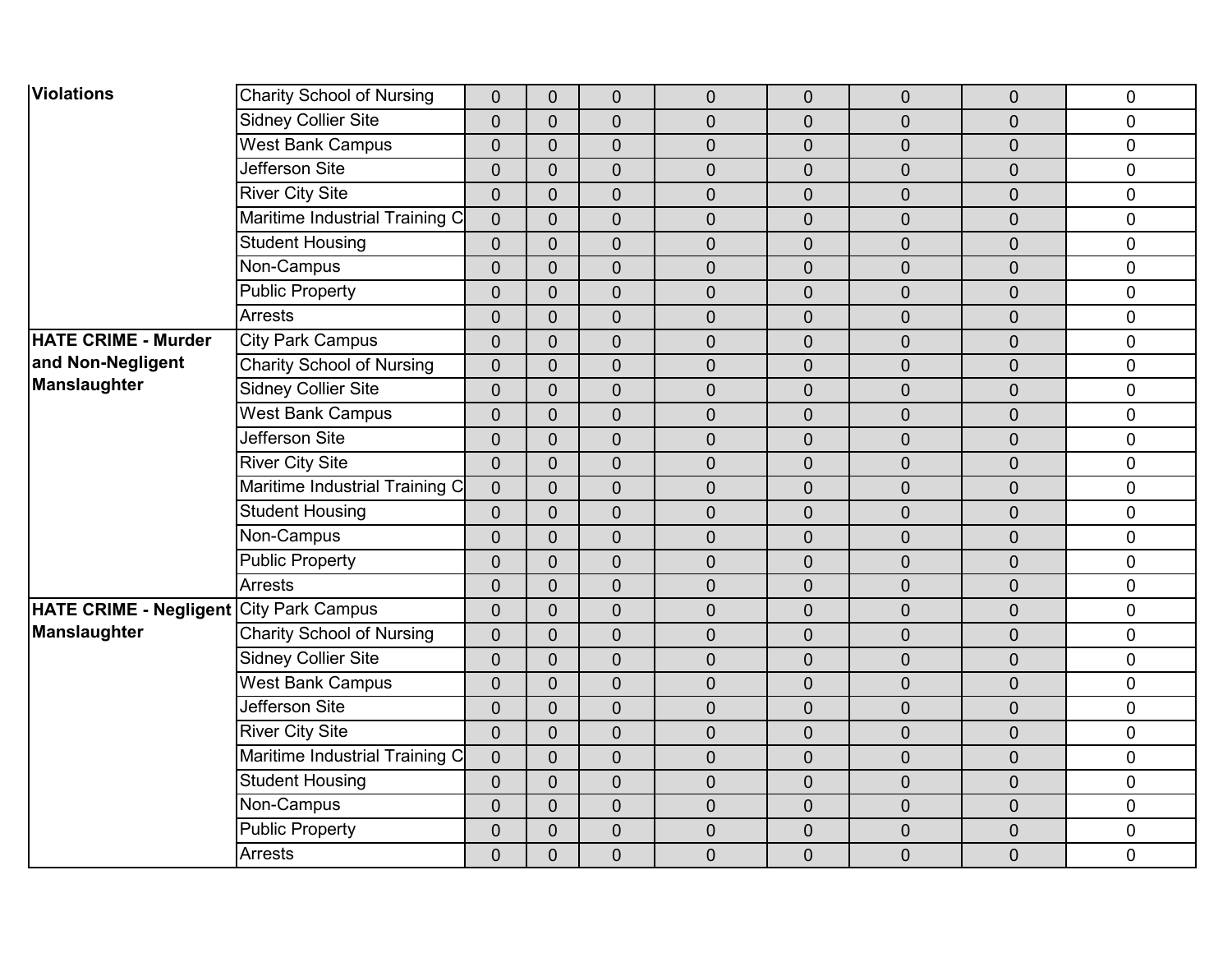| <b>HATE CRIME - Sex</b>                                  | <b>City Park Campus</b>          | $\Omega$       | $\mathbf{0}$   | $\mathbf 0$    | $\mathbf 0$    | $\mathbf 0$    | 0              | $\Omega$       | $\pmb{0}$   |
|----------------------------------------------------------|----------------------------------|----------------|----------------|----------------|----------------|----------------|----------------|----------------|-------------|
| <b>Offenses— Forcible</b>                                | <b>Charity School of Nursing</b> | $\overline{0}$ | $\overline{0}$ | $\mathbf 0$    | $\overline{0}$ | $\overline{0}$ | $\overline{0}$ | $\overline{0}$ | $\mathbf 0$ |
|                                                          | <b>Sidney Collier Site</b>       | $\overline{0}$ | $\mathbf 0$    | $\mathbf 0$    | $\mathbf 0$    | $\mathbf 0$    | 0              | $\mathbf 0$    | $\mathbf 0$ |
|                                                          | <b>West Bank Campus</b>          | $\mathbf 0$    | $\mathbf{0}$   | $\mathbf 0$    | $\mathbf 0$    | $\pmb{0}$      | 0              | $\mathbf 0$    | $\pmb{0}$   |
|                                                          | Jefferson Site                   | $\mathbf 0$    | $\mathbf{0}$   | $\overline{0}$ | $\overline{0}$ | $\mathbf 0$    | 0              | $\mathbf 0$    | $\mathbf 0$ |
|                                                          | <b>River City Site</b>           | $\overline{0}$ | $\overline{0}$ | $\overline{0}$ | $\overline{0}$ | $\overline{0}$ | $\overline{0}$ | $\mathbf 0$    | $\mathbf 0$ |
|                                                          | Maritime Industrial Training C   | $\overline{0}$ | $\mathbf{0}$   | $\mathbf 0$    | 0              | $\mathbf 0$    | 0              | $\mathbf 0$    | $\pmb{0}$   |
|                                                          | <b>Student Housing</b>           | $\overline{0}$ | $\Omega$       | $\mathbf 0$    | $\mathbf 0$    | $\overline{0}$ | 0              | $\overline{0}$ | $\pmb{0}$   |
|                                                          | Non-Campus                       | $\mathbf 0$    | $\mathbf{0}$   | $\overline{0}$ | $\overline{0}$ | 0              | 0              | $\mathbf 0$    | $\mathbf 0$ |
|                                                          | <b>Public Property</b>           | $\mathbf 0$    | $\mathbf{0}$   | $\mathbf 0$    | $\mathbf 0$    | $\mathbf 0$    | 0              | $\mathbf 0$    | $\pmb{0}$   |
|                                                          | <b>Arrests</b>                   | $\mathbf 0$    | $\mathbf{0}$   | $\mathbf 0$    | 0              | $\mathbf 0$    | 0              | $\overline{0}$ | $\pmb{0}$   |
| <b>HATE CRIME - Sex</b>                                  | <b>City Park Campus</b>          | $\overline{0}$ | $\Omega$       | $\mathbf 0$    | $\overline{0}$ | 0              | 0              | $\mathbf 0$    | $\mathbf 0$ |
| <b>Offenses-- Non-Forcible Charity School of Nursing</b> |                                  | $\mathbf 0$    | $\mathbf{0}$   | $\mathbf 0$    | $\mathbf 0$    | $\mathbf 0$    | 0              | $\mathbf{0}$   | $\pmb{0}$   |
| Incest                                                   | <b>Sidney Collier Site</b>       | $\mathbf 0$    | $\mathbf{0}$   | $\mathbf 0$    | $\mathbf 0$    | $\mathbf 0$    | $\overline{0}$ | $\overline{0}$ | $\pmb{0}$   |
|                                                          | <b>West Bank Campus</b>          | $\overline{0}$ | $\overline{0}$ | $\overline{0}$ | $\overline{0}$ | $\overline{0}$ | 0              | $\mathbf 0$    | $\pmb{0}$   |
|                                                          | Jefferson Site                   | $\mathbf 0$    | $\mathbf{0}$   | $\mathbf 0$    | $\mathbf 0$    | $\mathbf 0$    | $\overline{0}$ | $\mathbf 0$    | $\pmb{0}$   |
|                                                          | <b>River City Site</b>           | $\mathbf 0$    | $\mathbf 0$    | $\mathbf 0$    | $\mathbf 0$    | $\mathbf 0$    | 0              | $\mathbf 0$    | $\pmb{0}$   |
|                                                          | Maritime Industrial Training C   | $\mathbf 0$    | $\mathbf{0}$   | $\overline{0}$ | $\mathbf 0$    | $\mathbf 0$    | 0              | $\Omega$       | $\mathbf 0$ |
|                                                          | <b>Student Housing</b>           | $\overline{0}$ | $\overline{0}$ | $\mathbf 0$    | $\overline{0}$ | $\mathbf 0$    | $\overline{0}$ | $\mathbf 0$    | $\mathbf 0$ |
|                                                          | Non-Campus                       | $\overline{0}$ | $\mathbf 0$    | $\mathbf 0$    | $\mathbf 0$    | $\mathbf 0$    | 0              | $\mathbf 0$    | $\mathbf 0$ |
|                                                          | <b>Public Property</b>           | $\mathbf 0$    | $\overline{0}$ | $\overline{0}$ | $\mathbf 0$    | $\mathbf 0$    | 0              | $\mathbf 0$    | $\mathbf 0$ |
|                                                          | <b>Arrests</b>                   | $\overline{0}$ | $\mathbf{0}$   | $\mathbf 0$    | $\pmb{0}$      | $\pmb{0}$      | $\overline{0}$ | $\mathbf 0$    | $\pmb{0}$   |
| <b>HATE CRIME - Sex</b>                                  | <b>City Park Campus</b>          | $\mathbf 0$    | $\mathbf 0$    | $\mathbf 0$    | $\mathbf 0$    | $\mathbf 0$    | 0              | $\mathbf 0$    | $\mathbf 0$ |
| <b>Offenses-Statutory</b>                                | <b>Charity School of Nursing</b> | $\overline{0}$ | $\mathbf{0}$   | $\overline{0}$ | $\mathbf 0$    | $\mathbf 0$    | 0              | $\mathbf 0$    | $\mathbf 0$ |
| Rape                                                     | <b>Sidney Collier Site</b>       | $\overline{0}$ | $\mathbf{0}$   | $\mathbf 0$    | $\mathbf 0$    | $\pmb{0}$      | 0              | $\mathbf 0$    | $\pmb{0}$   |
|                                                          | West Bank Campus                 | $\mathbf 0$    | $\Omega$       | $\mathbf 0$    | $\mathbf{0}$   | $\mathbf 0$    | $\overline{0}$ | $\mathbf 0$    | $\mathbf 0$ |
|                                                          | Jefferson Site                   | $\overline{0}$ | $\overline{0}$ | 0              | $\overline{0}$ | $\overline{0}$ | 0              | $\mathbf 0$    | $\mathbf 0$ |
|                                                          | <b>River City Site</b>           | $\mathbf 0$    | $\mathbf{0}$   | $\mathbf 0$    | $\pmb{0}$      | $\mathbf 0$    | $\overline{0}$ | $\overline{0}$ | $\pmb{0}$   |
|                                                          | Maritime Industrial Training C   | $\mathbf 0$    | $\mathbf 0$    | $\mathbf 0$    | $\mathbf 0$    | $\pmb{0}$      | 0              | $\mathbf 0$    | $\pmb{0}$   |
|                                                          | <b>Student Housing</b>           | $\mathbf 0$    | $\mathbf 0$    | 0              | 0              | $\mathbf 0$    | $\overline{0}$ | $\overline{0}$ | $\mathbf 0$ |
|                                                          | Non-Campus                       | $\mathbf 0$    | $\mathbf{0}$   | $\mathbf 0$    | $\mathbf 0$    | $\mathbf 0$    | 0              | $\mathbf 0$    | $\pmb{0}$   |
|                                                          | <b>Public Property</b>           | $\mathbf 0$    | $\overline{0}$ | $\overline{0}$ | $\mathbf 0$    | $\mathbf 0$    | $\mathbf 0$    | $\mathbf 0$    | $\pmb{0}$   |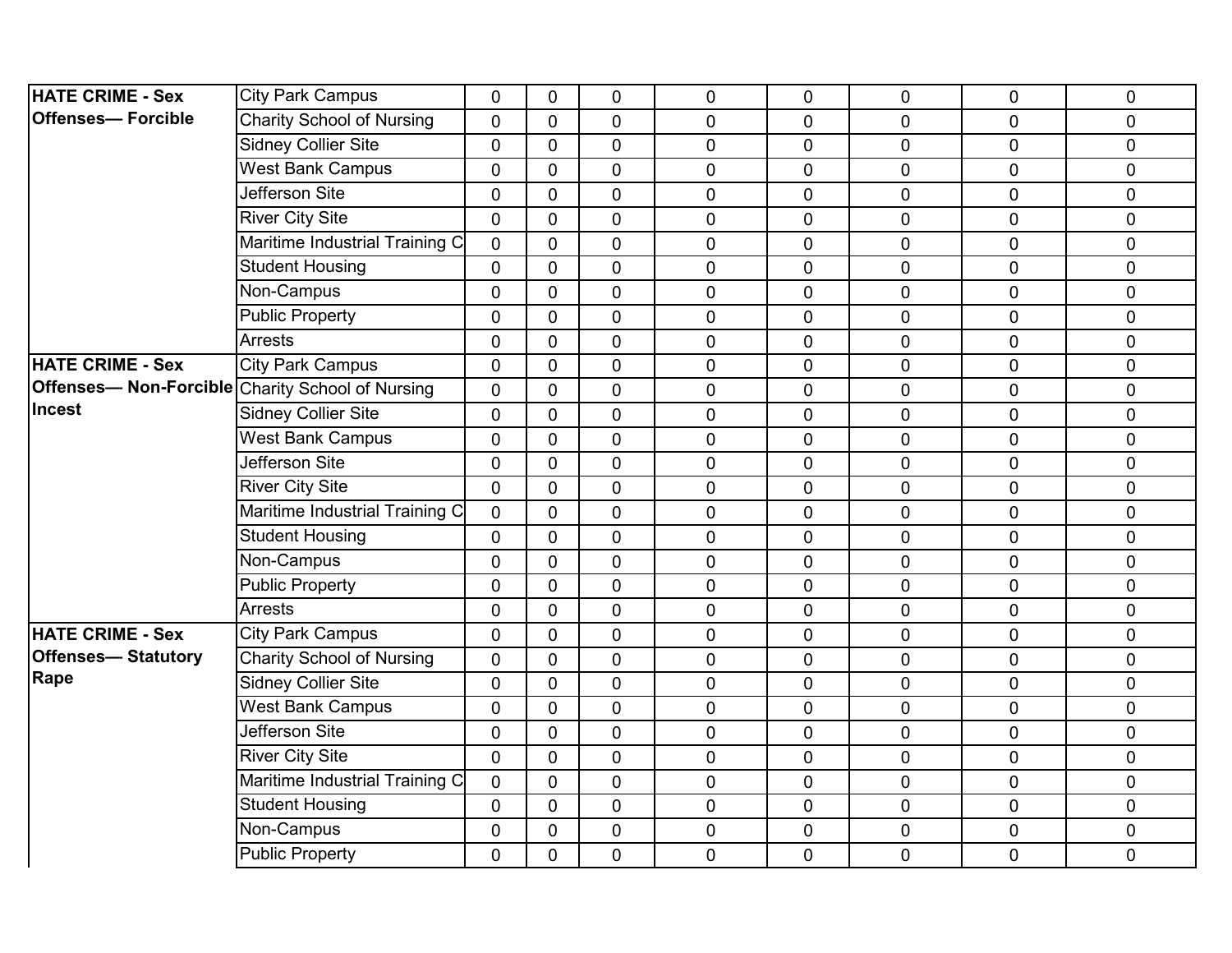|                              | <b>Arrests</b>                   | $\overline{0}$ | $\overline{0}$ | $\mathbf 0$      | $\mathbf 0$    | $\overline{0}$ | 0              | $\mathbf 0$    | $\mathbf 0$ |
|------------------------------|----------------------------------|----------------|----------------|------------------|----------------|----------------|----------------|----------------|-------------|
| <b>HATE CRIME - Fondling</b> | <b>City Park Campus</b>          | $\overline{0}$ | $\overline{0}$ | $\overline{0}$   | $\mathbf{0}$   | $\overline{0}$ | 0              | $\overline{0}$ | $\mathbf 0$ |
|                              | <b>Charity School of Nursing</b> | $\mathbf 0$    | $\mathbf 0$    | $\overline{0}$   | $\mathbf 0$    | 0              | $\overline{0}$ | $\overline{0}$ | $\mathbf 0$ |
|                              | <b>Sidney Collier Site</b>       | $\overline{0}$ | $\overline{0}$ | 0                | $\mathbf 0$    | $\overline{0}$ | 0              | $\overline{0}$ | $\mathbf 0$ |
|                              | <b>West Bank Campus</b>          | $\overline{0}$ | $\overline{0}$ | $\overline{0}$   | $\overline{0}$ | $\overline{0}$ | 0              | $\overline{0}$ | $\mathbf 0$ |
|                              | Jefferson Site                   | $\Omega$       | $\Omega$       | $\mathbf 0$      | $\mathbf 0$    | 0              | 0              | $\overline{0}$ | $\pmb{0}$   |
|                              | <b>River City Site</b>           | $\Omega$       | $\overline{0}$ | $\overline{0}$   | $\overline{0}$ | $\mathbf 0$    | $\overline{0}$ | $\mathbf 0$    | $\mathbf 0$ |
|                              | Maritime Industrial Training C   | $\overline{0}$ | $\overline{0}$ | $\overline{0}$   | $\overline{0}$ | $\overline{0}$ | $\overline{0}$ | $\overline{0}$ | $\mathbf 0$ |
|                              | <b>Student Housing</b>           | $\overline{0}$ | $\overline{0}$ | $\mathbf 0$      | $\mathbf 0$    | 0              | 0              | $\overline{0}$ | $\pmb{0}$   |
|                              | Non-Campus                       | $\overline{0}$ | $\overline{0}$ | $\mathbf 0$      | $\mathbf 0$    | $\mathbf 0$    | 0              | $\mathbf 0$    | $\pmb{0}$   |
|                              | <b>Public Property</b>           | $\overline{0}$ | $\mathbf{0}$   | $\overline{0}$   | $\overline{0}$ | $\overline{0}$ | 0              | $\overline{0}$ | $\pmb{0}$   |
|                              | <b>Arrests</b>                   | $\Omega$       | $\mathbf 0$    | $\overline{0}$   | $\mathbf 0$    | $\overline{0}$ | $\overline{0}$ | $\overline{0}$ | $\mathbf 0$ |
| <b>HATE CRIME - Robbery</b>  | <b>City Park Campus</b>          | $\overline{0}$ | $\overline{0}$ | $\mathbf 0$      | $\mathbf 0$    | $\overline{0}$ | $\overline{0}$ | $\overline{0}$ | $\mathbf 0$ |
|                              | <b>Charity School of Nursing</b> | $\overline{0}$ | $\overline{0}$ | $\overline{0}$   | $\mathbf 0$    | $\overline{0}$ | $\overline{0}$ | $\mathbf 0$    | $\mathbf 0$ |
|                              | <b>Sidney Collier Site</b>       | $\overline{0}$ | $\overline{0}$ | $\overline{0}$   | $\overline{0}$ | $\overline{0}$ | 0              | $\overline{0}$ | $\pmb{0}$   |
|                              | <b>West Bank Campus</b>          | 0              | $\overline{0}$ | $\overline{0}$   | $\overline{0}$ | $\overline{0}$ | $\overline{0}$ | $\overline{0}$ | $\mathbf 0$ |
|                              | Jefferson Site                   | $\overline{0}$ | $\overline{0}$ | $\overline{0}$   | $\mathbf 0$    | $\overline{0}$ | $\overline{0}$ | $\mathbf 0$    | $\mathbf 0$ |
|                              | <b>River City Site</b>           | $\overline{0}$ | $\overline{0}$ | $\overline{0}$   | $\mathbf 0$    | $\overline{0}$ | $\overline{0}$ | $\overline{0}$ | $\mathbf 0$ |
|                              | Maritime Industrial Training C   | $\overline{0}$ | $\overline{0}$ | $\mathbf 0$      | $\mathbf 0$    | $\overline{0}$ | $\overline{0}$ | $\mathbf 0$    | $\mathbf 0$ |
|                              | <b>Student Housing</b>           | $\overline{0}$ | $\overline{0}$ | $\mathbf 0$      | $\overline{0}$ | $\overline{0}$ | 0              | $\mathbf 0$    | $\mathbf 0$ |
|                              | Non-Campus                       | $\overline{0}$ | $\overline{0}$ | $\overline{0}$   | $\mathbf 0$    | $\overline{0}$ | 0              | $\mathbf 0$    | $\mathbf 0$ |
|                              | Public Property                  | $\overline{0}$ | $\overline{0}$ | $\overline{0}$   | $\mathbf 0$    | $\overline{0}$ | $\overline{0}$ | $\mathbf 0$    | $\mathbf 0$ |
|                              | <b>Arrests</b>                   | $\overline{0}$ | $\mathbf 0$    | $\boldsymbol{0}$ | $\mathbf 0$    | $\overline{0}$ | $\overline{0}$ | $\mathbf 0$    | $\pmb{0}$   |
| <b>HATE CRIME -</b>          | <b>City Park Campus</b>          | $\overline{0}$ | $\overline{0}$ | $\overline{0}$   | $\overline{0}$ | $\overline{0}$ | $\overline{0}$ | $\overline{0}$ | $\pmb{0}$   |
| <b>Aggravated Assault</b>    | <b>Charity School of Nursing</b> | $\overline{0}$ | $\overline{0}$ | $\overline{0}$   | $\overline{0}$ | $\overline{0}$ | $\overline{0}$ | $\overline{0}$ | $\mathbf 0$ |
|                              | <b>Sidney Collier Site</b>       | $\overline{0}$ | $\overline{0}$ | $\overline{0}$   | $\mathbf 0$    | $\overline{0}$ | $\overline{0}$ | $\mathbf 0$    | $\mathbf 0$ |
|                              | <b>West Bank Campus</b>          | $\overline{0}$ | $\overline{0}$ | $\overline{0}$   | $\mathbf 0$    | $\overline{0}$ | 0              | $\mathbf 0$    | $\pmb{0}$   |
|                              | Jefferson Site                   | $\overline{0}$ | $\overline{0}$ | $\overline{0}$   | $\overline{0}$ | $\overline{0}$ | $\overline{0}$ | $\overline{0}$ | $\pmb{0}$   |
|                              | <b>River City Site</b>           | $\overline{0}$ | $\overline{0}$ | $\overline{0}$   | $\mathbf 0$    | $\overline{0}$ | 0              | $\overline{0}$ | $\mathbf 0$ |
|                              | Maritime Industrial Training C   | $\overline{0}$ | $\overline{0}$ | $\overline{0}$   | $\overline{0}$ | $\overline{0}$ | $\overline{0}$ | $\mathbf 0$    | $\mathbf 0$ |
|                              | <b>Student Housing</b>           | $\overline{0}$ | $\mathbf 0$    | $\mathbf 0$      | $\mathbf 0$    | $\overline{0}$ | $\overline{0}$ | $\mathbf 0$    | $\pmb{0}$   |
|                              | Non-Campus                       | $\overline{0}$ | $\overline{0}$ | $\overline{0}$   | $\mathbf 0$    | $\overline{0}$ | $\overline{0}$ | $\mathbf 0$    | $\mathbf 0$ |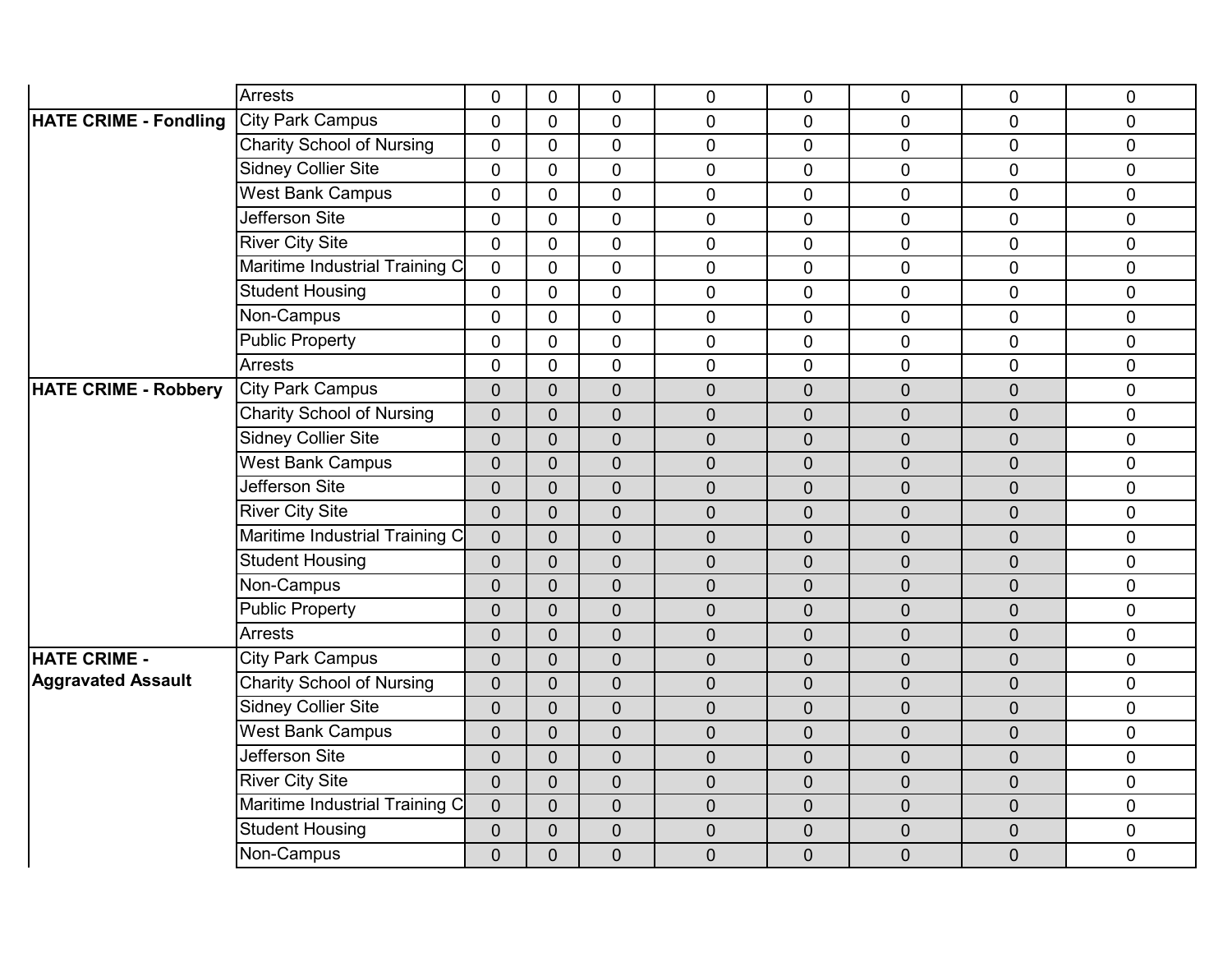|                           | <b>Public Property</b>           | $\overline{0}$ | $\overline{0}$ | $\mathbf 0$    | $\mathbf 0$    | $\overline{0}$ | 0              | $\overline{0}$ | $\pmb{0}$      |
|---------------------------|----------------------------------|----------------|----------------|----------------|----------------|----------------|----------------|----------------|----------------|
|                           | <b>Arrests</b>                   | $\overline{0}$ | $\overline{0}$ | $\overline{0}$ | $\overline{0}$ | $\overline{0}$ | $\overline{0}$ | $\overline{0}$ | $\mathbf 0$    |
| <b>HATE CRIME -</b>       | <b>City Park Campus</b>          | $\overline{0}$ | $\overline{0}$ | $\mathbf 0$    | $\mathbf 0$    | $\overline{0}$ | 0              | 0              | $\pmb{0}$      |
| <b>Burgulary</b>          | <b>Charity School of Nursing</b> | $\overline{0}$ | $\overline{0}$ | $\mathbf 0$    | $\mathbf 0$    | $\overline{0}$ | $\overline{0}$ | $\overline{0}$ | $\pmb{0}$      |
|                           | <b>Sidney Collier Site</b>       | $\overline{0}$ | $\overline{0}$ | $\overline{0}$ | $\overline{0}$ | $\overline{0}$ | $\mathbf 0$    | $\overline{0}$ | $\overline{0}$ |
|                           | <b>West Bank Campus</b>          | $\overline{0}$ | $\overline{0}$ | $\overline{0}$ | $\overline{0}$ | $\overline{0}$ | 0              | $\overline{0}$ | $\mathbf 0$    |
|                           | Jefferson Site                   | $\overline{0}$ | $\overline{0}$ | $\mathbf 0$    | $\mathbf 0$    | $\overline{0}$ | $\overline{0}$ | $\overline{0}$ | $\mathbf 0$    |
|                           | <b>River City Site</b>           | $\overline{0}$ | $\overline{0}$ | $\overline{0}$ | $\overline{0}$ | $\overline{0}$ | $\overline{0}$ | $\overline{0}$ | $\mathbf 0$    |
|                           | Maritime Industrial Training C   | $\overline{0}$ | $\overline{0}$ | $\mathbf 0$    | $\mathbf 0$    | $\overline{0}$ | 0              | $\overline{0}$ | $\pmb{0}$      |
|                           | <b>Student Housing</b>           | $\overline{0}$ | $\overline{0}$ | $\mathbf 0$    | $\mathbf 0$    | $\overline{0}$ | $\overline{0}$ | $\overline{0}$ | $\pmb{0}$      |
|                           | Non-Campus                       | $\overline{0}$ | $\overline{0}$ | $\overline{0}$ | $\mathbf 0$    | $\overline{0}$ | $\overline{0}$ | $\overline{0}$ | $\mathbf 0$    |
|                           | <b>Public Property</b>           | $\overline{0}$ | $\overline{0}$ | $\overline{0}$ | $\overline{0}$ | $\overline{0}$ | 0              | $\overline{0}$ | $\mathbf 0$    |
|                           | <b>Arrests</b>                   | $\overline{0}$ | $\overline{0}$ | $\mathbf 0$    | $\mathbf 0$    | $\overline{0}$ | $\overline{0}$ | $\overline{0}$ | $\mathbf 0$    |
| <b>HATE CRIME - Motor</b> | <b>City Park Campus</b>          | $\overline{0}$ | $\overline{0}$ | $\mathbf 0$    | $\mathbf 0$    | $\overline{0}$ | $\overline{0}$ | $\overline{0}$ | $\mathbf 0$    |
| <b>Vehicle Theft</b>      | <b>Charity School of Nursing</b> | $\overline{0}$ | $\overline{0}$ | $\overline{0}$ | $\mathbf 0$    | $\overline{0}$ | 0              | $\overline{0}$ | $\mathbf 0$    |
|                           | <b>Sidney Collier Site</b>       | $\mathbf 0$    | $\overline{0}$ | $\mathbf 0$    | $\mathbf 0$    | $\overline{0}$ | $\overline{0}$ | $\overline{0}$ | $\pmb{0}$      |
|                           | <b>West Bank Campus</b>          | $\mathbf 0$    | $\overline{0}$ | $\mathbf 0$    | $\mathbf 0$    | $\overline{0}$ | $\overline{0}$ | $\overline{0}$ | $\pmb{0}$      |
|                           | Jefferson Site                   | $\overline{0}$ | $\overline{0}$ | $\overline{0}$ | $\overline{0}$ | $\overline{0}$ | 0              | $\overline{0}$ | $\mathbf 0$    |
|                           | <b>River City Site</b>           | $\overline{0}$ | $\overline{0}$ | $\overline{0}$ | $\mathbf 0$    | $\overline{0}$ | $\overline{0}$ | $\overline{0}$ | $\mathbf 0$    |
|                           | Maritime Industrial Training C   | $\overline{0}$ | $\overline{0}$ | $\mathbf 0$    | $\mathbf 0$    | $\overline{0}$ | $\overline{0}$ | $\overline{0}$ | $\mathbf 0$    |
|                           | <b>Student Housing</b>           | $\overline{0}$ | $\overline{0}$ | $\overline{0}$ | $\overline{0}$ | $\overline{0}$ | 0              | $\overline{0}$ | $\pmb{0}$      |
|                           | Non-Campus                       | $\overline{0}$ | $\overline{0}$ | $\mathbf 0$    | $\mathbf 0$    | $\overline{0}$ | 0              | $\overline{0}$ | $\pmb{0}$      |
|                           | <b>Public Property</b>           | $\mathbf 0$    | $\overline{0}$ | $\mathbf 0$    | $\mathbf 0$    | $\overline{0}$ | $\mathbf 0$    | $\overline{0}$ | $\mathbf 0$    |
|                           | <b>Arrests</b>                   | $\overline{0}$ | $\overline{0}$ | $\overline{0}$ | $\overline{0}$ | $\overline{0}$ | $\overline{0}$ | $\overline{0}$ | $\overline{0}$ |
| <b>HATE CRIME - Arson</b> | <b>City Park Campus</b>          | $\overline{0}$ | $\overline{0}$ | $\overline{0}$ | $\overline{0}$ | $\overline{0}$ | 0              | $\overline{0}$ | $\mathbf 0$    |
|                           | <b>Charity School of Nursing</b> | $\overline{0}$ | $\overline{0}$ | $\mathbf 0$    | $\mathbf 0$    | $\overline{0}$ | $\overline{0}$ | $\overline{0}$ | $\mathbf 0$    |
|                           | <b>Sidney Collier Site</b>       | $\overline{0}$ | $\overline{0}$ | $\overline{0}$ | $\overline{0}$ | $\overline{0}$ | $\overline{0}$ | $\overline{0}$ | $\pmb{0}$      |
|                           | <b>West Bank Campus</b>          | $\overline{0}$ | $\overline{0}$ | $\mathbf 0$    | $\mathbf 0$    | $\mathbf 0$    | 0              | $\overline{0}$ | $\pmb{0}$      |
|                           | Jefferson Site                   | $\overline{0}$ | $\overline{0}$ | $\mathbf 0$    | $\mathbf 0$    | $\overline{0}$ | $\overline{0}$ | $\overline{0}$ | $\pmb{0}$      |
|                           | <b>River City Site</b>           | $\overline{0}$ | $\overline{0}$ | $\mathbf 0$    | $\overline{0}$ | $\overline{0}$ | $\overline{0}$ | $\overline{0}$ | $\pmb{0}$      |
|                           | Maritime Industrial Training C   | $\overline{0}$ | $\overline{0}$ | $\mathbf 0$    | $\mathbf 0$    | $\overline{0}$ | 0              | $\overline{0}$ | $\pmb{0}$      |
|                           | <b>Student Housing</b>           | $\overline{0}$ | $\overline{0}$ | $\mathbf 0$    | $\mathbf 0$    | $\overline{0}$ | $\overline{0}$ | $\overline{0}$ | $\mathbf 0$    |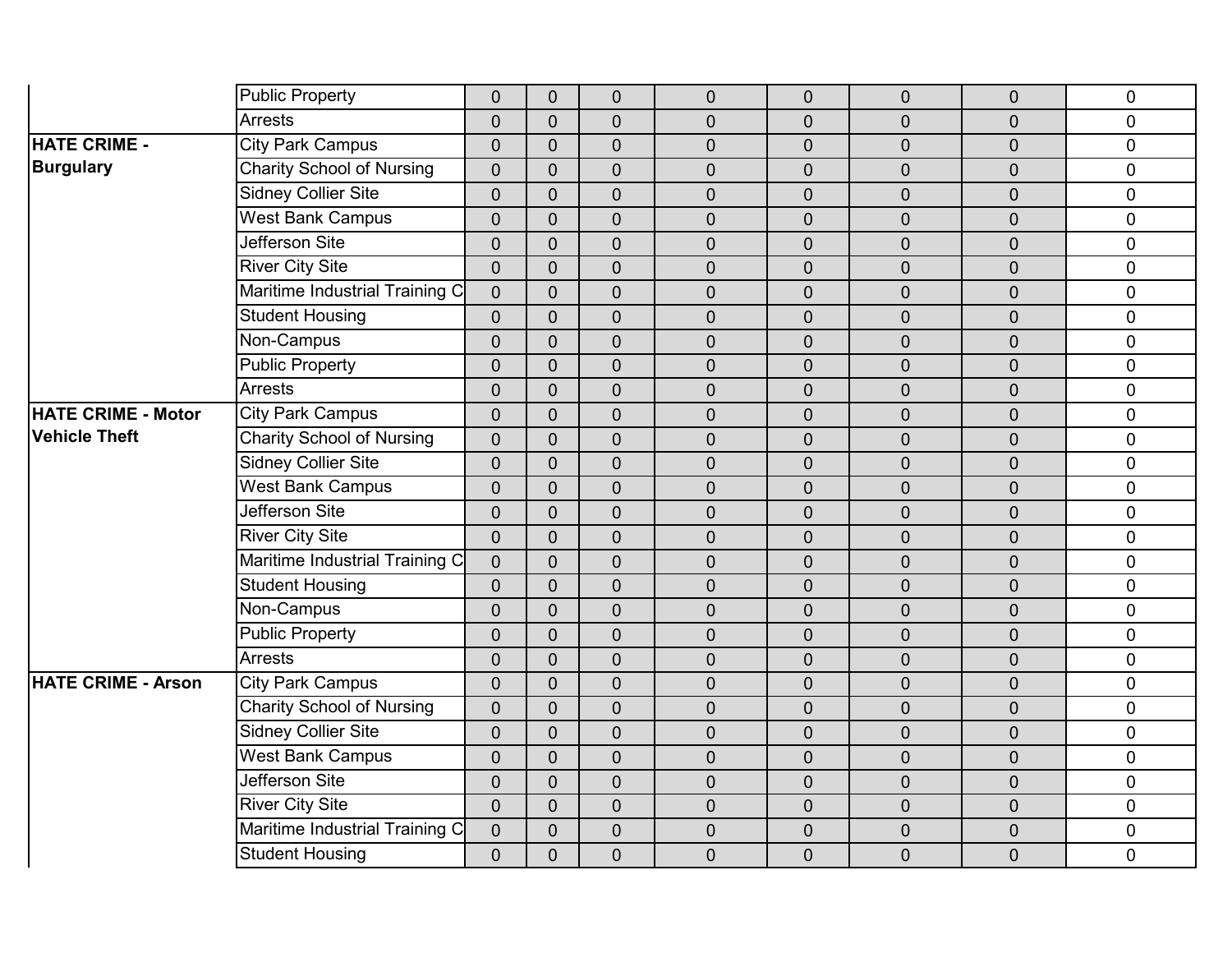|                                               | Non-Campus                       | $\mathbf 0$    | $\mathbf 0$    | $\mathbf 0$    | $\mathbf 0$    | $\overline{0}$ | $\overline{0}$ | $\mathbf 0$    | $\mathbf 0$  |
|-----------------------------------------------|----------------------------------|----------------|----------------|----------------|----------------|----------------|----------------|----------------|--------------|
|                                               | <b>Public Property</b>           | $\overline{0}$ | $\overline{0}$ | $\overline{0}$ | $\overline{0}$ | $\overline{0}$ | 0              | $\overline{0}$ | $\mathbf{0}$ |
|                                               | <b>Arrests</b>                   | $\overline{0}$ | $\overline{0}$ | $\mathbf 0$    | $\overline{0}$ | $\overline{0}$ | $\overline{0}$ | $\mathbf 0$    | $\pmb{0}$    |
| <b>HATE CRIME - Dating</b>                    | <b>City Park Campus</b>          | $\mathbf 0$    | $\mathbf 0$    | $\mathbf 0$    | 0              | $\mathbf 0$    | 0              | $\mathbf 0$    | $\pmb{0}$    |
| <b>Violence</b>                               | <b>Charity School of Nursing</b> | $\Omega$       | $\mathbf{0}$   | $\overline{0}$ | $\overline{0}$ | 0              | 0              | $\overline{0}$ | $\mathbf 0$  |
|                                               | <b>Sidney Collier Site</b>       | $\overline{0}$ | $\mathbf 0$    | $\mathbf 0$    | 0              | $\mathbf 0$    | $\overline{0}$ | $\mathbf 0$    | $\mathbf 0$  |
|                                               | <b>West Bank Campus</b>          | $\mathbf 0$    | $\mathbf 0$    | $\overline{0}$ | 0              | $\mathbf 0$    | 0              | $\overline{0}$ | $\mathbf 0$  |
|                                               | <b>Jefferson Site</b>            | $\overline{0}$ | $\Omega$       | $\overline{0}$ | $\overline{0}$ | $\mathbf 0$    | 0              | $\overline{0}$ | $\mathbf 0$  |
|                                               | <b>River City Site</b>           | 0              | $\mathbf 0$    | $\mathbf 0$    | 0              | $\mathbf 0$    | $\overline{0}$ | $\mathbf 0$    | $\pmb{0}$    |
|                                               | Maritime Industrial Training C   | $\mathbf 0$    | $\mathbf 0$    | $\overline{0}$ | 0              | $\mathbf 0$    | 0              | $\overline{0}$ | $\mathbf 0$  |
|                                               | <b>Student Housing</b>           | 0              | $\mathbf 0$    | $\overline{0}$ | $\overline{0}$ | 0              | 0              | $\overline{0}$ | $\mathbf 0$  |
|                                               | Non-Campus                       | $\overline{0}$ | $\mathbf 0$    | $\overline{0}$ | 0              | $\mathbf 0$    | $\overline{0}$ | $\overline{0}$ | $\mathbf 0$  |
|                                               | <b>Public Property</b>           | $\overline{0}$ | $\overline{0}$ | $\mathbf 0$    | $\overline{0}$ | $\mathbf 0$    | 0              | $\mathbf 0$    | $\mathbf 0$  |
|                                               | <b>Arrests</b>                   | $\mathbf 0$    | $\overline{0}$ | $\overline{0}$ | 0              | $\mathbf 0$    | 0              | $\overline{0}$ | $\mathbf 0$  |
| <b>HATE CRIME - Domestic City Park Campus</b> |                                  | $\overline{0}$ | $\mathbf{0}$   | $\mathbf 0$    | 0              | $\mathbf 0$    | $\overline{0}$ | $\mathbf 0$    | $\mathbf 0$  |
| <b>Violence</b>                               | Charity School of Nursing        | $\mathbf 0$    | $\overline{0}$ | $\mathbf 0$    | 0              | $\mathbf 0$    | $\overline{0}$ | $\mathbf 0$    | $\pmb{0}$    |
|                                               | <b>Sidney Collier Site</b>       | 0              | $\overline{0}$ | $\overline{0}$ | $\overline{0}$ | $\mathbf 0$    | $\overline{0}$ | $\mathbf 0$    | $\mathbf 0$  |
|                                               | <b>West Bank Campus</b>          | $\overline{0}$ | $\mathbf 0$    | $\overline{0}$ | $\overline{0}$ | 0              | $\overline{0}$ | $\overline{0}$ | $\pmb{0}$    |
|                                               | Jefferson Site                   | $\overline{0}$ | $\mathbf 0$    | $\mathbf 0$    | $\overline{0}$ | $\mathbf 0$    | $\overline{0}$ | $\mathbf 0$    | $\mathbf 0$  |
|                                               | <b>River City Site</b>           | $\mathbf 0$    | $\overline{0}$ | $\overline{0}$ | $\overline{0}$ | $\mathbf 0$    | $\overline{0}$ | $\mathbf 0$    | $\mathbf 0$  |
|                                               | Maritime Industrial Training C   | 0              | $\Omega$       | $\mathbf 0$    | 0              | 0              | $\overline{0}$ | $\mathbf 0$    | $\pmb{0}$    |
|                                               | <b>Student Housing</b>           | $\overline{0}$ | $\overline{0}$ | $\overline{0}$ | 0              | $\mathbf 0$    | $\overline{0}$ | $\mathbf 0$    | $\mathbf 0$  |
|                                               | Non-Campus                       | $\overline{0}$ | $\mathbf 0$    | $\overline{0}$ | $\overline{0}$ | $\mathbf 0$    | $\overline{0}$ | $\overline{0}$ | $\mathbf 0$  |
|                                               | <b>Public Property</b>           | 0              | $\Omega$       | $\mathbf 0$    | 0              | $\mathbf 0$    | $\overline{0}$ | $\mathbf 0$    | $\pmb{0}$    |
|                                               | <b>Arrests</b>                   | $\overline{0}$ | $\overline{0}$ | $\overline{0}$ | $\overline{0}$ | $\mathbf 0$    | 0              | $\mathbf 0$    | $\mathbf 0$  |
| <b>HATE CRIME - Stalking</b>                  | <b>City Park Campus</b>          | $\overline{0}$ | $\overline{0}$ | $\overline{0}$ | $\overline{0}$ | $\overline{0}$ | $\overline{0}$ | $\overline{0}$ | $\mathbf 0$  |
|                                               | <b>Charity School of Nursing</b> | $\Omega$       | $\overline{0}$ | $\mathbf 0$    | 0              | $\mathbf 0$    | 0              | $\mathbf 0$    | $\pmb{0}$    |
|                                               | <b>Sidney Collier Site</b>       | $\overline{0}$ | $\mathbf{0}$   | $\mathbf 0$    | 0              | $\mathbf 0$    | 0              | $\mathbf 0$    | $\mathbf 0$  |
|                                               | <b>West Bank Campus</b>          | 0              | $\mathbf 0$    | $\mathbf 0$    | $\overline{0}$ | $\mathbf 0$    | 0              | $\mathbf 0$    | $\mathbf 0$  |
|                                               | Jefferson Site                   | $\overline{0}$ | $\mathbf 0$    | $\mathbf 0$    | 0              | $\mathbf 0$    | 0              | $\mathbf 0$    | $\mathbf 0$  |
|                                               | <b>River City Site</b>           | $\mathbf 0$    | $\overline{0}$ | $\mathbf 0$    | 0              | $\mathbf 0$    | 0              | $\mathbf 0$    | $\mathbf 0$  |
|                                               | Maritime Industrial Training C   | $\overline{0}$ | $\mathbf 0$    | $\mathbf 0$    | 0              | $\mathbf 0$    | $\overline{0}$ | $\mathbf 0$    | $\mathbf 0$  |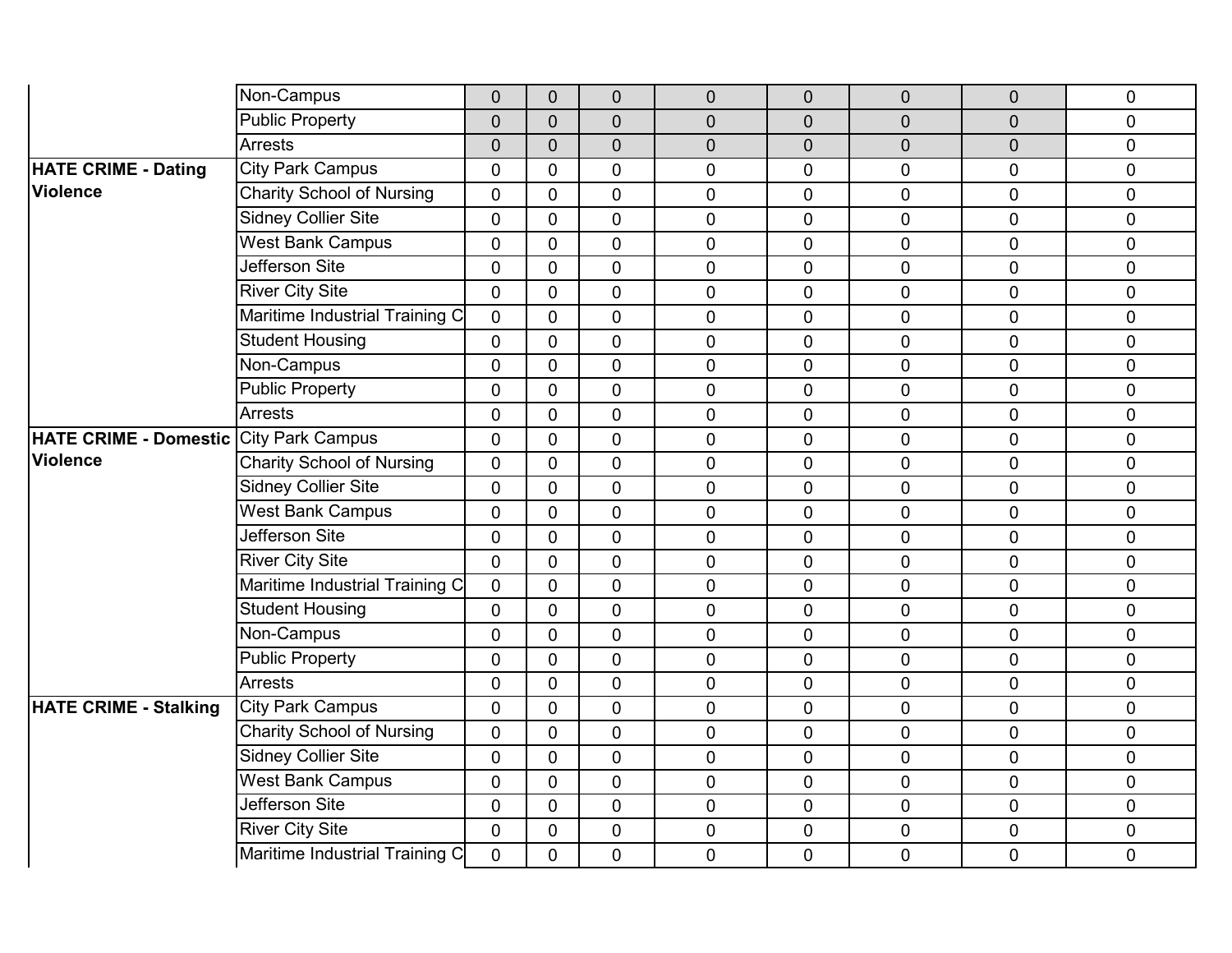|                             | <b>Student Housing</b>           | $\mathbf 0$    | $\mathbf 0$    | $\mathbf 0$    | $\mathbf 0$      | $\mathbf 0$      | 0                | $\overline{0}$ | $\mathbf 0$ |
|-----------------------------|----------------------------------|----------------|----------------|----------------|------------------|------------------|------------------|----------------|-------------|
|                             | Non-Campus                       | $\Omega$       | $\overline{0}$ | $\overline{0}$ | $\overline{0}$   | $\mathbf{0}$     | $\overline{0}$   | $\Omega$       | $\mathbf 0$ |
|                             | <b>Public Property</b>           | $\overline{0}$ | $\overline{0}$ | $\mathbf 0$    | $\pmb{0}$        | $\mathbf 0$      | $\overline{0}$   | $\overline{0}$ | $\pmb{0}$   |
|                             | <b>Arrests</b>                   | $\overline{0}$ | 0              | $\mathbf 0$    | $\mathbf 0$      | $\mathbf 0$      | 0                | $\overline{0}$ | $\pmb{0}$   |
| <b>HATE CRIME - Larceny</b> | <b>City Park Campus</b>          | $\overline{0}$ | $\overline{0}$ | $\mathbf 0$    | $\mathbf 0$      | $\overline{0}$   | $\overline{0}$   | $\overline{0}$ | $\mathbf 0$ |
| <b>Theft</b>                | <b>Charity School of Nursing</b> | $\overline{0}$ | $\overline{0}$ | $\mathbf 0$    | $\mathbf 0$      | $\mathbf 0$      | $\overline{0}$   | $\overline{0}$ | $\mathbf 0$ |
|                             | <b>Sidney Collier Site</b>       | $\overline{0}$ | $\overline{0}$ | $\mathbf 0$    | $\mathbf 0$      | $\overline{0}$   | $\overline{0}$   | $\overline{0}$ | $\mathbf 0$ |
|                             | <b>West Bank Campus</b>          | $\overline{0}$ | $\overline{0}$ | $\mathbf 0$    | $\mathbf 0$      | $\overline{0}$   | $\overline{0}$   | $\overline{0}$ | $\mathbf 0$ |
|                             | Jefferson Site                   | $\overline{0}$ | $\overline{0}$ | $\mathbf 0$    | $\mathbf 0$      | $\mathbf 0$      | $\pmb{0}$        | $\overline{0}$ | $\pmb{0}$   |
|                             | <b>River City Site</b>           | $\overline{0}$ | $\overline{0}$ | $\mathbf 0$    | $\mathbf 0$      | $\overline{0}$   | $\overline{0}$   | $\overline{0}$ | $\mathbf 0$ |
|                             | Maritime Industrial Training C   | $\mathbf 0$    | $\overline{0}$ | $\mathbf 0$    | $\mathbf 0$      | $\overline{0}$   | $\boldsymbol{0}$ | $\overline{0}$ | $\mathbf 0$ |
|                             | <b>Student Housing</b>           | $\overline{0}$ | $\Omega$       | $\overline{0}$ | $\mathbf 0$      | $\mathbf 0$      | $\overline{0}$   | $\overline{0}$ | $\mathbf 0$ |
|                             | Non-Campus                       | $\overline{0}$ | $\overline{0}$ | $\mathbf 0$    | $\mathbf 0$      | $\mathbf 0$      | $\overline{0}$   | $\overline{0}$ | $\mathbf 0$ |
|                             | <b>Public Property</b>           | $\overline{0}$ | $\overline{0}$ | $\overline{0}$ | $\overline{0}$   | $\overline{0}$   | $\overline{0}$   | $\overline{0}$ | $\mathbf 0$ |
|                             | <b>Arrests</b>                   | $\overline{0}$ | $\overline{0}$ | $\overline{0}$ | $\mathbf 0$      | $\mathbf 0$      | $\overline{0}$   | $\overline{0}$ | $\mathbf 0$ |
| <b>HATE CRIME - Simple</b>  | <b>City Park Campus</b>          | $\mathbf 0$    | $\overline{0}$ | $\mathbf 0$    | $\mathbf 0$      | $\mathbf 0$      | $\overline{0}$   | $\overline{0}$ | $\mathbf 0$ |
| <b>Assault</b>              | <b>Charity School of Nursing</b> | $\overline{0}$ | $\overline{0}$ | $\overline{0}$ | $\mathbf 0$      | $\overline{0}$   | $\overline{0}$   | $\overline{0}$ | $\mathbf 0$ |
|                             | <b>Sidney Collier Site</b>       | $\overline{0}$ | $\overline{0}$ | $\overline{0}$ | $\overline{0}$   | $\boldsymbol{0}$ | $\overline{0}$   | $\overline{0}$ | $\pmb{0}$   |
|                             | <b>West Bank Campus</b>          | $\overline{0}$ | $\overline{0}$ | $\mathbf 0$    | $\mathbf 0$      | $\mathbf 0$      | $\overline{0}$   | $\overline{0}$ | $\mathbf 0$ |
|                             | Jefferson Site                   | $\overline{0}$ | $\overline{0}$ | $\overline{0}$ | $\mathbf 0$      | $\overline{0}$   | $\overline{0}$   | $\overline{0}$ | $\mathbf 0$ |
|                             | <b>River City Site</b>           | $\mathbf 0$    | $\overline{0}$ | $\mathbf 0$    | $\pmb{0}$        | $\boldsymbol{0}$ | $\overline{0}$   | $\overline{0}$ | $\pmb{0}$   |
|                             | Maritime Industrial Training C   | $\overline{0}$ | $\overline{0}$ | $\mathbf 0$    | $\mathbf 0$      | $\mathbf 0$      | $\mathbf 0$      | $\overline{0}$ | $\mathbf 0$ |
|                             | <b>Student Housing</b>           | $\overline{0}$ | $\overline{0}$ | $\overline{0}$ | $\mathbf 0$      | $\overline{0}$   | $\overline{0}$   | $\overline{0}$ | $\mathbf 0$ |
|                             | Non-Campus                       | $\mathbf 0$    | $\overline{0}$ | $\mathbf 0$    | $\mathbf 0$      | $\overline{0}$   | $\overline{0}$   | $\overline{0}$ | $\pmb{0}$   |
|                             | <b>Public Property</b>           | $\overline{0}$ | $\overline{0}$ | $\overline{0}$ | $\mathbf 0$      | $\mathbf 0$      | $\overline{0}$   | $\overline{0}$ | $\mathbf 0$ |
|                             | <b>Arrests</b>                   | $\overline{0}$ | $\overline{0}$ | $\overline{0}$ | $\mathbf 0$      | $\overline{0}$   | $\overline{0}$   | $\overline{0}$ | $\mathbf 0$ |
| <b>HATE CRIME -</b>         | <b>City Park Campus</b>          | $\mathbf 0$    | $\mathbf 0$    | $\overline{0}$ | $\boldsymbol{0}$ | $\overline{0}$   | $\overline{0}$   | $\overline{0}$ | $\pmb{0}$   |
| Intimidation                | <b>Charity School of Nursing</b> | $\overline{0}$ | $\overline{0}$ | $\mathbf 0$    | $\mathbf 0$      | $\mathbf 0$      | $\mathbf 0$      | $\overline{0}$ | $\mathbf 0$ |
|                             | <b>Sidney Collier Site</b>       | $\overline{0}$ | $\overline{0}$ | $\overline{0}$ | $\mathbf 0$      | $\overline{0}$   | $\overline{0}$   | $\overline{0}$ | $\mathbf 0$ |
|                             | <b>West Bank Campus</b>          | $\overline{0}$ | $\overline{0}$ | $\mathbf 0$    | $\mathbf 0$      | $\overline{0}$   | $\overline{0}$   | $\overline{0}$ | $\mathbf 0$ |
|                             | Jefferson Site                   | $\overline{0}$ | $\overline{0}$ | $\mathbf 0$    | $\mathbf 0$      | $\mathbf 0$      | $\pmb{0}$        | $\overline{0}$ | $\mathbf 0$ |
|                             | <b>River City Site</b>           | $\overline{0}$ | $\overline{0}$ | $\overline{0}$ | $\overline{0}$   | $\overline{0}$   | $\overline{0}$   | $\overline{0}$ | $\mathbf 0$ |
|                             |                                  |                |                |                |                  |                  |                  |                |             |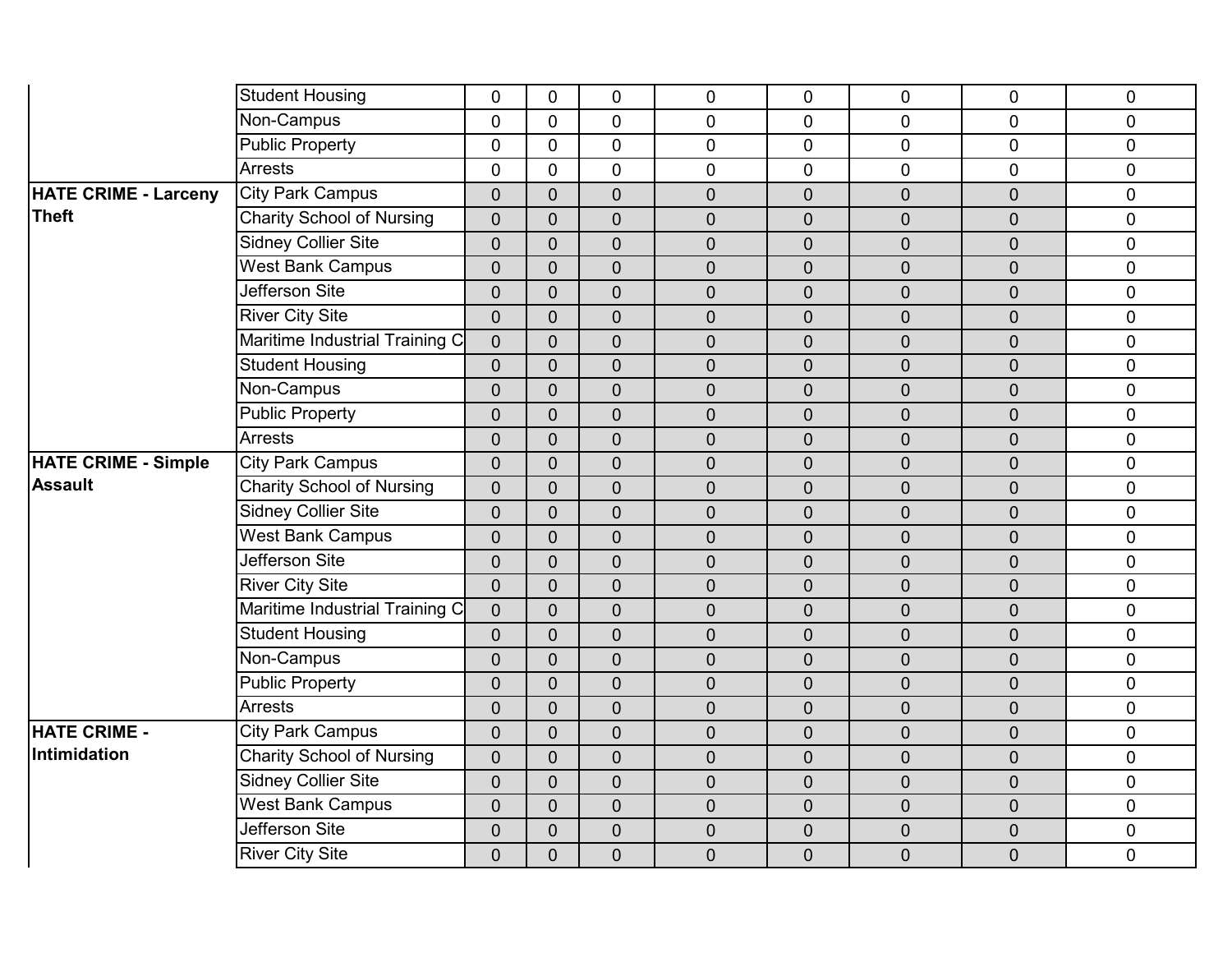|                              | Maritime Industrial Training C   | $\mathbf 0$    | $\overline{0}$ | $\mathbf 0$    | $\mathbf 0$    | $\overline{0}$ | $\overline{0}$ | $\overline{0}$ | $\pmb{0}$      |
|------------------------------|----------------------------------|----------------|----------------|----------------|----------------|----------------|----------------|----------------|----------------|
|                              | <b>Student Housing</b>           | $\overline{0}$ | $\overline{0}$ | $\overline{0}$ | $\overline{0}$ | $\overline{0}$ | $\overline{0}$ | $\overline{0}$ | $\Omega$       |
|                              | Non-Campus                       | $\overline{0}$ | $\overline{0}$ | $\mathbf 0$    | $\mathbf 0$    | 0              | $\overline{0}$ | $\overline{0}$ | $\mathbf 0$    |
|                              | <b>Public Property</b>           | $\overline{0}$ | $\overline{0}$ | $\mathbf 0$    | $\overline{0}$ | $\overline{0}$ | $\overline{0}$ | $\mathbf 0$    | $\pmb{0}$      |
|                              | <b>Arrests</b>                   | $\overline{0}$ | $\overline{0}$ | $\overline{0}$ | $\overline{0}$ | $\overline{0}$ | $\mathbf 0$    | $\overline{0}$ | $\overline{0}$ |
| <b>HATE CRIME -</b>          | <b>City Park Campus</b>          | $\overline{0}$ | $\overline{0}$ | $\mathbf 0$    | $\mathbf 0$    | $\overline{0}$ | $\overline{0}$ | $\overline{0}$ | $\mathbf 0$    |
| <b>Destruction/Damage/Va</b> | <b>Charity School of Nursing</b> | $\overline{0}$ | $\overline{0}$ | $\mathbf 0$    | $\overline{0}$ | $\overline{0}$ | $\overline{0}$ | $\mathbf 0$    | $\mathbf 0$    |
| ndalism                      | <b>Sidney Collier Site</b>       | $\overline{0}$ | $\overline{0}$ | $\overline{0}$ | $\overline{0}$ | $\overline{0}$ | $\mathbf 0$    | $\overline{0}$ | $\overline{0}$ |
|                              | <b>West Bank Campus</b>          | $\overline{0}$ | $\overline{0}$ | $\mathbf 0$    | $\mathbf 0$    | $\overline{0}$ | $\overline{0}$ | $\overline{0}$ | $\mathbf 0$    |
|                              | Jefferson Site                   | $\mathbf 0$    | $\overline{0}$ | $\mathbf 0$    | $\mathbf 0$    | $\mathbf 0$    | $\overline{0}$ | $\mathbf 0$    | $\pmb{0}$      |
|                              | <b>River City Site</b>           | $\overline{0}$ | $\overline{0}$ | $\mathbf 0$    | $\overline{0}$ | $\overline{0}$ | $\overline{0}$ | $\overline{0}$ | $\mathbf 0$    |
|                              | Maritime Industrial Training C   | $\overline{0}$ | $\overline{0}$ | $\overline{0}$ | $\overline{0}$ | $\overline{0}$ | $\overline{0}$ | $\overline{0}$ | $\mathbf 0$    |
|                              | <b>Student Housing</b>           | $\overline{0}$ | $\overline{0}$ | $\mathbf 0$    | $\mathbf 0$    | $\mathbf 0$    | $\mathbf 0$    | $\overline{0}$ | $\mathbf 0$    |
|                              | Non-Campus                       | $\overline{0}$ | $\overline{0}$ | $\mathbf 0$    | $\overline{0}$ | $\overline{0}$ | $\overline{0}$ | $\overline{0}$ | $\mathbf 0$    |
|                              | <b>Public Property</b>           | $\overline{0}$ | $\overline{0}$ | $\overline{0}$ | $\mathbf 0$    | $\overline{0}$ | $\overline{0}$ | $\overline{0}$ | $\mathbf 0$    |
|                              | <b>Arrests</b>                   | $\overline{0}$ | $\overline{0}$ | $\mathbf 0$    | $\mathbf 0$    | $\mathbf 0$    | $\overline{0}$ | $\overline{0}$ | $\pmb{0}$      |
| Dating Violence La. R.S.     | <b>City Park Campus</b>          | $\mathbf 0$    | 0              | $\mathbf 0$    | $\overline{0}$ | 0              | $\overline{0}$ | $\overline{0}$ | $\mathbf 0$    |
| 46:2151)                     | <b>Charity School of Nursing</b> | $\mathbf{0}$   | $\mathbf{0}$   | $\overline{0}$ | $\overline{0}$ | 0              | 0              | $\overline{0}$ | $\mathbf 0$    |
|                              | <b>Sidney Collier Site</b>       | $\overline{0}$ | $\mathbf{0}$   | $\overline{0}$ | $\mathbf 0$    | $\mathbf 0$    | 0              | $\overline{0}$ | $\mathbf 0$    |
|                              | <b>West Bank Campus</b>          | $\mathbf 0$    | $\mathbf 0$    | $\mathbf 0$    | $\mathbf 0$    | $\overline{0}$ | $\overline{0}$ | $\mathbf{0}$   | $\mathbf 0$    |
|                              | Jefferson Site                   | $\overline{0}$ | $\mathbf{0}$   | $\overline{0}$ | $\mathbf 0$    | 0              | 0              | $\overline{0}$ | $\pmb{0}$      |
|                              | <b>River City Site</b>           | $\overline{0}$ | $\mathbf 0$    | $\mathbf 0$    | $\mathbf 0$    | $\mathbf 0$    | 0              | $\mathbf 0$    | $\mathbf 0$    |
|                              | Maritime Industrial Training C   | $\mathbf 0$    | $\mathbf 0$    | $\mathbf 0$    | $\mathbf 0$    | $\overline{0}$ | $\overline{0}$ | $\overline{0}$ | $\mathbf 0$    |
|                              | <b>Student Housing</b>           | $\Omega$       | $\mathbf{0}$   | $\overline{0}$ | $\mathbf 0$    | 0              | 0              | $\overline{0}$ | $\mathbf 0$    |
|                              | Non-Campus                       | $\overline{0}$ | $\mathbf{0}$   | $\overline{0}$ | $\mathbf{0}$   | $\mathbf 0$    | 0              | $\mathbf 0$    | $\mathbf 0$    |
|                              | <b>Public Property</b>           | $\mathbf 0$    | $\mathbf 0$    | $\mathbf 0$    | $\mathbf 0$    | 0              | 0              | $\mathbf{0}$   | $\mathbf 0$    |
|                              | <b>Arrests</b>                   | $\Omega$       | $\mathbf{0}$   | $\overline{0}$ | $\overline{0}$ | 0              | 0              | $\overline{0}$ | $\pmb{0}$      |
| Domestic Abuse (La.          | <b>City Park Campus</b>          | $\overline{0}$ | $\mathbf{0}$   | $\overline{0}$ | $\mathbf 0$    | $\mathbf 0$    | 0              | $\mathbf{0}$   | $\pmb{0}$      |
| R.S. 46:2121.1)              | <b>Charity School of Nursing</b> | $\mathbf 0$    | $\mathbf 0$    | $\mathbf 0$    | $\mathbf 0$    | 0              | 0              | $\overline{0}$ | $\pmb{0}$      |
|                              | <b>Sidney Collier Site</b>       | $\overline{0}$ | $\overline{0}$ | $\mathbf 0$    | $\mathbf 0$    | 0              | $\mathbf 0$    | $\mathbf 0$    | $\mathbf 0$    |
|                              | <b>West Bank Campus</b>          | $\overline{0}$ | $\mathbf 0$    | $\mathbf 0$    | $\mathbf 0$    | $\mathbf 0$    | 0              | $\overline{0}$ | $\pmb{0}$      |
|                              | Jefferson Site                   | 0              | 0              | $\mathbf 0$    | $\mathbf 0$    | 0              | 0              | $\overline{0}$ | $\mathbf 0$    |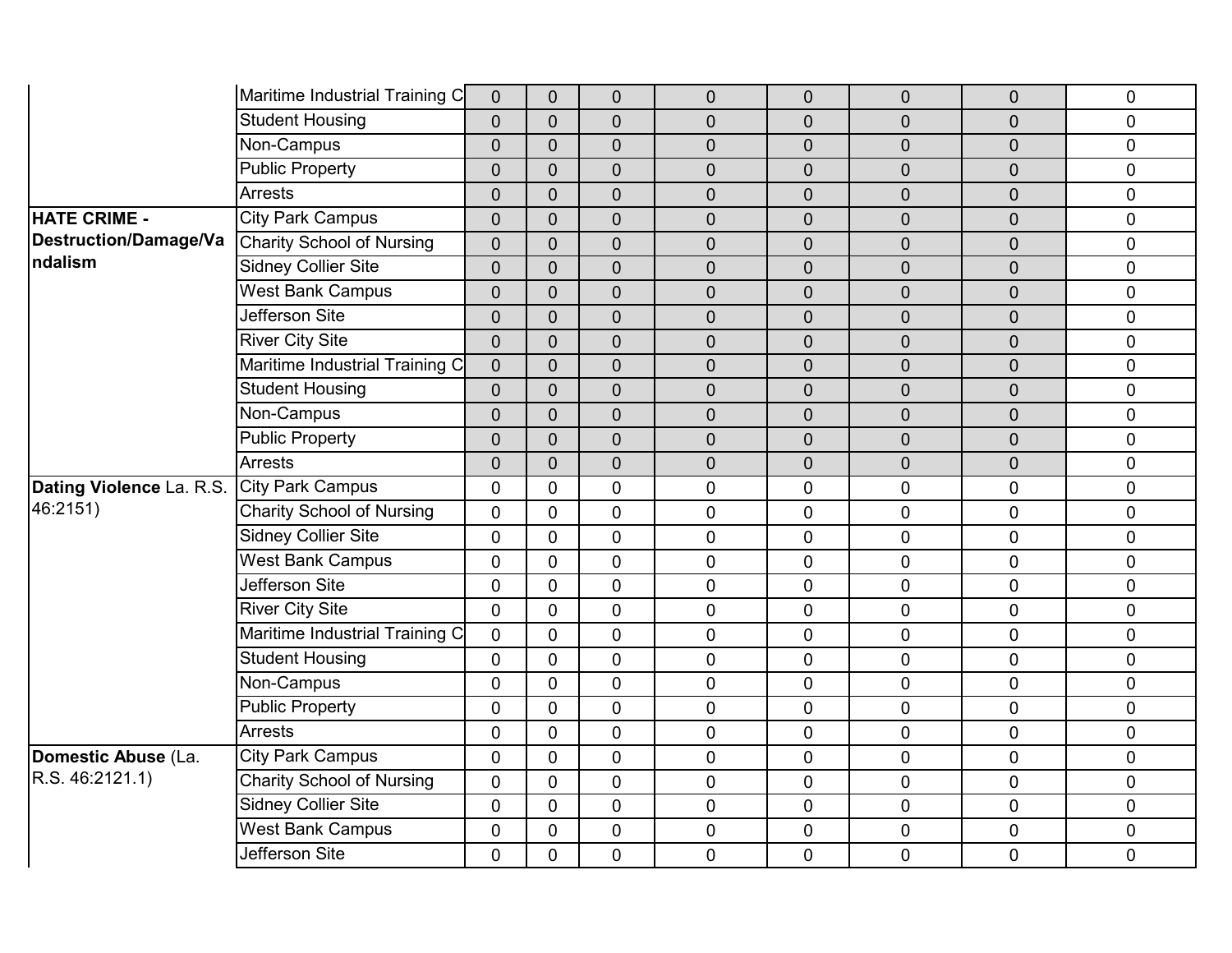|                             | <b>River City Site</b>           | 0              | $\mathbf 0$    | 0              | 0              | 0              | 0              | $\mathbf 0$    | 0            |
|-----------------------------|----------------------------------|----------------|----------------|----------------|----------------|----------------|----------------|----------------|--------------|
|                             | Maritime Industrial Training C   | $\overline{0}$ | $\Omega$       | $\overline{0}$ | $\overline{0}$ | $\overline{0}$ | $\overline{0}$ | $\overline{0}$ | $\mathbf 0$  |
|                             | <b>Student Housing</b>           | $\overline{0}$ | $\mathbf 0$    | $\overline{0}$ | 0              | $\mathbf 0$    | $\overline{0}$ | $\overline{0}$ | $\mathbf 0$  |
|                             | Non-Campus                       | $\overline{0}$ | $\mathbf 0$    | $\mathbf 0$    | 0              | $\mathbf 0$    | 0              | $\overline{0}$ | $\mathbf 0$  |
|                             | <b>Public Property</b>           | $\overline{0}$ | $\overline{0}$ | $\overline{0}$ | $\overline{0}$ | $\mathbf 0$    | 0              | $\overline{0}$ | $\mathbf 0$  |
|                             | <b>Arrests</b>                   | $\overline{0}$ | $\overline{0}$ | $\overline{0}$ | $\overline{0}$ | $\pmb{0}$      | $\overline{0}$ | $\overline{0}$ | $\pmb{0}$    |
| <b>Family Violence (La.</b> | <b>City Park Campus</b>          | $\overline{0}$ | $\mathbf{0}$   | $\mathbf 0$    | $\mathbf 0$    | $\overline{0}$ | $\overline{0}$ | $\overline{0}$ | $\mathbf 0$  |
| R.S. 46:2132)               | <b>Charity School of Nursing</b> | $\overline{0}$ | $\overline{0}$ | $\overline{0}$ | $\overline{0}$ | $\overline{0}$ | 0              | $\overline{0}$ | $\mathbf 0$  |
|                             | Sidney Collier Site              | 0              | $\mathbf 0$    | $\mathbf 0$    | $\mathbf 0$    | $\pmb{0}$      | $\overline{0}$ | $\mathbf 0$    | $\pmb{0}$    |
|                             | <b>West Bank Campus</b>          | $\mathbf 0$    | $\overline{0}$ | $\mathbf 0$    | $\mathbf 0$    | $\overline{0}$ | 0              | $\overline{0}$ | $\mathbf 0$  |
|                             | Jefferson Site                   | $\mathbf 0$    | $\overline{0}$ | $\overline{0}$ | $\overline{0}$ | $\overline{0}$ | $\overline{0}$ | $\overline{0}$ | $\mathbf 0$  |
|                             | <b>River City Site</b>           | $\mathbf 0$    | $\mathbf 0$    | $\mathbf 0$    | $\overline{0}$ | $\mathbf 0$    | $\overline{0}$ | $\mathbf 0$    | $\mathbf 0$  |
|                             | Maritime Industrial Training C   | 0              | $\mathbf{0}$   | $\mathbf 0$    | 0              | $\mathbf 0$    | 0              | $\mathbf 0$    | $\pmb{0}$    |
|                             | <b>Student Housing</b>           | $\overline{0}$ | $\overline{0}$ | $\overline{0}$ | $\overline{0}$ | $\mathbf 0$    | $\overline{0}$ | $\overline{0}$ | $\mathbf 0$  |
|                             | Non-Campus                       | 0              | $\mathbf 0$    | $\mathbf 0$    | 0              | $\mathbf 0$    | $\overline{0}$ | $\mathbf 0$    | $\pmb{0}$    |
|                             | Public Property                  | 0              | $\mathbf{0}$   | $\mathbf 0$    | 0              | $\mathbf 0$    | $\overline{0}$ | $\mathbf 0$    | $\pmb{0}$    |
|                             | <b>Arrests</b>                   | $\mathbf 0$    | $\mathbf{0}$   | $\overline{0}$ | $\overline{0}$ | $\overline{0}$ | 0              | $\overline{0}$ | $\mathbf 0$  |
| Voyeurism (La. R.S.         | <b>City Park Campus</b>          | $\mathbf 0$    | $\mathbf 0$    | $\overline{0}$ | 0              | $\mathbf 0$    | $\overline{0}$ | $\overline{0}$ | $\mathbf 0$  |
| 14:283.1                    | <b>Charity School of Nursing</b> | $\mathbf 0$    | $\mathbf 0$    | $\overline{0}$ | $\overline{0}$ | $\mathbf 0$    | $\overline{0}$ | $\overline{0}$ | $\mathbf 0$  |
|                             | <b>Sidney Collier Site</b>       | $\mathbf 0$    | $\mathbf{0}$   | $\overline{0}$ | $\overline{0}$ | $\overline{0}$ | $\overline{0}$ | $\overline{0}$ | $\mathbf{0}$ |
|                             | <b>West Bank Campus</b>          | $\overline{0}$ | $\mathbf 0$    | $\overline{0}$ | 0              | $\mathbf 0$    | $\overline{0}$ | $\overline{0}$ | $\mathbf 0$  |
|                             | Jefferson Site                   | $\mathbf 0$    | $\overline{0}$ | $\mathbf 0$    | 0              | $\mathbf 0$    | $\overline{0}$ | $\mathbf 0$    | $\pmb{0}$    |
|                             | <b>River City Site</b>           | 0              | $\mathbf 0$    | $\overline{0}$ | $\overline{0}$ | $\mathbf 0$    | $\overline{0}$ | $\overline{0}$ | $\mathbf 0$  |
|                             | Maritime Industrial Training C   | $\mathbf 0$    | $\Omega$       | $\overline{0}$ | $\overline{0}$ | $\mathbf 0$    | $\overline{0}$ | $\overline{0}$ | $\mathbf 0$  |
|                             | <b>Student Housing</b>           | $\mathbf 0$    | $\mathbf 0$    | $\mathbf 0$    | $\overline{0}$ | $\mathbf 0$    | 0              | $\mathbf 0$    | $\mathbf 0$  |
|                             | Non-Campus                       | $\mathbf 0$    | $\mathbf 0$    | $\overline{0}$ | $\overline{0}$ | $\mathbf 0$    | $\overline{0}$ | $\overline{0}$ | $\mathbf 0$  |
|                             | <b>Public Property</b>           | $\overline{0}$ | $\mathbf{0}$   | $\overline{0}$ | 0              | 0              | $\overline{0}$ | $\overline{0}$ | $\pmb{0}$    |
|                             | <b>Arrests</b>                   | $\mathbf 0$    | $\mathbf{0}$   | $\mathbf 0$    | 0              | $\mathbf 0$    | 0              | $\mathbf 0$    | $\mathbf 0$  |
| <b>Video Voyeurism</b>      | <b>City Park Campus</b>          | 0              | $\mathbf 0$    | $\mathbf 0$    | $\overline{0}$ | $\mathbf 0$    | 0              | $\mathbf 0$    | $\mathbf 0$  |
| (La. R.S. 14:283)           | <b>Charity School of Nursing</b> | 0              | $\mathbf{0}$   | $\mathbf 0$    | 0              | $\mathbf 0$    | 0              | $\mathbf 0$    | $\mathbf 0$  |
|                             | <b>Sidney Collier Site</b>       | $\mathbf 0$    | $\overline{0}$ | $\mathbf 0$    | $\overline{0}$ | $\mathbf 0$    | 0              | $\mathbf 0$    | $\mathbf 0$  |
|                             | <b>West Bank Campus</b>          | 0              | $\overline{0}$ | $\mathbf 0$    | 0              | $\mathbf 0$    | $\overline{0}$ | $\mathbf 0$    | $\mathbf 0$  |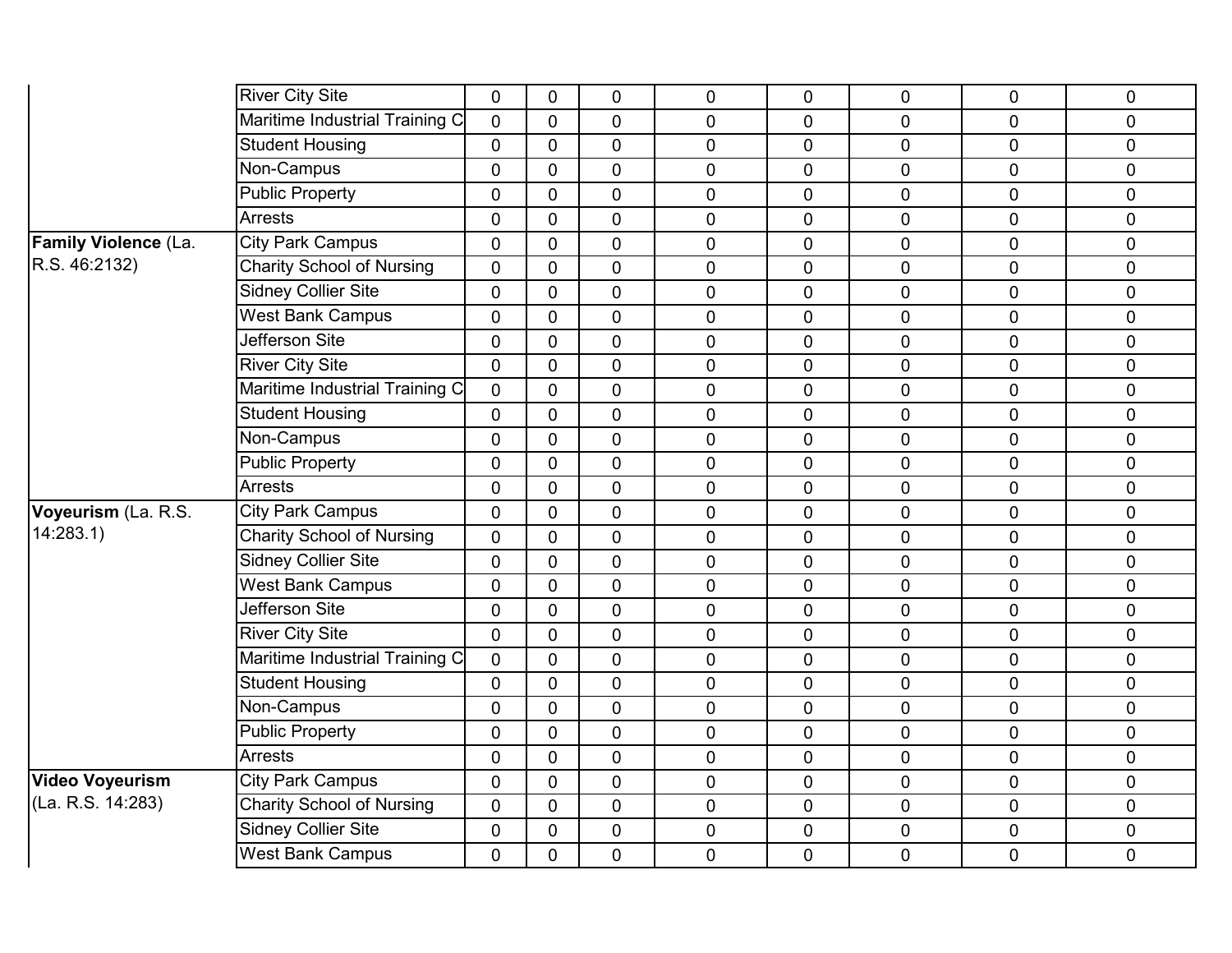|                          | Jefferson Site                   | 0              | $\mathbf 0$    | 0              | 0              | 0              | 0              | $\mathbf 0$    | 0              |
|--------------------------|----------------------------------|----------------|----------------|----------------|----------------|----------------|----------------|----------------|----------------|
|                          | <b>River City Site</b>           | $\overline{0}$ | $\Omega$       | $\Omega$       | $\overline{0}$ | $\Omega$       | $\overline{0}$ | $\overline{0}$ | $\mathbf 0$    |
|                          | Maritime Industrial Training C   | 0              | $\mathbf{0}$   | $\overline{0}$ | $\mathbf 0$    | 0              | 0              | $\mathbf 0$    | $\mathbf 0$    |
|                          | <b>Student Housing</b>           | 0              | $\mathbf 0$    | $\overline{0}$ | $\mathbf 0$    | $\overline{0}$ | 0              | $\overline{0}$ | $\mathbf 0$    |
|                          | Non-Campus                       | 0              | $\overline{0}$ | $\overline{0}$ | $\mathbf 0$    | $\overline{0}$ | 0              | $\overline{0}$ | $\mathbf 0$    |
|                          | <b>Public Property</b>           | 0              | $\mathbf{0}$   | $\overline{0}$ | $\overline{0}$ | $\overline{0}$ | 0              | $\overline{0}$ | $\pmb{0}$      |
|                          | <b>Arrests</b>                   | 0              | $\mathbf{0}$   | $\mathbf 0$    | $\overline{0}$ | $\overline{0}$ | $\overline{0}$ | $\overline{0}$ | $\mathbf 0$    |
| Nonconsensual            | <b>City Park Campus</b>          | 0              | $\overline{0}$ | $\overline{0}$ | $\mathbf 0$    | $\overline{0}$ | 0              | $\overline{0}$ | $\mathbf 0$    |
| Disclosure of a Private  | <b>Charity School of Nursing</b> | 0              | $\mathbf 0$    | $\mathbf 0$    | $\mathbf 0$    | 0              | 0              | $\mathbf 0$    | $\pmb{0}$      |
| Image                    | <b>Sidney Collier Site</b>       | 0              | $\overline{0}$ | $\mathbf 0$    | $\mathbf 0$    | $\overline{0}$ | $\overline{0}$ | $\overline{0}$ | $\mathbf 0$    |
| (La. R.S. 14:283.2)      | <b>West Bank Campus</b>          | 0              | $\overline{0}$ | $\Omega$       | $\mathbf 0$    | $\overline{0}$ | 0              | $\overline{0}$ | $\mathbf 0$    |
|                          | <b>Jefferson Site</b>            | 0              | $\mathbf 0$    | $\overline{0}$ | $\mathbf 0$    | 0              | 0              | $\mathbf 0$    | $\pmb{0}$      |
|                          | <b>River City Site</b>           | $\overline{0}$ | $\mathbf{0}$   | $\overline{0}$ | $\mathbf 0$    | 0              | 0              | $\overline{0}$ | $\mathbf 0$    |
|                          | Maritime Industrial Training C   | $\overline{0}$ | $\mathbf{0}$   | $\overline{0}$ | $\mathbf 0$    | $\overline{0}$ | $\overline{0}$ | $\overline{0}$ | $\mathbf 0$    |
|                          | <b>Student Housing</b>           | 0              | $\mathbf 0$    | $\mathbf 0$    | $\mathbf 0$    | $\mathbf 0$    | 0              | 0              | $\pmb{0}$      |
|                          | Non-Campus                       | 0              | $\overline{0}$ | $\mathbf 0$    | $\mathbf 0$    | $\mathbf 0$    | 0              | $\mathbf 0$    | $\pmb{0}$      |
|                          | <b>Public Property</b>           | 0              | $\overline{0}$ | $\overline{0}$ | $\mathbf 0$    | $\overline{0}$ | 0              | $\overline{0}$ | $\overline{0}$ |
|                          | <b>Arrests</b>                   | 0              | $\mathbf{0}$   | $\overline{0}$ | $\mathbf 0$    | $\overline{0}$ | 0              | $\overline{0}$ | $\mathbf 0$    |
| Peeping Tom (La. R.S.    | <b>City Park Campus</b>          | 0              | $\overline{0}$ | $\overline{0}$ | $\mathbf 0$    | $\overline{0}$ | 0              | $\overline{0}$ | $\mathbf 0$    |
| 14:284)                  | <b>Charity School of Nursing</b> | $\overline{0}$ | $\mathbf{0}$   | $\overline{0}$ | $\mathbf 0$    | $\overline{0}$ | 0              | $\overline{0}$ | $\mathbf 0$    |
|                          | <b>Sidney Collier Site</b>       | 0              | $\mathbf{0}$   | $\mathbf 0$    | $\mathbf 0$    | $\overline{0}$ | 0              | $\mathbf 0$    | $\mathbf 0$    |
|                          | <b>West Bank Campus</b>          | 0              | $\mathbf 0$    | $\mathbf 0$    | $\mathbf 0$    | $\mathbf 0$    | 0              | $\overline{0}$ | $\pmb{0}$      |
|                          | Jefferson Site                   | 0              | $\mathbf 0$    | $\overline{0}$ | $\overline{0}$ | 0              | $\overline{0}$ | $\overline{0}$ | $\mathbf 0$    |
|                          | <b>River City Site</b>           | 0              | $\mathbf{0}$   | $\overline{0}$ | $\mathbf 0$    | $\overline{0}$ | 0              | $\overline{0}$ | $\mathbf 0$    |
|                          | Maritime Industrial Training C   | 0              | $\mathbf{0}$   | $\mathbf 0$    | $\overline{0}$ | 0              | 0              | $\mathbf 0$    | $\mathbf 0$    |
|                          | <b>Student Housing</b>           | $\overline{0}$ | $\mathbf 0$    | $\overline{0}$ | $\overline{0}$ | $\overline{0}$ | $\overline{0}$ | $\overline{0}$ | $\mathbf 0$    |
|                          | Non-Campus                       | 0              | $\mathbf{0}$   | $\overline{0}$ | $\mathbf 0$    | $\overline{0}$ | $\overline{0}$ | $\overline{0}$ | $\mathbf 0$    |
|                          | <b>Public Property</b>           | 0              | $\mathbf{0}$   | $\mathbf 0$    | $\mathbf 0$    | $\mathbf 0$    | 0              | $\mathbf 0$    | $\mathbf 0$    |
|                          | <b>Arrests</b>                   | 0              | $\mathbf 0$    | $\mathbf 0$    | $\mathbf 0$    | 0              | 0              | $\mathbf 0$    | $\mathbf 0$    |
| Sexual Battery (La. R.S. | <b>City Park Campus</b>          | $\overline{0}$ | $\mathbf{0}$   | $\mathbf 0$    | $\mathbf 0$    | 0              | 0              | $\mathbf 0$    | $\mathbf 0$    |
| 14:43.1)                 | <b>Charity School of Nursing</b> | 0              | $\overline{0}$ | $\mathbf 0$    | $\mathbf 0$    | $\overline{0}$ | 0              | $\mathbf 0$    | $\mathbf 0$    |
|                          | <b>Sidney Collier Site</b>       | 0              | 0              | $\mathbf 0$    | $\mathbf 0$    | 0              | 0              | 0              | $\mathbf 0$    |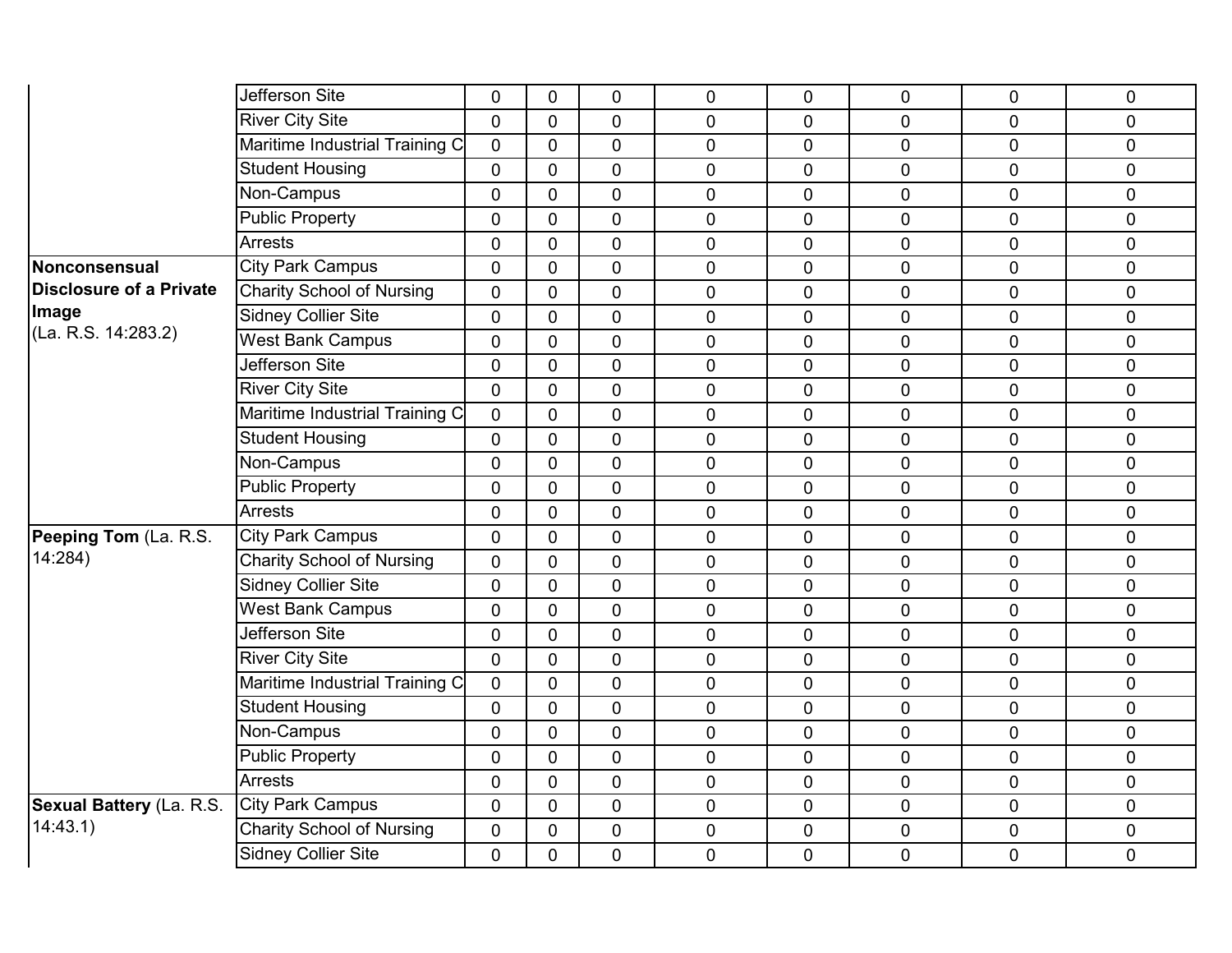|                                 | <b>West Bank Campus</b>          | 0              | $\mathbf 0$    | $\mathbf 0$    | $\mathbf 0$    | 0              | 0              | $\mathbf 0$    | 0           |
|---------------------------------|----------------------------------|----------------|----------------|----------------|----------------|----------------|----------------|----------------|-------------|
|                                 | Jefferson Site                   | 0              | $\mathbf 0$    | $\overline{0}$ | $\mathbf 0$    | $\overline{0}$ | 0              | $\Omega$       | $\mathbf 0$ |
|                                 | <b>River City Site</b>           | $\mathbf 0$    | $\mathbf{0}$   | $\mathbf 0$    | $\mathbf 0$    | 0              | $\pmb{0}$      | $\mathbf 0$    | $\pmb{0}$   |
|                                 | Maritime Industrial Training C   | 0              | $\mathbf 0$    | $\mathbf 0$    | $\overline{0}$ | $\overline{0}$ | 0              | $\mathbf 0$    | $\mathbf 0$ |
|                                 | <b>Student Housing</b>           | $\overline{0}$ | $\mathbf 0$    | $\overline{0}$ | $\overline{0}$ | $\overline{0}$ | 0              | $\mathbf 0$    | $\mathbf 0$ |
|                                 | Non-Campus                       | 0              | $\mathbf 0$    | $\overline{0}$ | $\mathbf 0$    | $\mathbf 0$    | $\mathbf 0$    | $\mathbf 0$    | $\mathbf 0$ |
|                                 | <b>Public Property</b>           | 0              | $\mathbf{0}$   | $\mathbf 0$    | $\mathbf 0$    | 0              | $\mathbf 0$    | $\mathbf 0$    | $\pmb{0}$   |
|                                 | <b>Arrests</b>                   | 0              | $\mathbf{0}$   | $\overline{0}$ | $\mathbf 0$    | $\overline{0}$ | $\mathbf 0$    | $\mathbf 0$    | $\mathbf 0$ |
| Misdemeanor Sexual              | <b>City Park Campus</b>          | 0              | $\mathbf 0$    | $\overline{0}$ | $\mathbf 0$    | 0              | $\mathbf 0$    | $\mathbf 0$    | $\pmb{0}$   |
| Battery (La. R.S.               | <b>Charity School of Nursing</b> | 0              | $\mathbf 0$    | $\mathbf 0$    | $\mathbf 0$    | 0              | $\mathbf 0$    | $\mathbf 0$    | $\pmb{0}$   |
| 14:43.1.1)                      | Sidney Collier Site              | $\mathbf 0$    | $\mathbf{0}$   | $\overline{0}$ | $\mathbf 0$    | 0              | $\mathbf 0$    | $\Omega$       | $\mathbf 0$ |
|                                 | <b>West Bank Campus</b>          | 0              | $\mathbf 0$    | $\overline{0}$ | $\overline{0}$ | $\mathbf 0$    | $\overline{0}$ | $\overline{0}$ | $\mathbf 0$ |
|                                 | Jefferson Site                   | 0              | $\mathbf 0$    | $\overline{0}$ | $\mathbf 0$    | $\overline{0}$ | $\mathbf 0$    | $\mathbf 0$    | $\mathbf 0$ |
|                                 | <b>River City Site</b>           | $\overline{0}$ | $\mathbf 0$    | $\overline{0}$ | $\mathbf 0$    | $\overline{0}$ | 0              | $\mathbf 0$    | $\mathbf 0$ |
|                                 | Maritime Industrial Training C   | $\overline{0}$ | $\Omega$       | $\overline{0}$ | $\pmb{0}$      | 0              | $\mathbf 0$    | $\overline{0}$ | $\pmb{0}$   |
|                                 | <b>Student Housing</b>           | 0              | $\mathbf 0$    | $\mathbf 0$    | $\mathbf 0$    | $\overline{0}$ | $\mathbf 0$    | $\overline{0}$ | $\pmb{0}$   |
|                                 | Non-Campus                       | 0              | $\mathbf 0$    | $\overline{0}$ | $\overline{0}$ | $\overline{0}$ | 0              | $\mathbf 0$    | $\mathbf 0$ |
|                                 | <b>Public Property</b>           | $\mathbf 0$    | $\mathbf 0$    | $\mathbf 0$    | $\mathbf 0$    | 0              | $\overline{0}$ | $\overline{0}$ | $\pmb{0}$   |
|                                 | Arrests                          | 0              | $\mathbf{0}$   | $\mathbf 0$    | $\mathbf 0$    | $\overline{0}$ | $\mathbf 0$    | $\Omega$       | $\pmb{0}$   |
| <b>Second Degree Sexual</b>     | <b>City Park Campus</b>          | 0              | $\mathbf{0}$   | $\overline{0}$ | $\mathbf 0$    | $\overline{0}$ | 0              | $\mathbf 0$    | $\mathbf 0$ |
| Battery (La. R.S. 14:43.2)      | <b>Charity School of Nursing</b> | $\overline{0}$ | $\mathbf 0$    | $\mathbf 0$    | $\mathbf 0$    | 0              | $\mathbf 0$    | $\mathbf 0$    | $\pmb{0}$   |
|                                 | <b>Sidney Collier Site</b>       | 0              | $\mathbf 0$    | $\mathbf 0$    | $\mathbf 0$    | 0              | $\pmb{0}$      | $\mathbf 0$    | $\pmb{0}$   |
|                                 | <b>West Bank Campus</b>          | 0              | $\mathbf{0}$   | $\overline{0}$ | $\overline{0}$ | $\overline{0}$ | 0              | $\mathbf 0$    | $\mathbf 0$ |
|                                 | <b>Jefferson Site</b>            | $\overline{0}$ | $\mathbf{0}$   | $\overline{0}$ | $\mathbf 0$    | $\overline{0}$ | 0              | $\overline{0}$ | $\mathbf 0$ |
|                                 | <b>River City Site</b>           | 0              | $\mathbf 0$    | $\overline{0}$ | $\overline{0}$ | $\overline{0}$ | $\mathbf 0$    | $\mathbf 0$    | $\mathbf 0$ |
|                                 | Maritime Industrial Training C   | 0              | $\mathbf 0$    | $\overline{0}$ | $\mathbf 0$    | 0              | 0              | $\overline{0}$ | $\mathbf 0$ |
|                                 | <b>Student Housing</b>           | $\overline{0}$ | $\mathbf 0$    | $\overline{0}$ | $\mathbf 0$    | $\overline{0}$ | $\mathbf 0$    | $\mathbf 0$    | $\mathbf 0$ |
|                                 | Non-Campus                       | 0              | $\overline{0}$ | $\overline{0}$ | $\mathbf 0$    | 0              | $\mathbf 0$    | $\mathbf 0$    | $\mathbf 0$ |
|                                 | <b>Public Property</b>           | 0              | $\mathbf 0$    | $\mathbf 0$    | $\mathbf 0$    | 0              | 0              | $\mathbf 0$    | $\mathbf 0$ |
|                                 | <b>Arrests</b>                   | $\overline{0}$ | $\mathbf{0}$   | $\mathbf 0$    | $\mathbf 0$    | 0              | $\pmb{0}$      | $\mathbf 0$    | $\mathbf 0$ |
| <b>Oral Sexual Battery (La.</b> | <b>City Park Campus</b>          | 0              | $\Omega$       | $\mathbf 0$    | $\mathbf 0$    | $\mathbf 0$    | $\mathbf 0$    | $\mathbf{0}$   | $\pmb{0}$   |
| R.S. 14:43.3)                   | <b>Charity School of Nursing</b> | 0              | $\overline{0}$ | $\mathbf 0$    | $\mathbf 0$    | 0              | $\mathbf 0$    | $\mathbf 0$    | $\mathbf 0$ |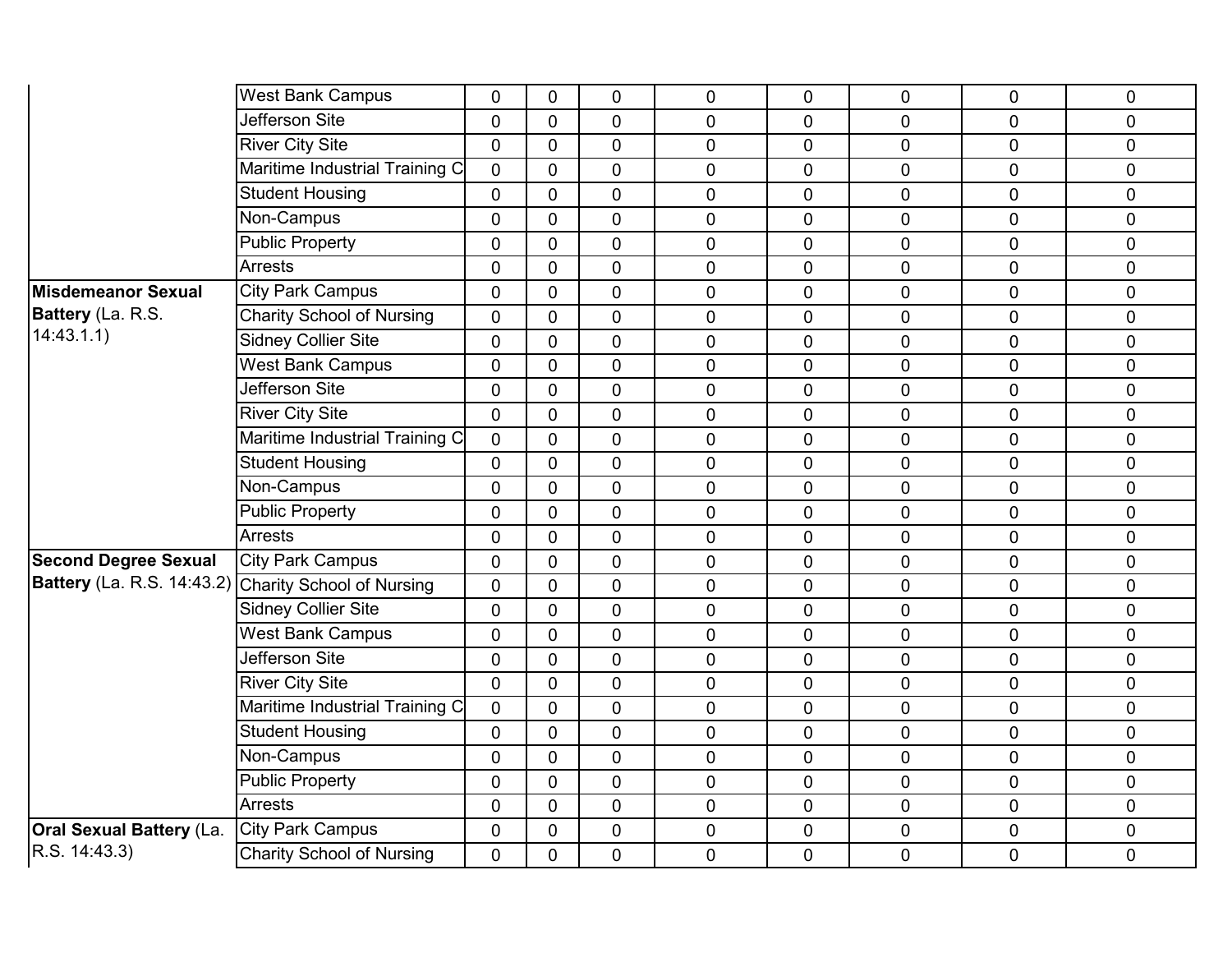|                               | Sidney Collier Site              | 0              | $\overline{0}$ | $\mathbf 0$    | 0              | 0              | 0              | $\mathbf{0}$   | 0              |
|-------------------------------|----------------------------------|----------------|----------------|----------------|----------------|----------------|----------------|----------------|----------------|
|                               | <b>West Bank Campus</b>          | 0              | $\overline{0}$ | $\overline{0}$ | $\overline{0}$ | $\overline{0}$ | 0              | $\mathbf 0$    | $\mathbf 0$    |
|                               | Jefferson Site                   | 0              | $\Omega$       | $\mathbf 0$    | $\mathbf 0$    | 0              | 0              | $\mathbf 0$    | $\pmb{0}$      |
|                               | <b>River City Site</b>           | 0              | $\Omega$       | $\overline{0}$ | $\overline{0}$ | 0              | 0              | $\mathbf 0$    | $\mathbf 0$    |
|                               | Maritime Industrial Training C   | $\overline{0}$ | $\Omega$       | $\overline{0}$ | $\overline{0}$ | $\overline{0}$ | $\overline{0}$ | $\mathbf 0$    | $\mathbf 0$    |
|                               | <b>Student Housing</b>           | $\overline{0}$ | $\overline{0}$ | $\mathbf 0$    | $\overline{0}$ | $\mathbf 0$    | $\overline{0}$ | $\mathbf 0$    | $\mathbf 0$    |
|                               | Non-Campus                       | 0              | $\overline{0}$ | $\mathbf 0$    | 0              | 0              | 0              | $\mathbf 0$    | $\pmb{0}$      |
|                               | <b>Public Property</b>           | 0              | $\mathbf{0}$   | $\overline{0}$ | $\overline{0}$ | $\overline{0}$ | 0              | $\Omega$       | $\pmb{0}$      |
|                               | <b>Arrests</b>                   | $\overline{0}$ | $\mathbf{0}$   | $\overline{0}$ | $\overline{0}$ | 0              | $\overline{0}$ | $\overline{0}$ | $\pmb{0}$      |
| <b>Female Genital</b>         | <b>City Park Campus</b>          | $\overline{0}$ | $\mathbf 0$    | $\mathbf 0$    | 0              | 0              | 0              | $\mathbf 0$    | $\mathbf 0$    |
| Mutilation (La. R.S.          | <b>Charity School of Nursing</b> | $\overline{0}$ | $\mathbf{0}$   | 0              | $\overline{0}$ | 0              | 0              | $\mathbf 0$    | $\mathbf 0$    |
| 14:43.4)                      | <b>Sidney Collier Site</b>       | 0              | $\mathbf{0}$   | $\mathbf 0$    | 0              | 0              | $\overline{0}$ | $\mathbf 0$    | $\pmb{0}$      |
|                               | <b>West Bank Campus</b>          | 0              | $\Omega$       | $\mathbf{0}$   | $\overline{0}$ | $\overline{0}$ | $\overline{0}$ | $\mathbf 0$    | $\mathbf 0$    |
|                               | Jefferson Site                   | $\overline{0}$ | $\mathbf{0}$   | $\overline{0}$ | $\overline{0}$ | $\overline{0}$ | 0              | $\Omega$       | $\overline{0}$ |
|                               | <b>River City Site</b>           | 0              | $\mathbf 0$    | $\mathbf 0$    | 0              | $\mathbf 0$    | 0              | $\overline{0}$ | $\pmb{0}$      |
|                               | Maritime Industrial Training C   | 0              | $\mathbf 0$    | 0              | $\mathbf 0$    | 0              | 0              | $\mathbf 0$    | $\pmb{0}$      |
|                               | <b>Student Housing</b>           | $\overline{0}$ | $\Omega$       | 0              | $\overline{0}$ | $\overline{0}$ | 0              | $\mathbf 0$    | $\overline{0}$ |
|                               | Non-Campus                       | 0              | $\Omega$       | $\mathbf 0$    | $\overline{0}$ | $\mathbf 0$    | 0              | $\mathbf 0$    | $\mathbf 0$    |
|                               | <b>Public Property</b>           | $\overline{0}$ | $\overline{0}$ | 0              | $\overline{0}$ | $\overline{0}$ | 0              | $\mathbf 0$    | $\mathbf 0$    |
|                               | <b>Arrests</b>                   | $\overline{0}$ | $\overline{0}$ | $\overline{0}$ | $\overline{0}$ | 0              | $\overline{0}$ | $\mathbf 0$    | $\mathbf 0$    |
| Intentional exposure to       | <b>City Park Campus</b>          | 0              | $\Omega$       | $\mathbf 0$    | 0              | 0              | 0              | $\mathbf 0$    | $\pmb{0}$      |
| <b>HIV</b> (La. R.S. 14:43.5) | <b>Charity School of Nursing</b> | 0              | $\overline{0}$ | 0              | 0              | 0              | 0              | $\overline{0}$ | $\mathbf 0$    |
|                               | <b>Sidney Collier Site</b>       | $\overline{0}$ | $\overline{0}$ | $\overline{0}$ | $\overline{0}$ | $\overline{0}$ | $\overline{0}$ | $\mathbf 0$    | $\mathbf 0$    |
|                               | <b>West Bank Campus</b>          | $\overline{0}$ | $\overline{0}$ | $\mathbf 0$    | 0              | 0              | 0              | $\overline{0}$ | $\mathbf 0$    |
|                               | Jefferson Site                   | $\overline{0}$ | $\Omega$       | $\mathbf 0$    | 0              | $\mathbf 0$    | 0              | $\Omega$       | $\pmb{0}$      |
|                               | <b>River City Site</b>           | $\overline{0}$ | $\mathbf{0}$   | $\overline{0}$ | $\overline{0}$ | $\overline{0}$ | $\overline{0}$ | $\mathbf 0$    | $\mathbf 0$    |
|                               | Maritime Industrial Training C   | 0              | $\overline{0}$ | $\mathbf 0$    | $\overline{0}$ | 0              | 0              | $\overline{0}$ | $\pmb{0}$      |
|                               | <b>Student Housing</b>           | 0              | $\overline{0}$ | $\mathbf 0$    | 0              | $\mathbf 0$    | 0              | $\mathbf 0$    | $\pmb{0}$      |
|                               | Non-Campus                       | 0              | $\Omega$       | 0              | 0              | 0              | 0              | $\overline{0}$ | $\pmb{0}$      |
|                               | <b>Public Property</b>           | $\overline{0}$ | $\Omega$       | $\mathbf 0$    | $\overline{0}$ | $\overline{0}$ | 0              | $\mathbf 0$    | $\mathbf 0$    |
|                               | <b>Arrests</b>                   | 0              | $\mathbf{0}$   | $\mathbf 0$    | 0              | $\mathbf 0$    | 0              | $\mathbf 0$    | $\pmb{0}$      |
| <b>Crime Against Nature</b>   | <b>City Park Campus</b>          | 0              | 0              | 0              | 0              | 0              | 0              | $\overline{0}$ | $\mathbf 0$    |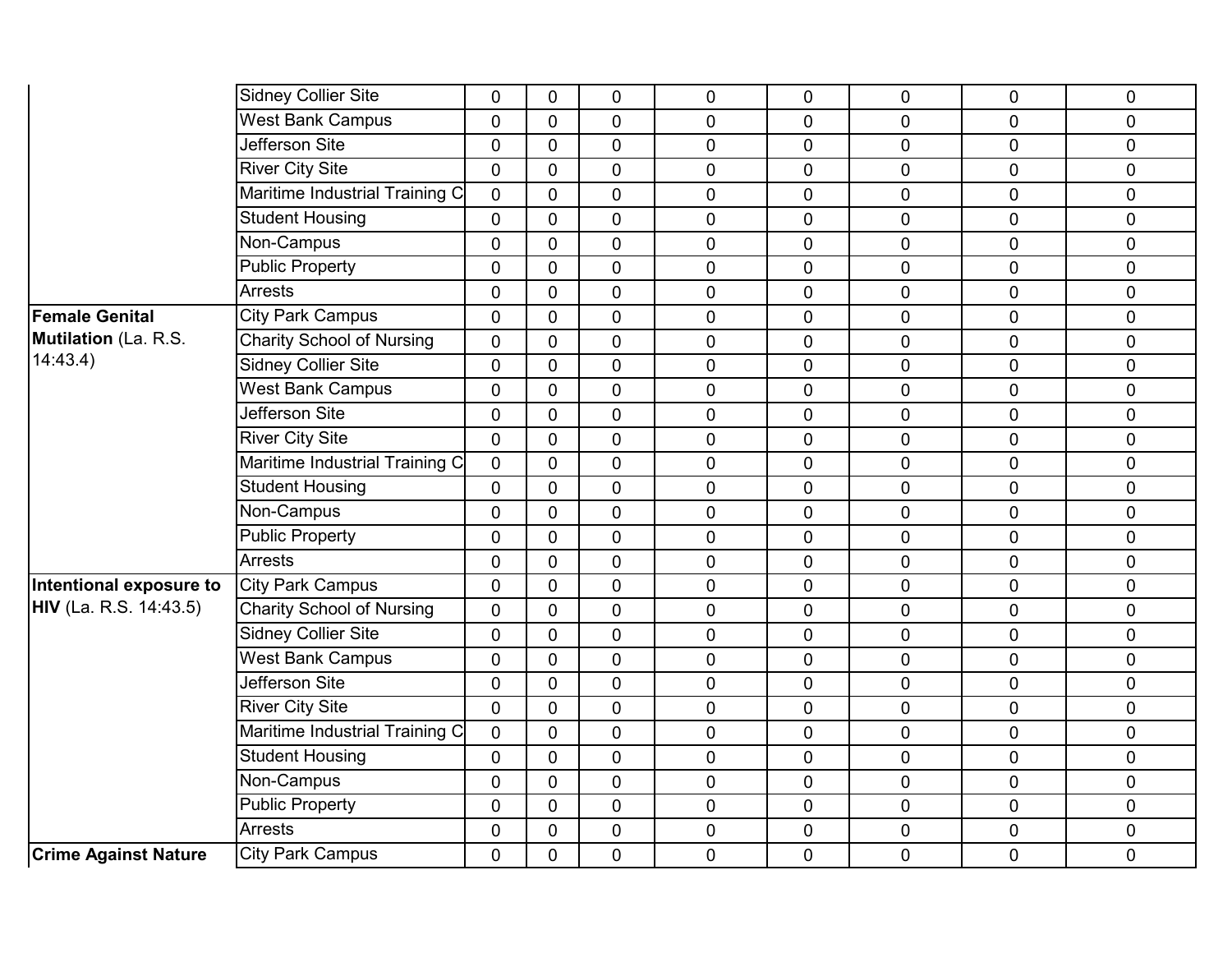| (La. R.S. 14:89)                | <b>Charity School of Nursing</b> | $\mathbf 0$    | $\overline{0}$ | $\mathbf 0$    | $\overline{0}$ | $\mathbf 0$    | $\mathbf 0$    | $\mathbf 0$    | $\pmb{0}$   |
|---------------------------------|----------------------------------|----------------|----------------|----------------|----------------|----------------|----------------|----------------|-------------|
|                                 | <b>Sidney Collier Site</b>       | $\overline{0}$ | $\overline{0}$ | $\overline{0}$ | $\overline{0}$ | $\overline{0}$ | $\overline{0}$ | $\overline{0}$ | $\mathbf 0$ |
|                                 | <b>West Bank Campus</b>          | $\mathbf 0$    | $\overline{0}$ | $\mathbf 0$    | $\pmb{0}$      | 0              | 0              | $\mathbf 0$    | $\pmb{0}$   |
|                                 | Jefferson Site                   | $\mathbf 0$    | $\overline{0}$ | $\mathbf 0$    | $\mathbf 0$    | $\mathbf 0$    | 0              | $\mathbf 0$    | $\mathbf 0$ |
|                                 | <b>River City Site</b>           | $\mathbf 0$    | $\overline{0}$ | $\mathbf 0$    | $\mathbf 0$    | 0              | $\mathbf 0$    | $\mathbf 0$    | $\mathbf 0$ |
|                                 | Maritime Industrial Training C   | $\mathbf 0$    | $\overline{0}$ | $\mathbf 0$    | $\mathbf 0$    | 0              | 0              | $\mathbf 0$    | $\mathbf 0$ |
|                                 | <b>Student Housing</b>           | $\mathbf 0$    | $\overline{0}$ | $\mathbf 0$    | $\mathbf 0$    | $\mathbf 0$    | 0              | $\mathbf 0$    | $\mathbf 0$ |
|                                 | Non-Campus                       | $\mathbf 0$    | $\mathbf 0$    | $\mathbf 0$    | $\mathbf 0$    | 0              | $\mathbf 0$    | $\mathbf 0$    | $\mathbf 0$ |
|                                 | <b>Public Property</b>           | $\overline{0}$ | $\overline{0}$ | $\overline{0}$ | $\pmb{0}$      | $\overline{0}$ | 0              | $\mathbf 0$    | $\pmb{0}$   |
|                                 | <b>Arrests</b>                   | $\mathbf 0$    | $\overline{0}$ | $\mathbf 0$    | $\mathbf 0$    | $\mathbf 0$    | 0              | $\mathbf 0$    | $\mathbf 0$ |
| <b>Aggravated Crime</b>         | <b>City Park Campus</b>          | $\mathbf 0$    | $\mathbf 0$    | $\mathbf 0$    | $\mathbf 0$    | 0              | $\mathbf 0$    | $\mathbf 0$    | $\pmb{0}$   |
| <b>Against Nature (La. R.S.</b> | <b>Charity School of Nursing</b> | $\overline{0}$ | $\mathbf 0$    | $\overline{0}$ | $\overline{0}$ | $\overline{0}$ | 0              | $\mathbf 0$    | $\pmb{0}$   |
| 14:89.1                         | <b>Sidney Collier Site</b>       | $\overline{0}$ | $\overline{0}$ | $\overline{0}$ | $\mathbf 0$    | $\mathbf 0$    | 0              | $\mathbf 0$    | $\mathbf 0$ |
|                                 | West Bank Campus                 | $\mathbf 0$    | $\Omega$       | $\mathbf 0$    | $\mathbf 0$    | 0              | $\overline{0}$ | $\mathbf 0$    | $\pmb{0}$   |
|                                 | Jefferson Site                   | $\mathbf 0$    | $\mathbf{0}$   | $\overline{0}$ | $\mathbf 0$    | 0              | 0              | $\mathbf 0$    | $\mathbf 0$ |
|                                 | <b>River City Site</b>           | $\mathbf 0$    | $\mathbf 0$    | $\mathbf 0$    | $\mathbf 0$    | $\mathbf 0$    | 0              | $\mathbf 0$    | $\pmb{0}$   |
|                                 | Maritime Industrial Training C   | $\overline{0}$ | $\Omega$       | $\overline{0}$ | $\overline{0}$ | $\overline{0}$ | $\mathbf 0$    | $\mathbf 0$    | $\mathbf 0$ |
|                                 | <b>Student Housing</b>           | $\overline{0}$ | $\overline{0}$ | $\overline{0}$ | $\overline{0}$ | $\overline{0}$ | $\mathbf 0$    | $\mathbf 0$    | $\mathbf 0$ |
|                                 | Non-Campus                       | $\mathbf 0$    | $\mathbf 0$    | $\mathbf 0$    | $\mathbf 0$    | $\mathbf 0$    | 0              | $\mathbf 0$    | $\pmb{0}$   |
|                                 | <b>Public Property</b>           | $\mathbf 0$    | $\Omega$       | $\overline{0}$ | $\overline{0}$ | $\overline{0}$ | $\mathbf 0$    | $\overline{0}$ | $\mathbf 0$ |
|                                 | <b>Arrests</b>                   | $\overline{0}$ | $\overline{0}$ | $\overline{0}$ | $\mathbf 0$    | 0              | 0              | $\mathbf 0$    | $\mathbf 0$ |
| <b>Obscenity (La. R.S.</b>      | <b>City Park Campus</b>          | $\mathbf 0$    | $\mathbf 0$    | $\mathbf 0$    | $\pmb{0}$      | $\mathbf 0$    | 0              | $\mathbf 0$    | $\pmb{0}$   |
| 14:106)                         | <b>Charity School of Nursing</b> | $\overline{0}$ | $\Omega$       | $\mathbf 0$    | $\mathbf 0$    | $\overline{0}$ | $\overline{0}$ | $\mathbf 0$    | $\mathbf 0$ |
|                                 | <b>Sidney Collier Site</b>       | $\overline{0}$ | $\overline{0}$ | $\overline{0}$ | $\overline{0}$ | 0              | $\mathbf 0$    | $\mathbf 0$    | $\mathbf 0$ |
|                                 | <b>West Bank Campus</b>          | $\mathbf 0$    | $\mathbf{0}$   | $\mathbf 0$    | $\mathbf 0$    | $\mathbf 0$    | 0              | $\mathbf 0$    | $\mathbf 0$ |
|                                 | Jefferson Site                   | $\mathbf 0$    | $\Omega$       | $\overline{0}$ | $\mathbf 0$    | $\overline{0}$ | $\overline{0}$ | $\overline{0}$ | $\mathbf 0$ |
|                                 | <b>River City Site</b>           | $\overline{0}$ | $\overline{0}$ | $\mathbf 0$    | $\mathbf 0$    | 0              | 0              | $\mathbf 0$    | $\pmb{0}$   |
|                                 | Maritime Industrial Training C   | $\overline{0}$ | $\mathbf{0}$   | $\overline{0}$ | $\pmb{0}$      | $\mathbf 0$    | 0              | $\pmb{0}$      | $\pmb{0}$   |
|                                 | <b>Student Housing</b>           | $\mathbf 0$    | $\mathbf 0$    | $\mathbf 0$    | $\mathbf 0$    | 0              | 0              | $\mathbf 0$    | $\mathbf 0$ |
|                                 | Non-Campus                       | $\mathbf 0$    | $\overline{0}$ | $\mathbf 0$    | $\mathbf 0$    | $\overline{0}$ | $\mathbf 0$    | $\mathbf 0$    | $\pmb{0}$   |
|                                 | Public Property                  | $\mathbf 0$    | $\overline{0}$ | $\mathbf 0$    | $\mathbf 0$    | $\mathbf 0$    | $\pmb{0}$      | $\mathbf 0$    | $\pmb{0}$   |
|                                 | <b>Arrests</b>                   | $\mathbf 0$    | $\overline{0}$ | 0              | $\mathbf 0$    | 0              | $\overline{0}$ | $\overline{0}$ | $\mathbf 0$ |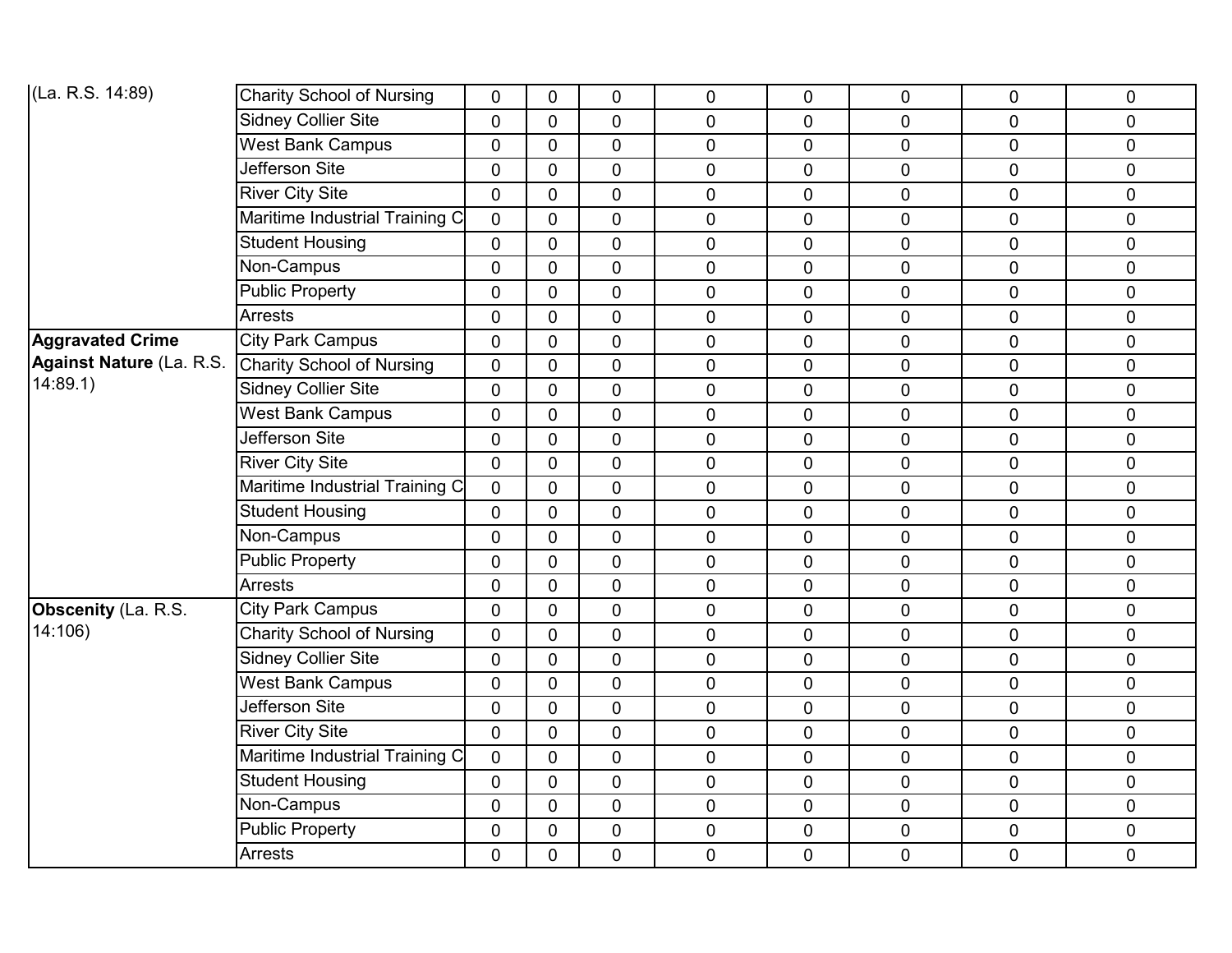| Human Trafficking (La.        | <b>City Park Campus</b>          | 0              | $\Omega$       | $\mathbf 0$    | $\mathbf 0$    | $\overline{0}$ | $\mathbf{0}$ | $\overline{0}$ | 0              |
|-------------------------------|----------------------------------|----------------|----------------|----------------|----------------|----------------|--------------|----------------|----------------|
| R.S. 14:46.2)                 | <b>Charity School of Nursing</b> | 0              | $\mathbf 0$    | $\overline{0}$ | $\mathbf 0$    | $\overline{0}$ | $\mathbf 0$  | 0              | $\mathbf 0$    |
|                               | <b>Sidney Collier Site</b>       | $\overline{0}$ | $\mathbf 0$    | $\mathbf 0$    | $\mathbf 0$    | $\mathbf 0$    | $\mathbf 0$  | 0              | $\mathbf 0$    |
|                               | West Bank Campus                 | 0              | $\Omega$       | $\overline{0}$ | $\mathbf 0$    | $\mathbf 0$    | $\mathbf 0$  | 0              | 0              |
|                               | Jefferson Site                   | 0              | $\mathbf 0$    | $\mathbf 0$    | $\mathbf 0$    | $\overline{0}$ | $\mathbf 0$  | 0              | $\mathbf 0$    |
|                               | <b>River City Site</b>           | 0              | $\overline{0}$ | $\mathbf 0$    | $\mathbf 0$    | $\overline{0}$ | $\mathbf 0$  | $\overline{0}$ | $\mathbf 0$    |
|                               | Maritime Industrial Training C   | $\mathbf{0}$   | $\Omega$       | $\overline{0}$ | $\mathbf 0$    | $\overline{0}$ | $\mathbf 0$  | $\overline{0}$ | 0              |
|                               | <b>Student Housing</b>           | 0              | $\mathbf 0$    | $\mathbf 0$    | $\mathbf 0$    | $\overline{0}$ | $\mathbf 0$  | 0              | $\mathbf 0$    |
|                               | Non-Campus                       | 0              | $\Omega$       | $\overline{0}$ | $\mathbf 0$    | $\mathbf 0$    | $\mathbf 0$  | $\overline{0}$ | $\pmb{0}$      |
|                               | <b>Public Property</b>           | 0              | $\Omega$       | $\overline{0}$ | $\mathbf 0$    | $\mathbf 0$    | $\mathbf 0$  | 0              | 0              |
|                               | <b>Arrests</b>                   | 0              | $\mathbf 0$    | $\mathbf 0$    | $\mathbf 0$    | $\overline{0}$ | $\mathbf 0$  | 0              | $\mathbf 0$    |
| <b>Prostitution</b> (La. R.S. | <b>City Park Campus</b>          | 0              | $\overline{0}$ | $\mathbf 0$    | $\mathbf 0$    | $\overline{0}$ | $\mathbf 0$  | $\overline{0}$ | $\mathbf 0$    |
| 14:82)                        | <b>Charity School of Nursing</b> | $\mathbf{0}$   | $\Omega$       | $\overline{0}$ | $\mathbf 0$    | $\overline{0}$ | $\mathbf 0$  | $\overline{0}$ | 0              |
|                               | <b>Sidney Collier Site</b>       | 0              | $\overline{0}$ | $\mathbf 0$    | $\mathbf 0$    | $\overline{0}$ | $\mathbf 0$  | $\mathbf 0$    | 0              |
|                               | <b>West Bank Campus</b>          | 0              | $\mathbf{0}$   | $\overline{0}$ | $\mathbf 0$    | $\overline{0}$ | $\mathbf 0$  | 0              | $\pmb{0}$      |
|                               | Jefferson Site                   | 0              | $\mathbf 0$    | $\overline{0}$ | $\mathbf 0$    | $\mathbf 0$    | $\mathbf 0$  | 0              | $\overline{0}$ |
|                               | <b>River City Site</b>           | $\mathbf 0$    | $\mathbf 0$    | $\mathbf 0$    | $\mathbf 0$    | $\mathbf 0$    | $\mathbf 0$  | 0              | $\pmb{0}$      |
|                               | Maritime Industrial Training C   | $\mathbf 0$    | $\Omega$       | $\overline{0}$ | $\mathbf 0$    | $\overline{0}$ | $\mathbf 0$  | 0              | $\pmb{0}$      |
|                               | <b>Student Housing</b>           | $\mathbf 0$    | $\overline{0}$ | $\overline{0}$ | $\mathbf 0$    | $\mathbf 0$    | $\mathbf 0$  | 0              | $\overline{0}$ |
|                               | Non-Campus                       | 0              | $\overline{0}$ | $\mathbf 0$    | $\mathbf 0$    | $\mathbf 0$    | $\mathbf 0$  | 0              | $\mathbf 0$    |
|                               | <b>Public Property</b>           | 0              | $\Omega$       | $\overline{0}$ | $\mathbf 0$    | $\mathbf 0$    | $\mathbf 0$  | 0              | $\pmb{0}$      |
|                               | <b>Arrests</b>                   | 0              | $\overline{0}$ | $\overline{0}$ | $\mathbf 0$    | $\mathbf 0$    | $\mathbf 0$  | $\overline{0}$ | $\overline{0}$ |
| <b>Prostitution of Person</b> | <b>City Park Campus</b>          | 0              | $\overline{0}$ | $\mathbf 0$    | $\mathbf 0$    | $\mathbf 0$    | $\mathbf 0$  | 0              | $\pmb{0}$      |
| Under 18 (La. R.S.            | <b>Charity School of Nursing</b> | 0              | $\Omega$       | $\overline{0}$ | $\mathbf 0$    | $\overline{0}$ | $\mathbf 0$  | 0              | $\pmb{0}$      |
| 14:82.1)                      | <b>Sidney Collier Site</b>       | $\mathbf 0$    | $\mathbf 0$    | $\overline{0}$ | $\mathbf 0$    | $\mathbf 0$    | $\mathbf 0$  | 0              | $\overline{0}$ |
|                               | West Bank Campus                 | 0              | $\mathbf 0$    | $\mathbf 0$    | $\mathbf 0$    | $\mathbf 0$    | $\mathbf 0$  | 0              | $\mathbf 0$    |
|                               | Jefferson Site                   | 0              | $\Omega$       | $\overline{0}$ | $\mathbf 0$    | $\overline{0}$ | $\mathbf{0}$ | 0              | 0              |
|                               | <b>River City Site</b>           | $\mathbf{0}$   | $\mathbf 0$    | $\mathbf 0$    | $\mathbf 0$    | $\overline{0}$ | $\pmb{0}$    | $\overline{0}$ | $\mathbf 0$    |
|                               | Maritime Industrial Training C   | 0              | $\mathbf 0$    | $\mathbf 0$    | $\mathbf 0$    | $\mathbf 0$    | $\mathbf 0$  | 0              | $\pmb{0}$      |
|                               | <b>Student Housing</b>           | $\overline{0}$ | $\Omega$       | $\overline{0}$ | $\overline{0}$ | $\overline{0}$ | $\mathbf 0$  | 0              | 0              |
|                               | Non-Campus                       | $\mathbf 0$    | $\mathbf 0$    | $\mathbf 0$    | $\mathbf 0$    | $\mathbf 0$    | $\mathbf 0$  | 0              | 0              |
|                               | <b>Public Property</b>           | $\overline{0}$ | $\mathbf 0$    | $\mathbf 0$    | $\overline{0}$ | $\mathbf 0$    | $\mathbf 0$  | $\mathbf 0$    | $\mathbf 0$    |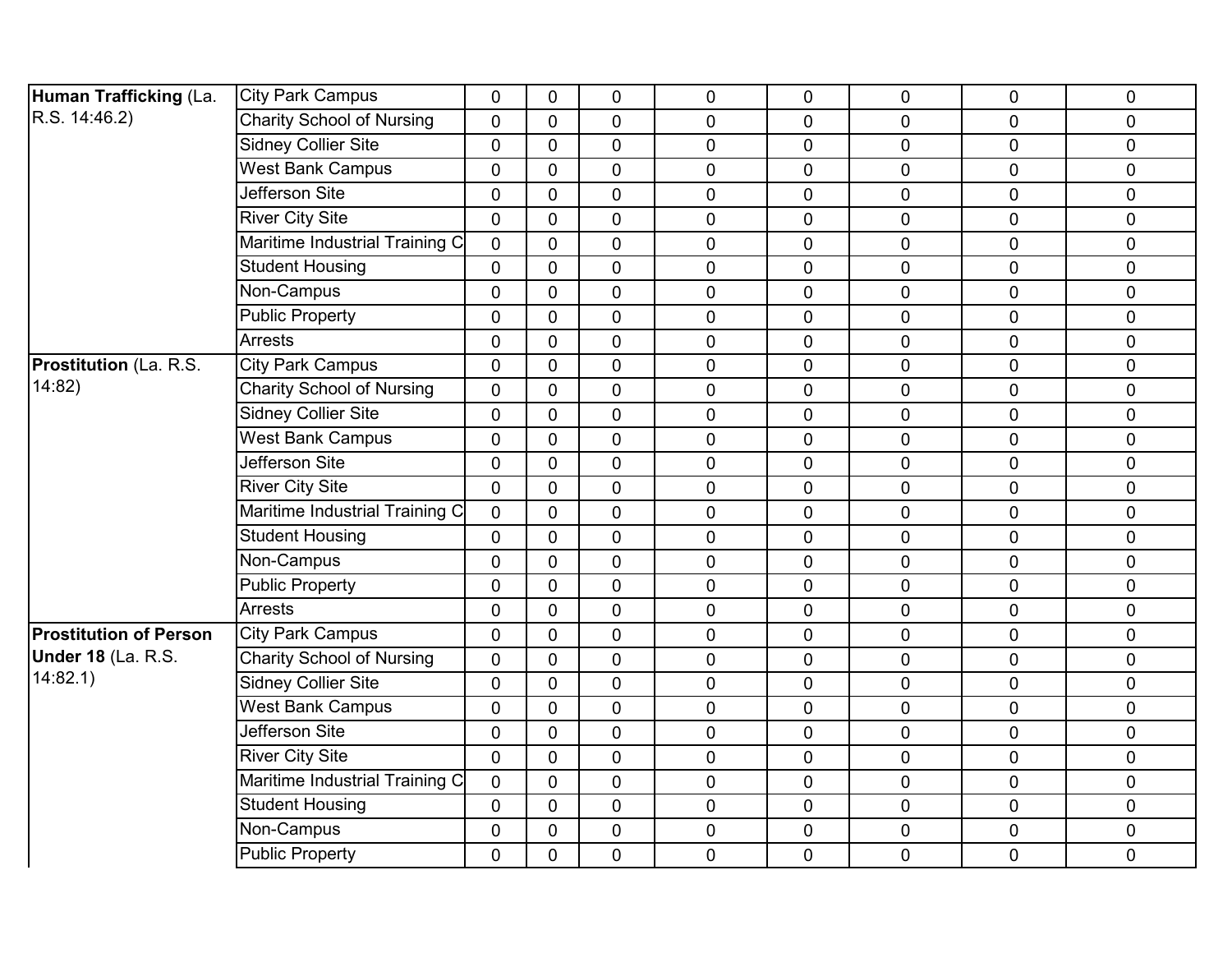|                                                | <b>Arrests</b>                   | 0              | $\mathbf 0$    | 0              | $\mathbf 0$    | 0              | 0              | $\mathbf 0$    | 0           |
|------------------------------------------------|----------------------------------|----------------|----------------|----------------|----------------|----------------|----------------|----------------|-------------|
| <b>Purchase of Commercial City Park Campus</b> |                                  | $\overline{0}$ | $\overline{0}$ | $\overline{0}$ | $\overline{0}$ | 0              | 0              | $\overline{0}$ |             |
| <b>Sexual Activity (La. R.S.</b>               |                                  |                |                |                |                |                |                |                | $\mathbf 0$ |
| 14:82.2                                        | <b>Charity School of Nursing</b> | $\overline{0}$ | $\Omega$       | $\mathbf 0$    | $\pmb{0}$      | $\pmb{0}$      | 0              | $\mathbf 0$    | $\pmb{0}$   |
|                                                | <b>Sidney Collier Site</b>       | $\mathbf 0$    | $\mathbf{0}$   | $\mathbf 0$    | $\mathbf 0$    | $\mathbf 0$    | $\overline{0}$ | $\mathbf 0$    | $\mathbf 0$ |
|                                                | West Bank Campus                 | $\Omega$       | $\mathbf{0}$   | $\overline{0}$ | 0              | 0              | 0              | $\Omega$       | $\mathbf 0$ |
|                                                | Jefferson Site                   | $\overline{0}$ | $\Omega$       | $\mathbf 0$    | $\mathbf 0$    | $\mathbf 0$    | 0              | $\mathbf 0$    | $\mathbf 0$ |
|                                                | <b>River City Site</b>           | $\mathbf 0$    | $\mathbf 0$    | $\mathbf 0$    | $\mathbf 0$    | $\mathbf 0$    | 0              | $\mathbf 0$    | $\pmb{0}$   |
|                                                | Maritime Industrial Training C   | $\Omega$       | $\Omega$       | $\overline{0}$ | $\overline{0}$ | $\Omega$       | 0              | $\Omega$       | $\mathbf 0$ |
|                                                | <b>Student Housing</b>           | $\mathbf 0$    | $\overline{0}$ | $\mathbf 0$    | $\mathbf 0$    | 0              | 0              | $\overline{0}$ | $\pmb{0}$   |
|                                                | Non-Campus                       | $\mathbf 0$    | $\mathbf 0$    | $\mathbf 0$    | $\mathbf 0$    | $\mathbf 0$    | 0              | $\overline{0}$ | $\pmb{0}$   |
|                                                | <b>Public Property</b>           | $\overline{0}$ | $\overline{0}$ | $\overline{0}$ | $\overline{0}$ | 0              | 0              | $\overline{0}$ | $\mathbf 0$ |
|                                                | <b>Arrests</b>                   | $\mathbf 0$    | $\mathbf 0$    | $\mathbf 0$    | $\mathbf 0$    | $\mathbf 0$    | 0              | $\mathbf 0$    | $\pmb{0}$   |
| <b>Solicitation for</b>                        | <b>City Park Campus</b>          | $\overline{0}$ | $\mathbf 0$    | $\mathbf 0$    | $\mathbf 0$    | $\mathbf 0$    | 0              | $\mathbf 0$    | $\pmb{0}$   |
| <b>Prostitutes</b> (La. R.S.                   | <b>Charity School of Nursing</b> | $\overline{0}$ | $\Omega$       | 0              | $\overline{0}$ | 0              | 0              | $\overline{0}$ | $\mathbf 0$ |
| 14:83)                                         | <b>Sidney Collier Site</b>       | $\mathbf 0$    | $\overline{0}$ | $\mathbf 0$    | $\mathbf 0$    | $\mathbf 0$    | 0              | $\mathbf 0$    | $\mathbf 0$ |
|                                                | West Bank Campus                 | $\mathbf 0$    | $\mathbf{0}$   | $\mathbf 0$    | $\mathbf 0$    | $\mathbf 0$    | 0              | $\mathbf 0$    | $\pmb{0}$   |
|                                                | Jefferson Site                   | $\overline{0}$ | $\mathbf 0$    | 0              | $\overline{0}$ | $\mathbf 0$    | $\overline{0}$ | $\mathbf 0$    | $\mathbf 0$ |
|                                                | <b>River City Site</b>           | $\Omega$       | $\Omega$       | $\mathbf 0$    | $\mathbf 0$    | $\mathbf 0$    | 0              | $\Omega$       | $\mathbf 0$ |
|                                                | Maritime Industrial Training C   | $\Omega$       | $\Omega$       | $\Omega$       | $\mathbf 0$    | $\overline{0}$ | 0              | $\Omega$       | $\mathbf 0$ |
|                                                | <b>Student Housing</b>           | $\mathbf 0$    | $\overline{0}$ | $\mathbf 0$    | $\overline{0}$ | $\mathbf 0$    | 0              | $\mathbf 0$    | $\mathbf 0$ |
|                                                | Non-Campus                       | $\overline{0}$ | $\overline{0}$ | $\mathbf 0$    | $\mathbf 0$    | 0              | 0              | $\mathbf 0$    | $\mathbf 0$ |
|                                                | <b>Public Property</b>           | $\mathbf 0$    | $\mathbf{0}$   | $\mathbf 0$    | 0              | $\mathbf 0$    | 0              | $\mathbf 0$    | $\pmb{0}$   |
|                                                | <b>Arrests</b>                   | $\mathbf 0$    | $\Omega$       | 0              | 0              | $\mathbf 0$    | 0              | $\mathbf 0$    | $\pmb{0}$   |
| Inciting Prostitution (La. City Park Campus    |                                  | $\overline{0}$ | $\mathbf{0}$   | 0              | $\overline{0}$ | 0              | 0              | $\mathbf 0$    | $\mathbf 0$ |
| R.S. 14:83.1)                                  | <b>Charity School of Nursing</b> | $\Omega$       | $\mathbf{0}$   | $\overline{0}$ | 0              | $\mathbf 0$    | $\overline{0}$ | $\mathbf 0$    | $\mathbf 0$ |
|                                                | <b>Sidney Collier Site</b>       | $\mathbf 0$    | $\mathbf 0$    | 0              | $\overline{0}$ | $\mathbf 0$    | 0              | $\mathbf 0$    | $\mathbf 0$ |
|                                                | <b>West Bank Campus</b>          | $\overline{0}$ | $\Omega$       | $\overline{0}$ | $\mathbf 0$    | $\mathbf 0$    | 0              | $\mathbf 0$    | $\mathbf 0$ |
|                                                | Jefferson Site                   | $\mathbf 0$    | $\mathbf{0}$   | $\mathbf 0$    | $\pmb{0}$      | $\pmb{0}$      | 0              | $\overline{0}$ | $\pmb{0}$   |
|                                                | <b>River City Site</b>           | $\mathbf 0$    | $\mathbf 0$    | $\mathbf 0$    | $\mathbf 0$    | $\overline{0}$ | 0              | $\mathbf 0$    | $\mathbf 0$ |
|                                                | Maritime Industrial Training C   | $\overline{0}$ | $\mathbf{0}$   | 0              | $\overline{0}$ | $\mathbf 0$    | 0              | $\mathbf 0$    | $\mathbf 0$ |
|                                                | <b>Student Housing</b>           | $\mathbf 0$    | $\mathbf 0$    | $\mathbf 0$    | $\mathbf 0$    | $\pmb{0}$      | 0              | $\overline{0}$ | $\pmb{0}$   |
|                                                | Non-Campus                       | $\mathbf 0$    | $\mathbf 0$    | $\mathbf 0$    | $\mathbf 0$    | $\mathbf 0$    | 0              | $\mathbf 0$    | $\mathbf 0$ |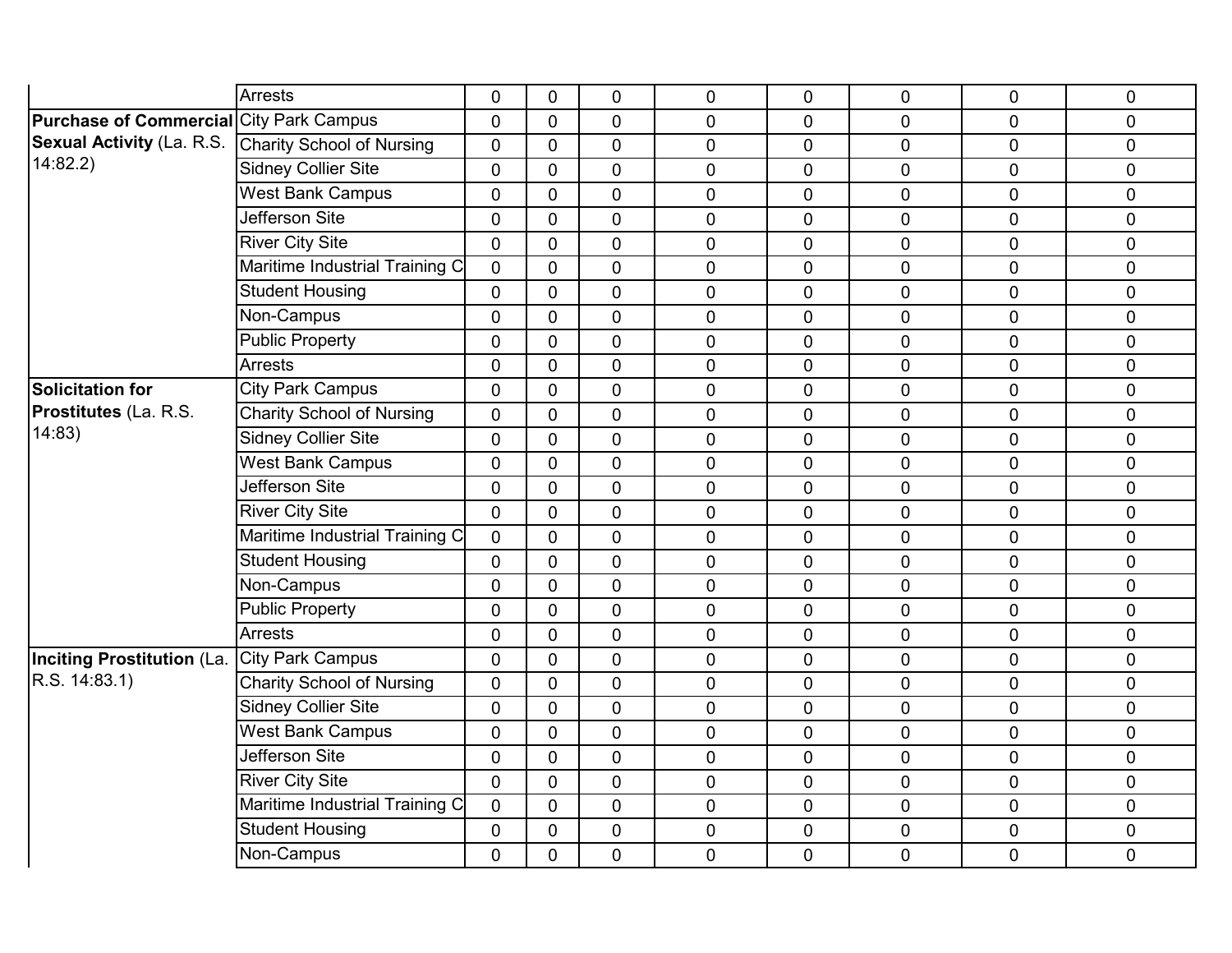|                                                 | Public Property                  | $\mathbf 0$    | $\mathbf 0$    | 0              | $\overline{0}$ | $\mathbf 0$    | $\mathbf 0$    | 0              | $\mathbf 0$  |
|-------------------------------------------------|----------------------------------|----------------|----------------|----------------|----------------|----------------|----------------|----------------|--------------|
|                                                 | <b>Arrests</b>                   | $\Omega$       | $\Omega$       | $\overline{0}$ | $\overline{0}$ | $\Omega$       | $\Omega$       | $\overline{0}$ | $\mathbf 0$  |
| <b>Promoting Prostitution</b>                   | <b>City Park Campus</b>          | $\overline{0}$ | $\Omega$       | $\mathbf 0$    | $\mathbf 0$    | $\mathbf 0$    | $\overline{0}$ | 0              | $\mathbf 0$  |
| (La. R.S. 14:83.2)                              | <b>Charity School of Nursing</b> | 0              | $\mathbf 0$    | 0              | 0              | $\mathbf 0$    | $\mathbf 0$    | $\overline{0}$ | $\mathbf 0$  |
|                                                 | <b>Sidney Collier Site</b>       | $\overline{0}$ | $\overline{0}$ | 0              | $\overline{0}$ | $\overline{0}$ | $\overline{0}$ | 0              | $\mathbf 0$  |
|                                                 | <b>West Bank Campus</b>          | $\mathbf 0$    | $\overline{0}$ | $\mathbf 0$    | $\mathbf 0$    | $\mathbf 0$    | $\overline{0}$ | 0              | $\pmb{0}$    |
|                                                 | <b>Jefferson Site</b>            | 0              | $\mathbf{0}$   | $\mathbf 0$    | $\overline{0}$ | $\mathbf 0$    | $\overline{0}$ | $\overline{0}$ | $\pmb{0}$    |
|                                                 | <b>River City Site</b>           | 0              | $\mathbf{0}$   | $\overline{0}$ | 0              | $\overline{0}$ | $\overline{0}$ | 0              | $\mathbf 0$  |
|                                                 | Maritime Industrial Training C   | $\overline{0}$ | $\mathbf{0}$   | $\mathbf 0$    | $\mathbf 0$    | $\mathbf 0$    | $\overline{0}$ | 0              | $\mathbf 0$  |
|                                                 | <b>Student Housing</b>           | $\mathbf 0$    | $\mathbf 0$    | 0              | $\mathbf 0$    | $\mathbf 0$    | $\mathbf 0$    | 0              | $\pmb{0}$    |
|                                                 | Non-Campus                       | $\overline{0}$ | $\mathbf{0}$   | $\overline{0}$ | $\overline{0}$ | 0              | $\overline{0}$ | $\overline{0}$ | $\mathbf 0$  |
|                                                 | <b>Public Property</b>           | $\Omega$       | $\Omega$       | $\Omega$       | $\mathbf 0$    | $\overline{0}$ | $\overline{0}$ | 0              | $\mathbf 0$  |
|                                                 | <b>Arrests</b>                   | 0              | $\mathbf{0}$   | $\mathbf 0$    | 0              | $\mathbf{0}$   | $\overline{0}$ | $\overline{0}$ | $\mathbf 0$  |
| <b>Prostitution by Massage City Park Campus</b> |                                  | 0              | $\mathbf 0$    | $\overline{0}$ | $\overline{0}$ | $\overline{0}$ | $\overline{0}$ | $\overline{0}$ | $\mathbf 0$  |
| (La. R.S. 14:83.3)                              | <b>Charity School of Nursing</b> | $\Omega$       | $\mathbf{0}$   | $\mathbf 0$    | $\mathbf 0$    | $\mathbf 0$    | $\overline{0}$ | 0              | $\mathbf 0$  |
|                                                 | <b>Sidney Collier Site</b>       | $\mathbf 0$    | $\mathbf{0}$   | $\mathbf 0$    | $\mathbf 0$    | $\mathbf{0}$   | $\overline{0}$ | $\overline{0}$ | $\mathbf 0$  |
|                                                 | <b>West Bank Campus</b>          | 0              | $\mathbf 0$    | 0              | 0              | $\mathbf{0}$   | $\overline{0}$ | $\overline{0}$ | $\mathbf 0$  |
|                                                 | Jefferson Site                   | 0              | $\mathbf 0$    | $\mathbf 0$    | $\overline{0}$ | $\overline{0}$ | $\overline{0}$ | $\overline{0}$ | $\mathbf 0$  |
|                                                 | <b>River City Site</b>           | $\mathbf 0$    | $\Omega$       | $\mathbf 0$    | 0              | $\mathbf 0$    | $\overline{0}$ | 0              | $\mathbf 0$  |
|                                                 | Maritime Industrial Training C   | 0              | $\mathbf{0}$   | $\Omega$       | $\overline{0}$ | $\overline{0}$ | $\overline{0}$ | 0              | $\mathbf{0}$ |
|                                                 | <b>Student Housing</b>           | 0              | $\mathbf{0}$   | $\overline{0}$ | $\overline{0}$ | $\overline{0}$ | $\overline{0}$ | 0              | $\mathbf 0$  |
|                                                 | Non-Campus                       | 0              | $\mathbf{0}$   | $\overline{0}$ | $\mathbf 0$    | $\mathbf 0$    | $\overline{0}$ | 0              | $\mathbf 0$  |
|                                                 | <b>Public Property</b>           | 0              | $\mathbf 0$    | 0              | $\mathbf 0$    | $\mathbf 0$    | $\overline{0}$ | 0              | $\mathbf 0$  |
|                                                 | <b>Arrests</b>                   | $\overline{0}$ | $\mathbf{0}$   | $\overline{0}$ | $\overline{0}$ | 0              | $\mathbf 0$    | $\overline{0}$ | $\mathbf 0$  |
| <b>Sexual Massages (La.</b>                     | <b>City Park Campus</b>          | $\Omega$       | $\mathbf{0}$   | $\mathbf 0$    | $\mathbf 0$    | $\mathbf{0}$   | $\overline{0}$ | 0              | $\mathbf 0$  |
| R.S. 14:83.4)                                   | <b>Charity School of Nursing</b> | 0              | $\Omega$       | 0              | 0              | $\overline{0}$ | $\overline{0}$ | $\overline{0}$ | $\mathbf 0$  |
|                                                 | <b>Sidney Collier Site</b>       | 0              | $\mathbf{0}$   | 0              | $\mathbf 0$    | $\overline{0}$ | $\overline{0}$ | 0              | $\mathbf 0$  |
|                                                 | <b>West Bank Campus</b>          | $\mathbf 0$    | $\mathbf{0}$   | $\mathbf 0$    | $\pmb{0}$      | $\mathbf 0$    | $\overline{0}$ | 0              | $\pmb{0}$    |
|                                                 | Jefferson Site                   | 0              | $\mathbf{0}$   | $\mathbf 0$    | $\mathbf 0$    | $\mathbf{0}$   | $\overline{0}$ | 0              | $\mathbf 0$  |
|                                                 | <b>River City Site</b>           | $\Omega$       | $\mathbf{0}$   | 0              | 0              | $\overline{0}$ | $\overline{0}$ | $\overline{0}$ | $\mathbf 0$  |
|                                                 | Maritime Industrial Training C   | $\mathbf 0$    | $\mathbf 0$    | $\mathbf 0$    | $\mathbf 0$    | $\mathbf 0$    | $\mathbf 0$    | 0              | $\pmb{0}$    |
|                                                 | <b>Student Housing</b>           | 0              | $\overline{0}$ | 0              | $\mathbf 0$    | 0              | $\overline{0}$ | 0              | $\mathbf 0$  |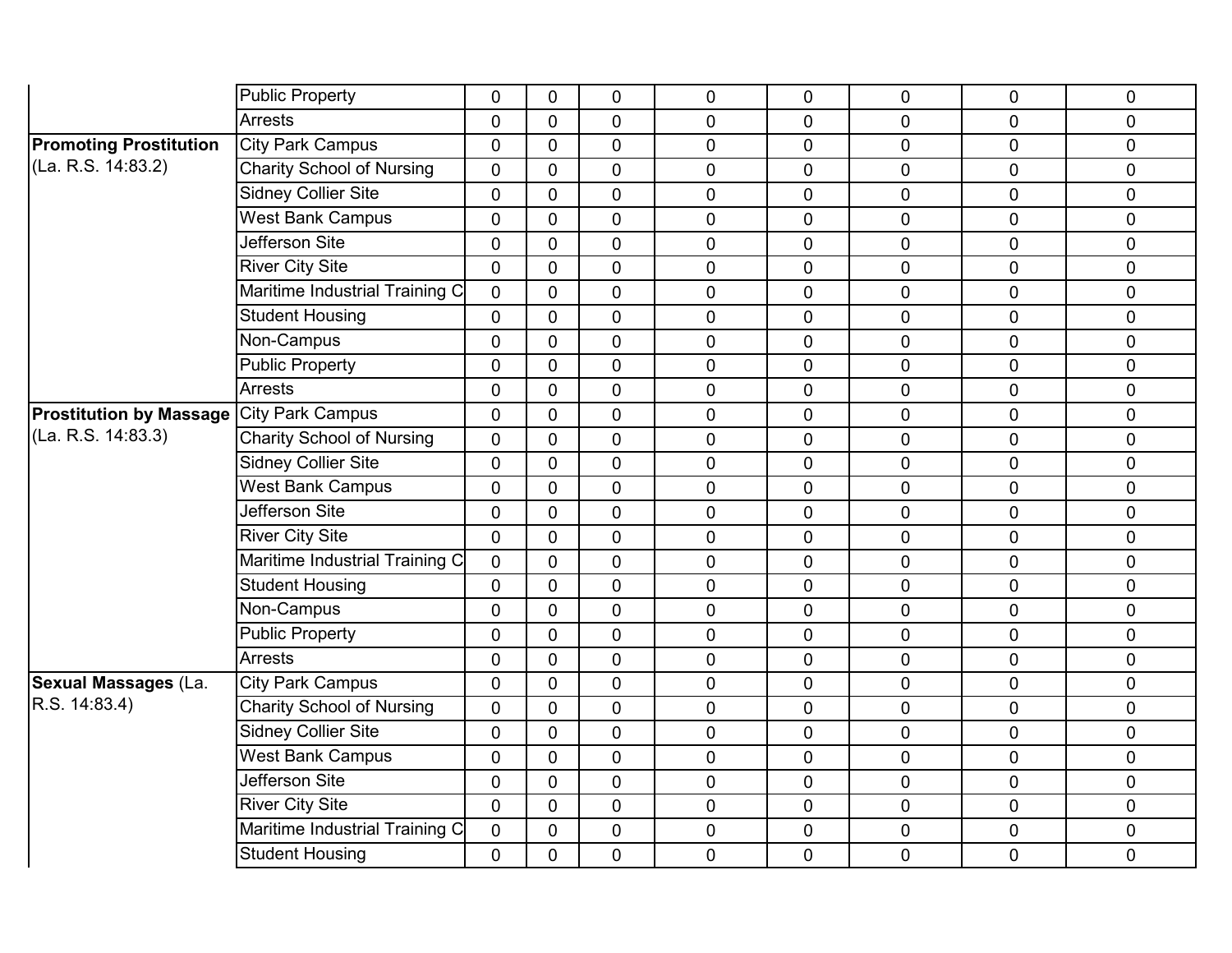|                              | Non-Campus                       | 0              | $\mathbf 0$    | 0              | 0              | 0              | 0              | $\mathbf 0$    | 0           |
|------------------------------|----------------------------------|----------------|----------------|----------------|----------------|----------------|----------------|----------------|-------------|
|                              | <b>Public Property</b>           | $\overline{0}$ | $\Omega$       | $\overline{0}$ | 0              | $\overline{0}$ | $\overline{0}$ | $\overline{0}$ | $\mathbf 0$ |
|                              | <b>Arrests</b>                   | $\mathbf 0$    | $\mathbf 0$    | $\mathbf 0$    | $\mathbf 0$    | 0              | 0              | $\mathbf 0$    | $\mathbf 0$ |
| Pandering (Sexual) (La.      | <b>City Park Campus</b>          | $\mathbf 0$    | $\mathbf 0$    | $\mathbf 0$    | $\mathbf 0$    | 0              | 0              | $\mathbf 0$    | $\mathbf 0$ |
| R.S. 14:84                   | <b>Charity School of Nursing</b> | $\overline{0}$ | $\overline{0}$ | $\overline{0}$ | $\mathbf 0$    | $\overline{0}$ | 0              | $\mathbf 0$    | $\mathbf 0$ |
|                              | <b>Sidney Collier Site</b>       | $\overline{0}$ | $\mathbf 0$    | $\overline{0}$ | $\overline{0}$ | 0              | $\mathbf 0$    | $\mathbf 0$    | $\pmb{0}$   |
|                              | <b>West Bank Campus</b>          | $\overline{0}$ | $\mathbf 0$    | $\mathbf 0$    | $\mathbf 0$    | $\overline{0}$ | 0              | $\mathbf 0$    | $\mathbf 0$ |
|                              | <b>Jefferson Site</b>            | $\overline{0}$ | $\overline{0}$ | 0              | $\mathbf 0$    | $\overline{0}$ | $\mathbf 0$    | $\mathbf 0$    | $\mathbf 0$ |
|                              | <b>River City Site</b>           | $\mathbf 0$    | $\mathbf 0$    | $\mathbf 0$    | $\pmb{0}$      | 0              | 0              | $\mathbf 0$    | $\pmb{0}$   |
|                              | Maritime Industrial Training C   | $\overline{0}$ | $\overline{0}$ | $\overline{0}$ | $\mathbf 0$    | $\overline{0}$ | 0              | $\mathbf 0$    | $\mathbf 0$ |
|                              | <b>Student Housing</b>           | $\overline{0}$ | $\overline{0}$ | $\overline{0}$ | $\overline{0}$ | $\overline{0}$ | 0              | $\mathbf 0$    | $\mathbf 0$ |
|                              | Non-Campus                       | $\mathbf 0$    | $\mathbf 0$    | $\mathbf 0$    | $\mathbf 0$    | 0              | 0              | $\mathbf 0$    | $\pmb{0}$   |
|                              | <b>Public Property</b>           | $\mathbf 0$    | $\mathbf{0}$   | $\mathbf 0$    | $\mathbf 0$    | 0              | 0              | $\mathbf 0$    | $\pmb{0}$   |
|                              | <b>Arrests</b>                   | $\mathbf 0$    | $\mathbf{0}$   | $\overline{0}$ | $\mathbf 0$    | $\overline{0}$ | $\overline{0}$ | $\mathbf 0$    | $\mathbf 0$ |
| <b>Letting Premises for</b>  | <b>City Park Campus</b>          | $\mathbf 0$    | $\mathbf 0$    | 0              | $\pmb{0}$      | 0              | $\mathbf 0$    | $\mathbf 0$    | $\pmb{0}$   |
| Prostitution (La. R.S.       | <b>Charity School of Nursing</b> | $\mathbf 0$    | $\mathbf{0}$   | $\mathbf 0$    | $\mathbf 0$    | 0              | 0              | $\mathbf 0$    | $\pmb{0}$   |
| 14:85                        | <b>Sidney Collier Site</b>       | $\overline{0}$ | $\mathbf{0}$   | $\overline{0}$ | $\overline{0}$ | $\overline{0}$ | 0              | $\mathbf 0$    | $\mathbf 0$ |
|                              | <b>West Bank Campus</b>          | $\overline{0}$ | $\mathbf 0$    | $\overline{0}$ | $\mathbf 0$    | 0              | 0              | $\mathbf 0$    | $\mathbf 0$ |
|                              | Jefferson Site                   | $\mathbf 0$    | $\mathbf 0$    | $\mathbf 0$    | $\mathbf 0$    | 0              | 0              | $\mathbf 0$    | $\pmb{0}$   |
|                              | <b>River City Site</b>           | $\overline{0}$ | $\overline{0}$ | $\overline{0}$ | $\overline{0}$ | $\overline{0}$ | $\overline{0}$ | $\mathbf 0$    | $\mathbf 0$ |
|                              | Maritime Industrial Training C   | $\overline{0}$ | $\mathbf 0$    | $\overline{0}$ | $\mathbf 0$    | 0              | 0              | $\mathbf 0$    | $\mathbf 0$ |
|                              | <b>Student Housing</b>           | $\mathbf 0$    | $\overline{0}$ | $\mathbf 0$    | $\mathbf 0$    | 0              | 0              | $\mathbf 0$    | $\pmb{0}$   |
|                              | Non-Campus                       | $\mathbf 0$    | $\mathbf 0$    | $\mathbf 0$    | $\mathbf 0$    | 0              | $\overline{0}$ | $\mathbf 0$    | $\mathbf 0$ |
|                              | <b>Public Property</b>           | $\mathbf 0$    | $\mathbf 0$    | $\overline{0}$ | $\overline{0}$ | $\overline{0}$ | 0              | $\mathbf 0$    | $\mathbf 0$ |
|                              | <b>Arrests</b>                   | $\mathbf 0$    | $\mathbf{0}$   | $\mathbf 0$    | $\mathbf 0$    | $\overline{0}$ | 0              | $\mathbf{0}$   | $\mathbf 0$ |
| <b>Enticing Persons into</b> | <b>City Park Campus</b>          | $\mathbf 0$    | $\overline{0}$ | $\overline{0}$ | $\mathbf 0$    | 0              | $\mathbf 0$    | $\mathbf 0$    | $\mathbf 0$ |
| Prostitution (La. R.S.       | <b>Charity School of Nursing</b> | $\mathbf 0$    | $\mathbf 0$    | $\overline{0}$ | $\pmb{0}$      | 0              | 0              | $\mathbf 0$    | $\pmb{0}$   |
| 14:86                        | <b>Sidney Collier Site</b>       | $\mathbf 0$    | $\overline{0}$ | $\mathbf 0$    | $\mathbf 0$    | $\mathbf 0$    | 0              | $\overline{0}$ | $\mathbf 0$ |
|                              | <b>West Bank Campus</b>          | $\mathbf 0$    | $\mathbf 0$    | $\mathbf 0$    | $\mathbf 0$    | 0              | 0              | $\mathbf 0$    | $\pmb{0}$   |
|                              | Jefferson Site                   | $\mathbf 0$    | $\mathbf 0$    | $\mathbf 0$    | $\mathbf 0$    | 0              | 0              | $\mathbf 0$    | $\mathbf 0$ |
|                              | <b>River City Site</b>           | $\overline{0}$ | $\mathbf{0}$   | $\mathbf 0$    | $\mathbf 0$    | $\mathbf 0$    | 0              | $\mathbf 0$    | $\pmb{0}$   |
|                              | Maritime Industrial Training C   | $\overline{0}$ | $\overline{0}$ | $\mathbf 0$    | $\mathbf 0$    | 0              | 0              | $\mathbf 0$    | $\mathbf 0$ |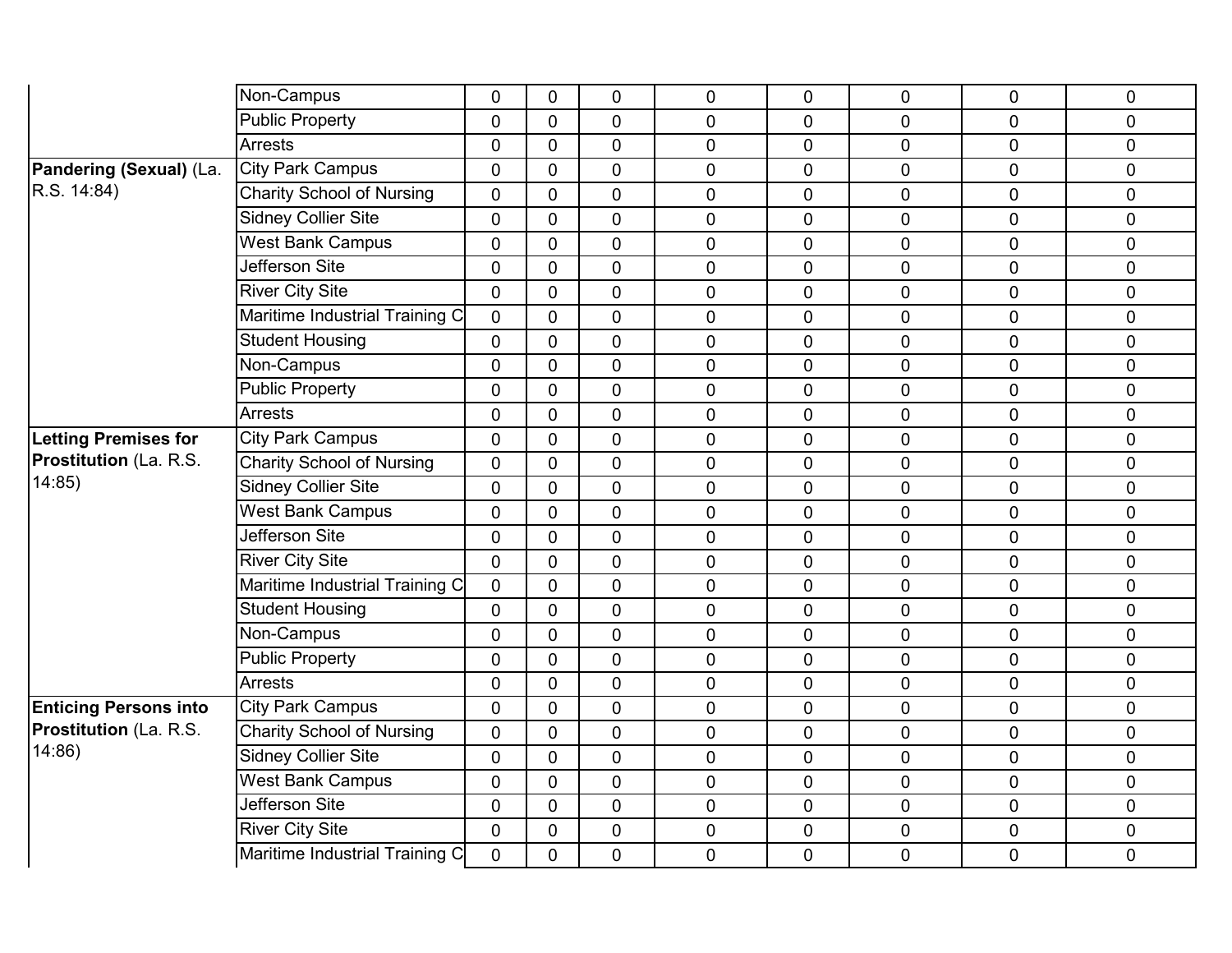|                         | <b>Student Housing</b>           | $\mathbf 0$    | $\mathbf 0$    | $\mathbf 0$    | $\mathbf 0$    | 0              | $\mathbf 0$ | $\mathbf 0$    | $\mathbf 0$    |
|-------------------------|----------------------------------|----------------|----------------|----------------|----------------|----------------|-------------|----------------|----------------|
|                         | Non-Campus                       | $\mathbf 0$    | $\Omega$       | $\overline{0}$ | $\mathbf 0$    | $\Omega$       | 0           | $\Omega$       | $\mathbf 0$    |
|                         | <b>Public Property</b>           | $\mathbf 0$    | $\mathbf 0$    | $\overline{0}$ | $\pmb{0}$      | $\overline{0}$ | $\mathbf 0$ | $\overline{0}$ | $\pmb{0}$      |
|                         | <b>Arrests</b>                   | $\mathbf 0$    | $\overline{0}$ | $\mathbf 0$    | $\mathbf 0$    | 0              | $\pmb{0}$   | $\mathbf 0$    | $\pmb{0}$      |
| Stalking (La. R.S.      | <b>City Park Campus</b>          | $\overline{0}$ | $\mathbf{0}$   | $\overline{0}$ | $\mathbf{0}$   | $\overline{0}$ | 0           | $\Omega$       | $\overline{0}$ |
| 14:40.2                 | <b>Charity School of Nursing</b> | $\mathbf 0$    | $\mathbf 0$    | $\mathbf 0$    | $\mathbf 0$    | 0              | 0           | $\overline{0}$ | $\mathbf 0$    |
|                         | <b>Sidney Collier Site</b>       | $\mathbf 0$    | $\overline{0}$ | $\mathbf 0$    | $\mathbf 0$    | 0              | $\pmb{0}$   | $\mathbf 0$    | $\pmb{0}$      |
|                         | <b>West Bank Campus</b>          | $\overline{0}$ | $\Omega$       | $\overline{0}$ | $\overline{0}$ | $\overline{0}$ | 0           | $\Omega$       | $\mathbf 0$    |
|                         | <b>Jefferson Site</b>            | $\mathbf 0$    | $\mathbf 0$    | $\mathbf 0$    | $\pmb{0}$      | 0              | $\mathbf 0$ | $\mathbf 0$    | $\pmb{0}$      |
|                         | <b>River City Site</b>           | $\mathbf 0$    | $\overline{0}$ | $\mathbf 0$    | $\mathbf 0$    | 0              | $\pmb{0}$   | $\mathbf 0$    | $\pmb{0}$      |
|                         | Maritime Industrial Training C   | $\overline{0}$ | $\Omega$       | $\overline{0}$ | $\overline{0}$ | $\overline{0}$ | 0           | $\Omega$       | $\overline{0}$ |
|                         | <b>Student Housing</b>           | $\mathbf 0$    | $\mathbf 0$    | $\mathbf 0$    | $\mathbf 0$    | 0              | 0           | $\overline{0}$ | $\mathbf 0$    |
|                         | Non-Campus                       | $\mathbf 0$    | $\overline{0}$ | $\mathbf 0$    | $\mathbf 0$    | 0              | $\pmb{0}$   | $\mathbf 0$    | $\pmb{0}$      |
|                         | <b>Public Property</b>           | $\overline{0}$ | $\mathbf{0}$   | $\overline{0}$ | $\overline{0}$ | $\overline{0}$ | 0           | $\mathbf 0$    | $\overline{0}$ |
|                         | <b>Arrests</b>                   | 0              | $\mathbf 0$    | 0              | $\pmb{0}$      | 0              | 0           | $\mathbf 0$    | $\pmb{0}$      |
| Cyberstalking (La. R.S. | <b>City Park Campus</b>          | $\mathbf 0$    | $\overline{0}$ | $\mathbf 0$    | $\pmb{0}$      | 0              | $\pmb{0}$   | $\mathbf 0$    | $\pmb{0}$      |
| 14:40.3                 | <b>Charity School of Nursing</b> | $\overline{0}$ | $\mathbf{0}$   | $\overline{0}$ | $\overline{0}$ | $\overline{0}$ | 0           | $\overline{0}$ | $\overline{0}$ |
|                         | <b>Sidney Collier Site</b>       | $\overline{0}$ | $\mathbf 0$    | $\mathbf 0$    | $\mathbf 0$    | 0              | 0           | $\overline{0}$ | $\pmb{0}$      |
|                         | <b>West Bank Campus</b>          | $\mathbf 0$    | $\mathbf 0$    | $\mathbf 0$    | $\mathbf 0$    | 0              | $\pmb{0}$   | $\overline{0}$ | $\pmb{0}$      |
|                         | <b>Jefferson Site</b>            | $\overline{0}$ | $\mathbf{0}$   | $\overline{0}$ | $\overline{0}$ | $\overline{0}$ | 0           | $\overline{0}$ | $\mathbf 0$    |
|                         | <b>River City Site</b>           | $\overline{0}$ | $\mathbf 0$    | $\mathbf 0$    | $\pmb{0}$      | 0              | 0           | $\mathbf 0$    | $\pmb{0}$      |
|                         | Maritime Industrial Training C   | $\mathbf 0$    | $\mathbf 0$    | $\mathbf 0$    | $\pmb{0}$      | 0              | $\pmb{0}$   | $\mathbf 0$    | $\pmb{0}$      |
|                         | <b>Student Housing</b>           | $\overline{0}$ | $\mathbf{0}$   | $\overline{0}$ | $\overline{0}$ | $\overline{0}$ | 0           | $\overline{0}$ | $\mathbf 0$    |
|                         | Non-Campus                       | $\mathbf 0$    | $\mathbf 0$    | $\mathbf 0$    | $\mathbf 0$    | 0              | 0           | $\overline{0}$ | $\pmb{0}$      |
|                         | Public Property                  | $\mathbf 0$    | $\mathbf 0$    | $\mathbf 0$    | $\mathbf 0$    | 0              | $\mathbf 0$ | $\overline{0}$ | $\pmb{0}$      |
|                         | <b>Arrests</b>                   | $\overline{0}$ | $\mathbf{0}$   | $\overline{0}$ | $\overline{0}$ | $\overline{0}$ | 0           | $\overline{0}$ | $\mathbf 0$    |
| <b>Unlawful</b>         | <b>City Park Campus</b>          | $\mathbf 0$    | $\mathbf 0$    | $\mathbf 0$    | $\pmb{0}$      | 0              | $\mathbf 0$ | $\mathbf 0$    | $\pmb{0}$      |
| Communications (La.     | <b>Charity School of Nursing</b> | $\mathbf 0$    | $\mathbf{0}$   | $\mathbf 0$    | $\pmb{0}$      | 0              | $\mathbf 0$ | $\mathbf 0$    | $\pmb{0}$      |
| R.S. 14:285)            | <b>Sidney Collier Site</b>       | $\overline{0}$ | $\mathbf 0$    | $\overline{0}$ | $\overline{0}$ | $\overline{0}$ | 0           | $\overline{0}$ | $\mathbf 0$    |
|                         | <b>West Bank Campus</b>          | $\mathbf 0$    | $\mathbf 0$    | $\mathbf 0$    | $\mathbf 0$    | 0              | 0           | $\mathbf 0$    | $\mathbf 0$    |
|                         | Jefferson Site                   | $\mathbf 0$    | $\overline{0}$ | $\mathbf 0$    | $\pmb{0}$      | 0              | $\pmb{0}$   | $\mathbf 0$    | $\pmb{0}$      |
|                         | <b>River City Site</b>           | $\mathbf 0$    | $\overline{0}$ | $\overline{0}$ | $\mathbf 0$    | 0              | 0           | $\mathbf 0$    | $\mathbf 0$    |